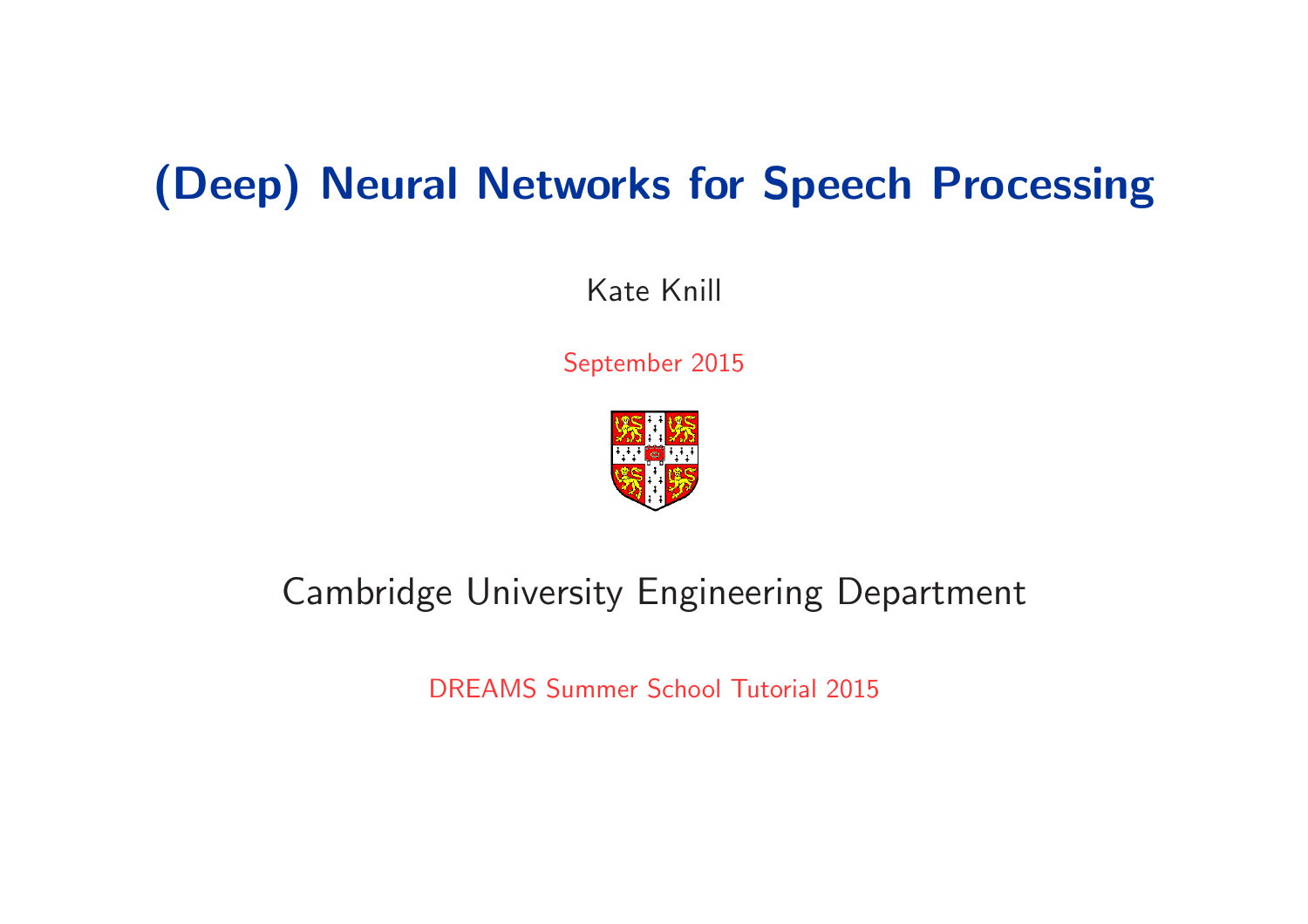## **Overview**

#### $\bullet$  Part 1:

- Motivation
- Basics of Neural Networks
- Voice Activity Detection
- Automatic Speech Recognition

#### • Part 2:

- Neural Networks for ASR Features and Acoustic Models
- Neural Networks for Language Modelling
- Other Neural Network Architectures

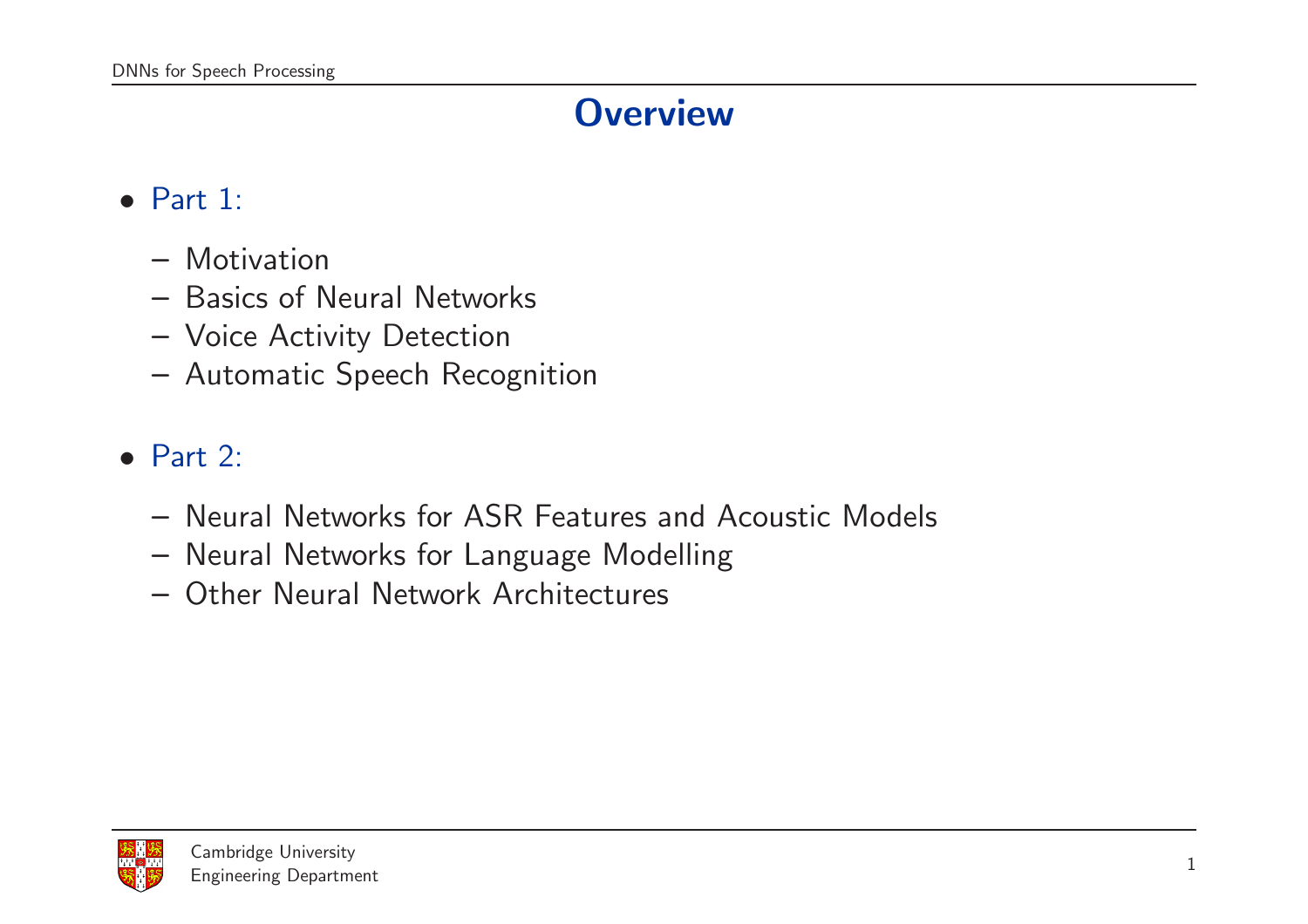# **Motivation**

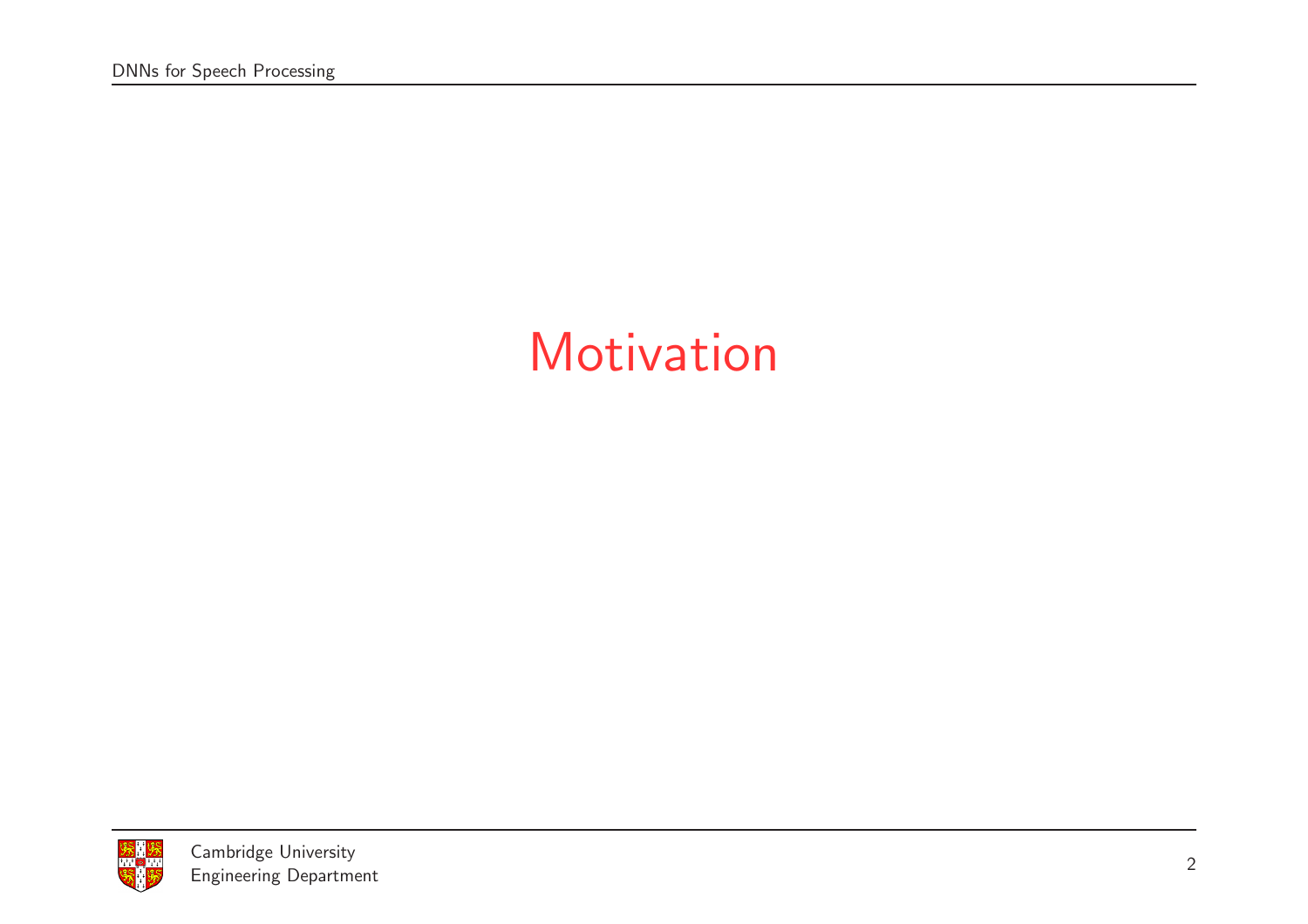#### Speech processing sequence-to-sequence mapping tasks

Speech (continuous time series)  $\rightarrow$  Speech (continuous time series)

– Speech Enhancement, Voice Conversion

Speech (continuous time series)  $\rightarrow$  Text (discrete symbol sequence)

– Automatic speech recognition (ASR), Voice Activity Detection (VAD)

Text (discrete symbol sequence)  $\rightarrow$  Speech (continuous time series)

– Text-to-speech synthesis (TTS)

Text (discrete symbol sequence)  $\rightarrow$  Text (discrete symbol sequence)

– Machine translation (MT)

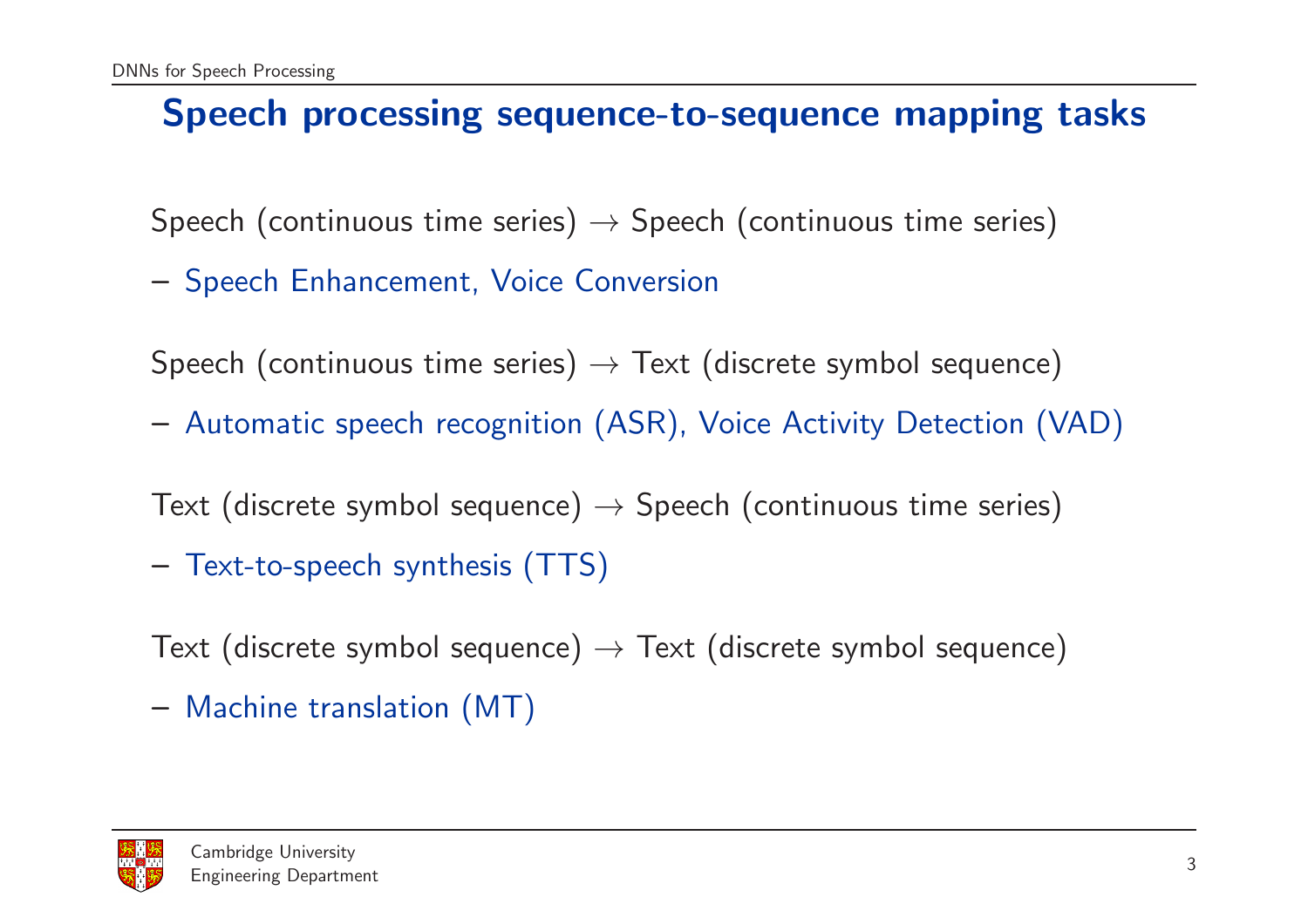#### Speech sequence-to-sequence mapping commonalities

- Variable length sequences
- Highly non-linear relationship
- Increasing quantities of data for training
	- Google Now, Siri, Cortana have gathered 1000s of hours of audi o
	- A lot of the data is untranscribed or only has approximate labels
- Increasing diversity in the data
	- broader range of speakers accents, first language
	- broader range of environmental noises
- Lots of room for improvement still!

Deep Neural Networks are very much part of the solution (cause?)

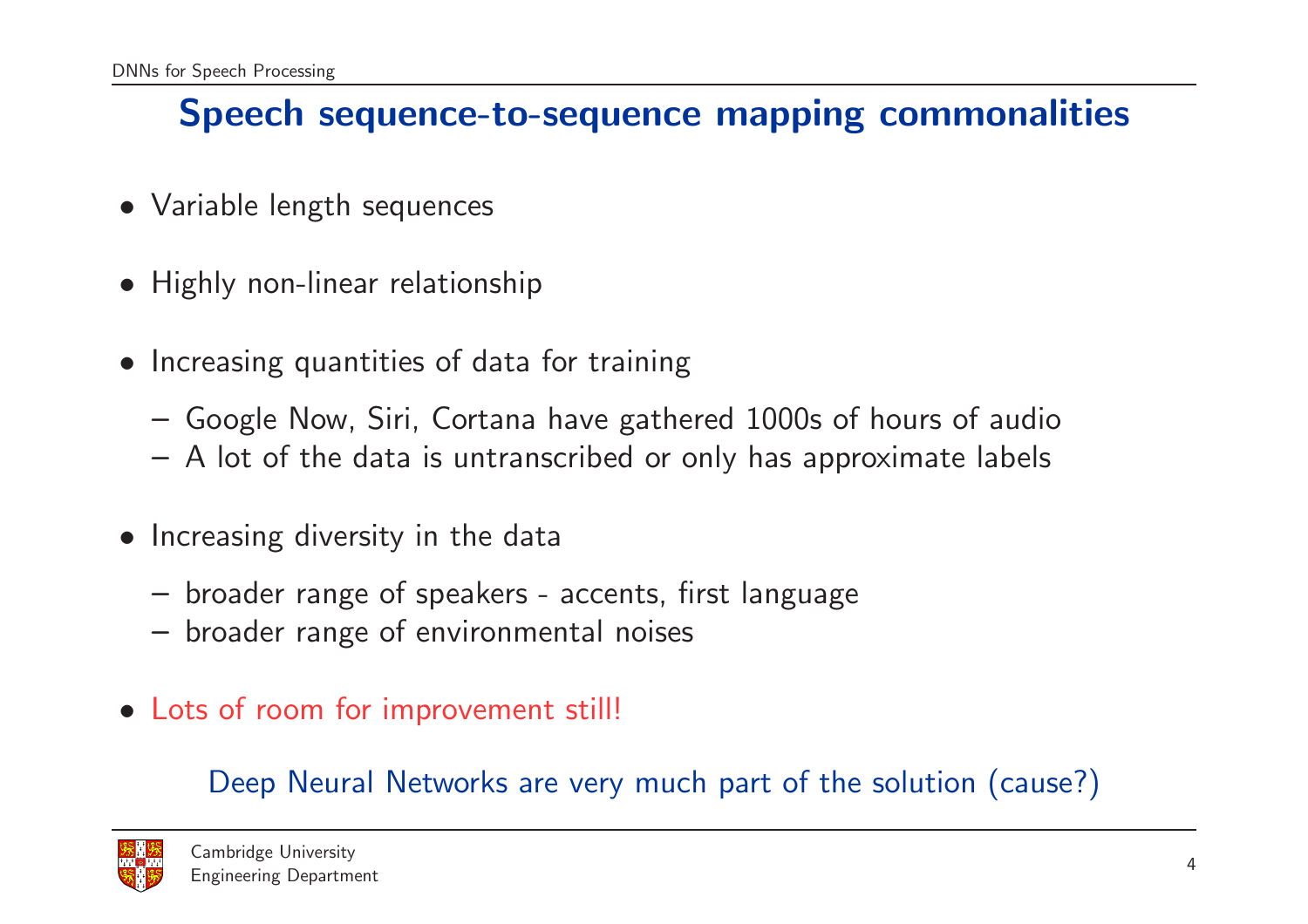## (Deep) Neural Networks

- Neural networks have increasingly been applied in speech since 2009
	- $-$  initially applied to speech recognition [1, 2, 3, 4]
	- "Neural Networks" in title of 8% INTERSPEECH 2015 sessions: feature extraction, modelling, speaker recognition, speech synthesis etc
- But we've been here before haven't we?
	- alternative to GMM-HMMs for ASR in 1980s/early 90s e.g. [5, 6, 7, 8, 9, 10, 11]
	- $\checkmark$  smaller footprint than GMM-HMM-based systems
	- $\times$  did not perform as well limited context modelling, adaptation
- What's changed?
	- Significant increase in computing power: CPU and GPU
	- Big data
	- $\rightarrow$  More powerful networks: more layers (**deep**) and finer targets (w**ide**)

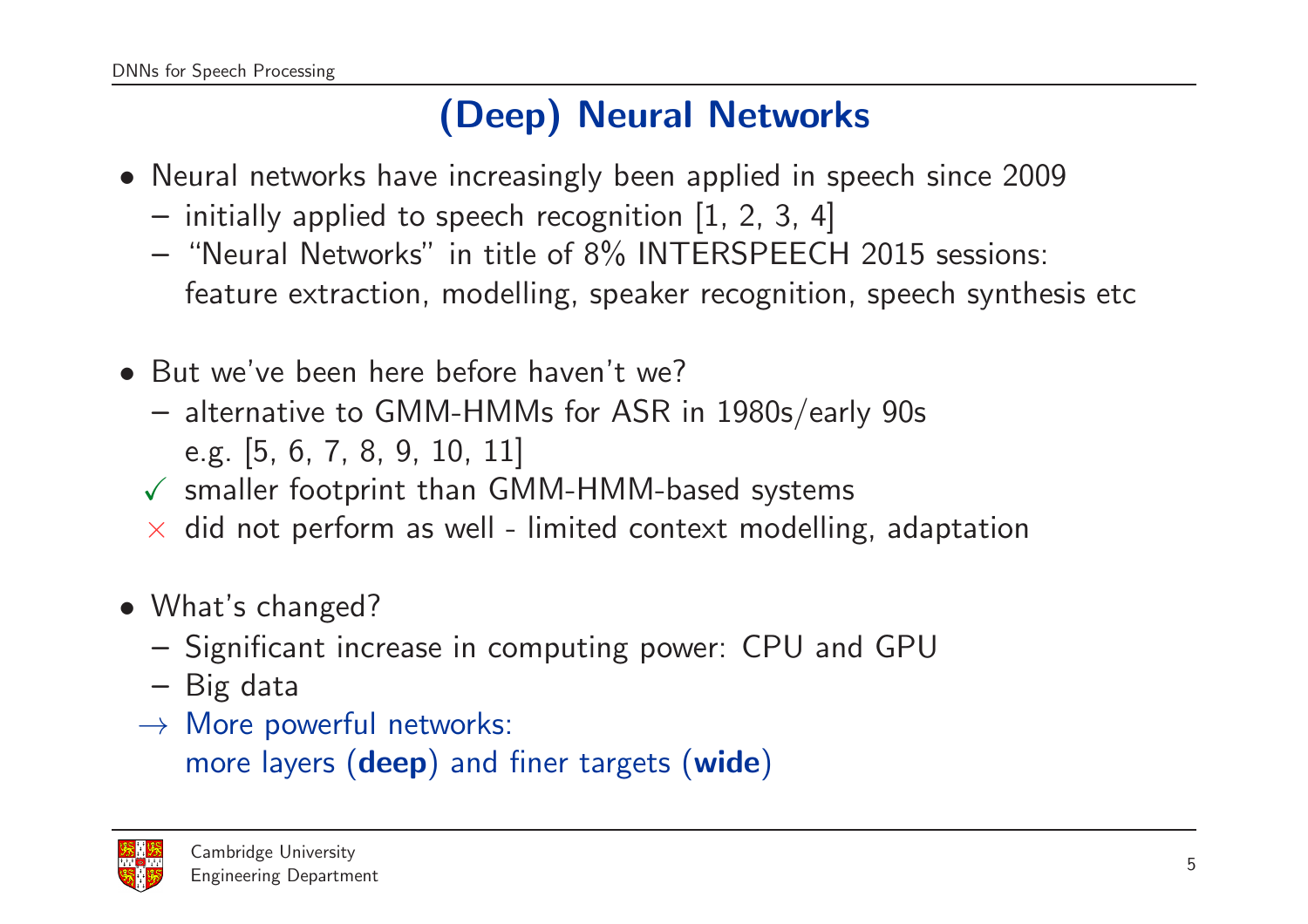### Success of neural networks in ASR and TTS

#### • Speech recognition

– Systems from Google and IBM reported in [12]

| Task        | Hours of | % Word error rate (WER) |                |                 |
|-------------|----------|-------------------------|----------------|-----------------|
|             | data     | HMM-DNN                 | HMM-GMM        | HMM-GMM         |
|             |          |                         | same data<br>W | more data<br>W/ |
| Voice Input | 5,870    | 12.3                    | N/A            | 16.0            |
| YouTube     | 1,400    | 47.6                    | 52.3           | N/A             |
| Switchboard | 300      | 12.4                    | 14.5           | N / A           |

Current best: Switchboard 10.4% using joint CNN/DNN and iVector features [13]

#### • Parametric speech synthesis [14]

– Speech samples kindly provided by Heiga Zen, Google

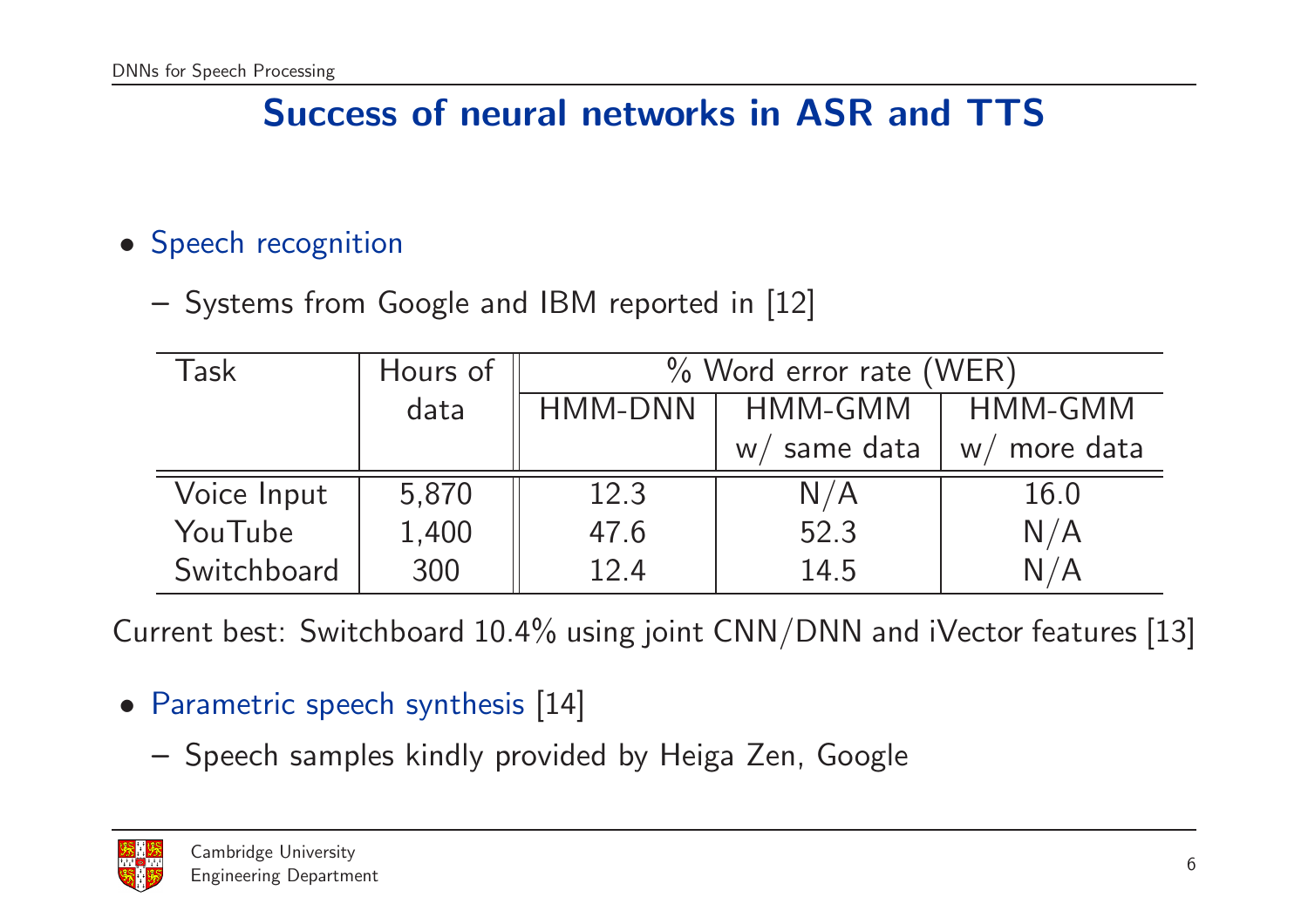# Basics of Neural Networks

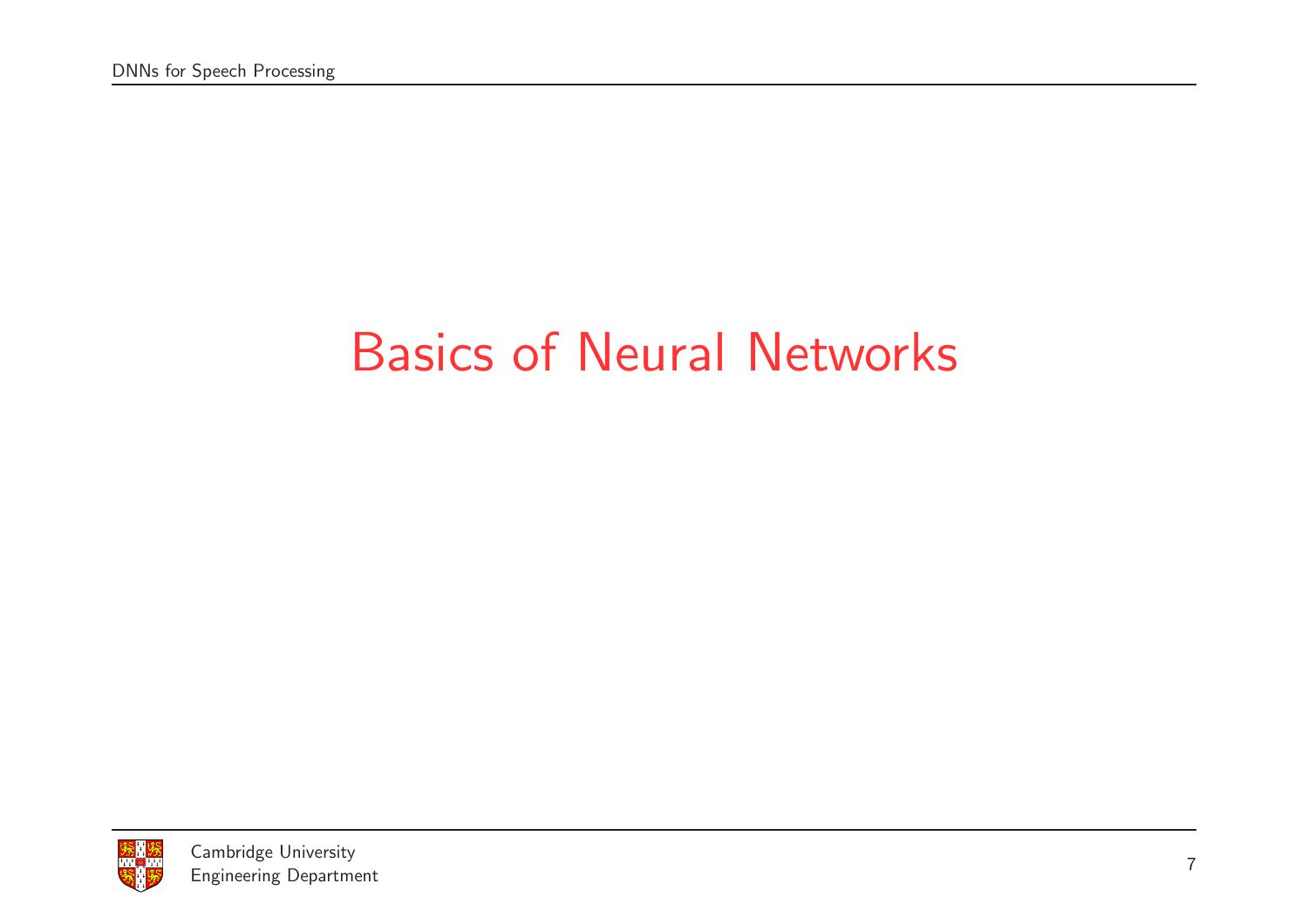#### Where it started

- Early work by MuCulloch and Pitts [15]
- The Perceptron (Rosenblatt) [16] (early 1960s)







Source: rutherfordjournal.org

- Mostly halted by publication of "Perceptrons" by Minsky and Papert 1969 [17]
- Error back propagation training for multi-layer perceptrons mid 80s [18]

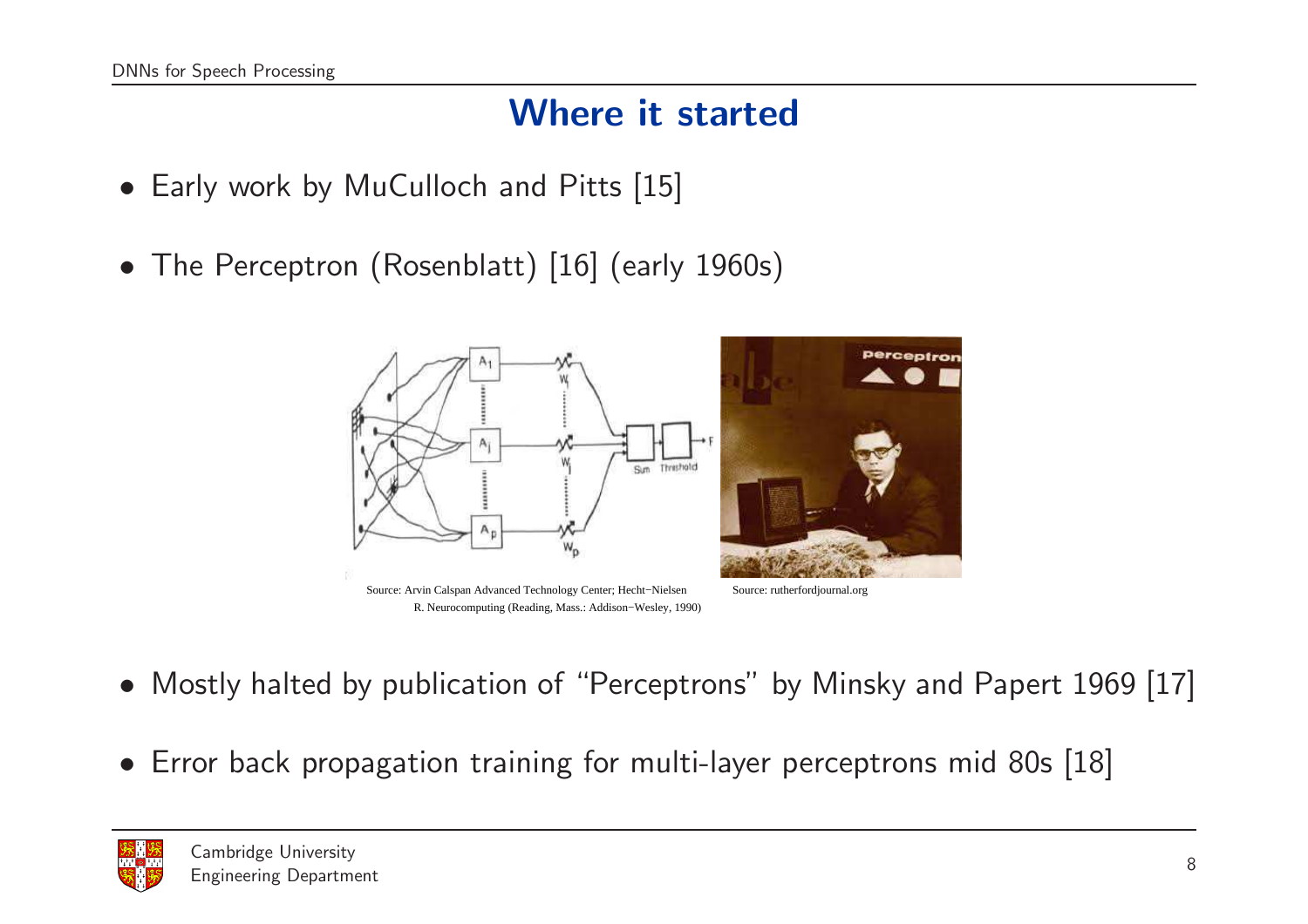

- Aim: map an input vector  $x$  into an output vector  $y$ 
	- Non-linear units "neurons" combined into one or more layers
	- Intuition: each layer produces <sup>a</sup> higher level feature representation and better classifier than its input
	- Combine simple building blocks to design more complex, non-linear systems

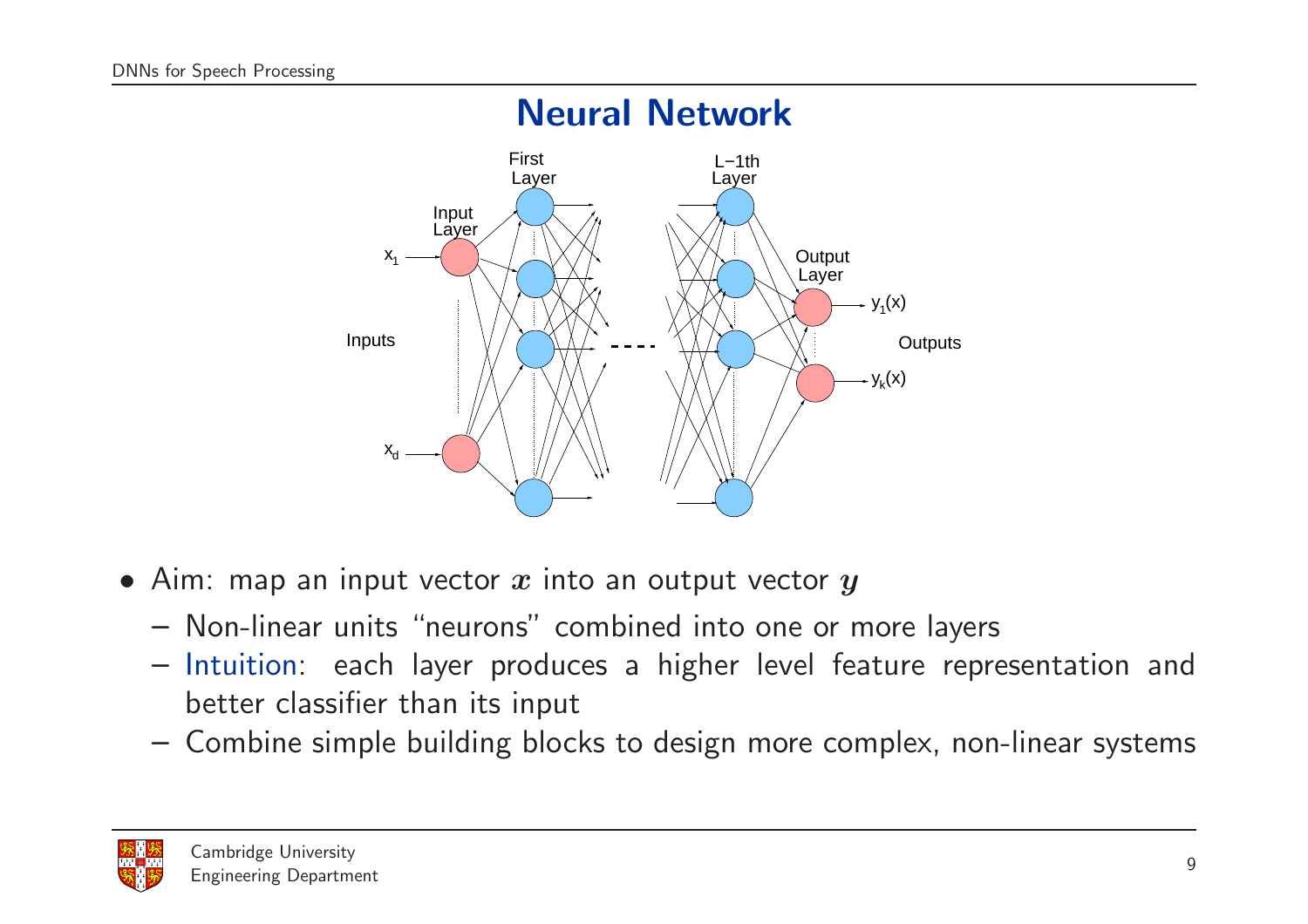#### Hidden Layer Neuron

- Linearly weighted input is passed to <sup>a</sup> general activation function
- Assume *n* units at previous level  $(k 1)$ :  $x_j^{(k)} = y_j(x^{(k-1)})$



where  $\phi()$  is the activation function

• Note: activation function could be linear BUT then linear net i.e. lose power!

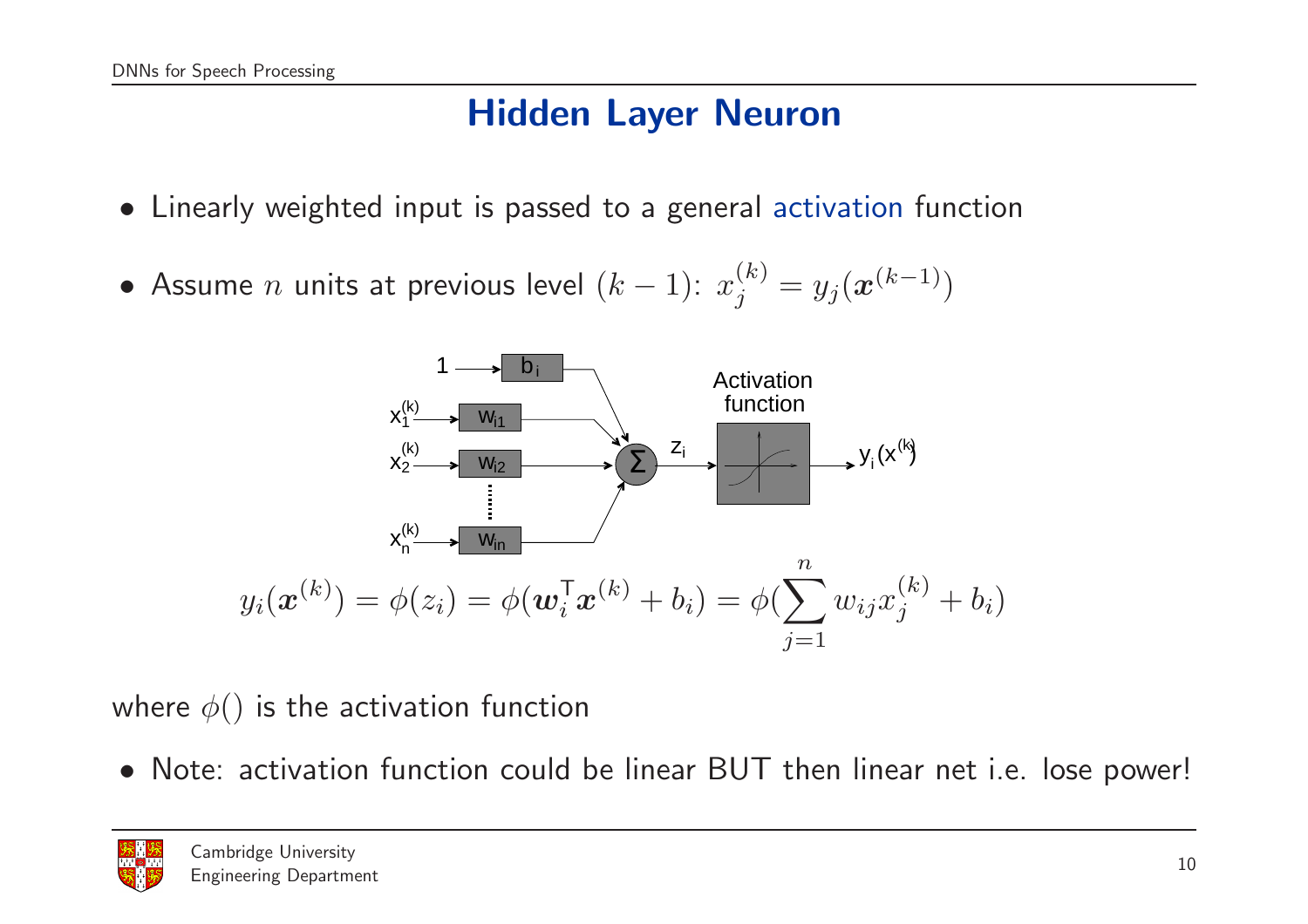## Traditional Activation Functions

• Sigmoid (or logistic regression) function:

$$
y_i(\boldsymbol{x}) = \frac{1}{1+\exp(-z_i)}
$$

Continuous output,  $0\leq y_i(\boldsymbol{x})\leq 1$ 

• Softmax (or normalised exponential or generalised logistic) function:

$$
y_i(\boldsymbol{x}) = \frac{\exp(z_i)}{\sum_{j=1}^n \exp(z_j)}
$$

Positive output, sum of all outputs at current level is 1,  $0\leq y_i(\boldsymbol{x})\leq 1$ 

• Hyperbolic tan (tanh) function:

$$
y_i(\boldsymbol{x}) = \frac{\exp(z_i) - \exp(-z_i)}{\exp(z_i) + \exp(-z_i)}
$$

Continuous output,  $-1\leq y_i(\boldsymbol{x})\leq 1$ 

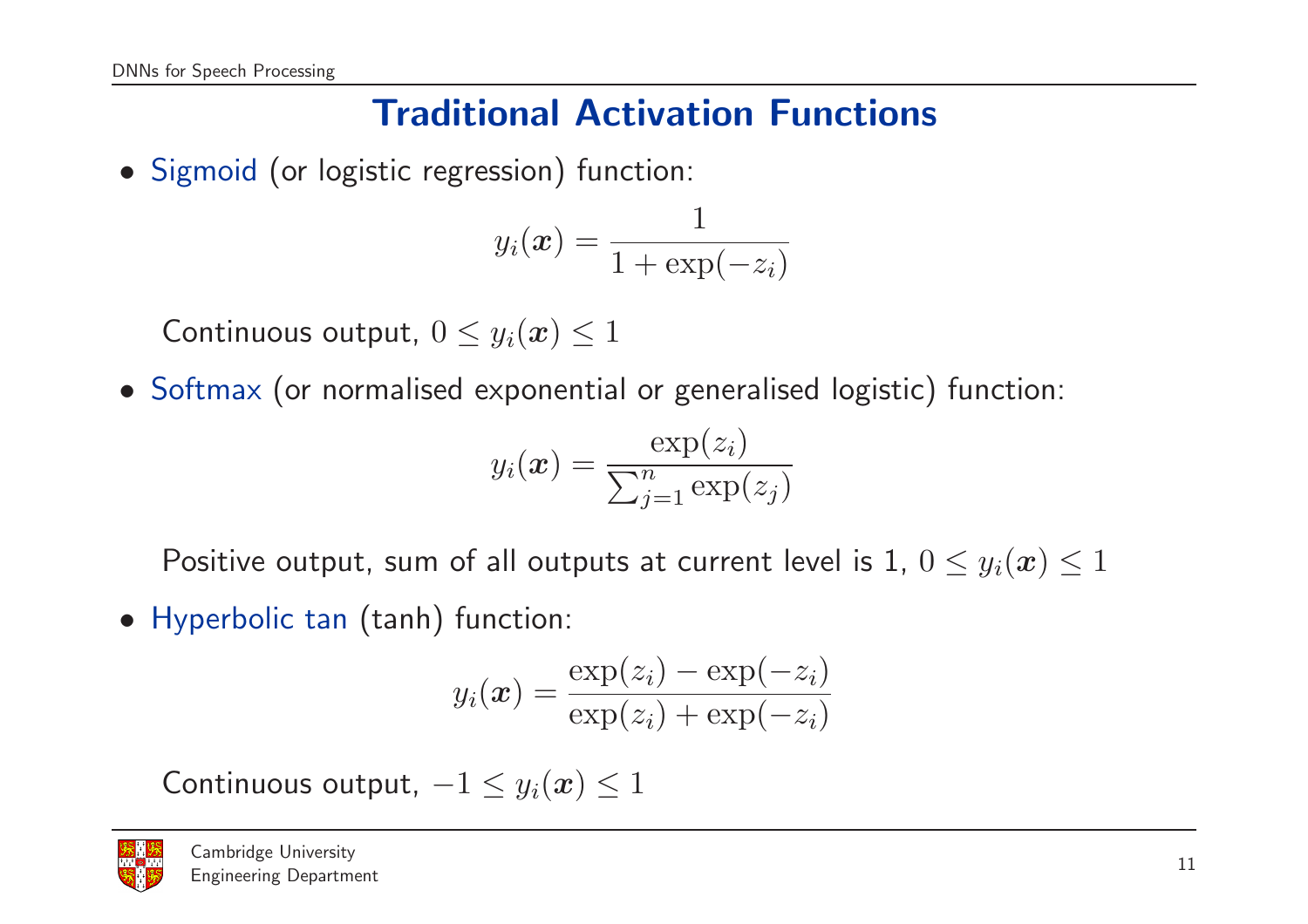## Activation functions



- step activation function (green)
- sigmoid activation function (red)
- tanh activation function (blue)

Sigmoid or softmax often used at output layers as sum-to-one constraint enforced

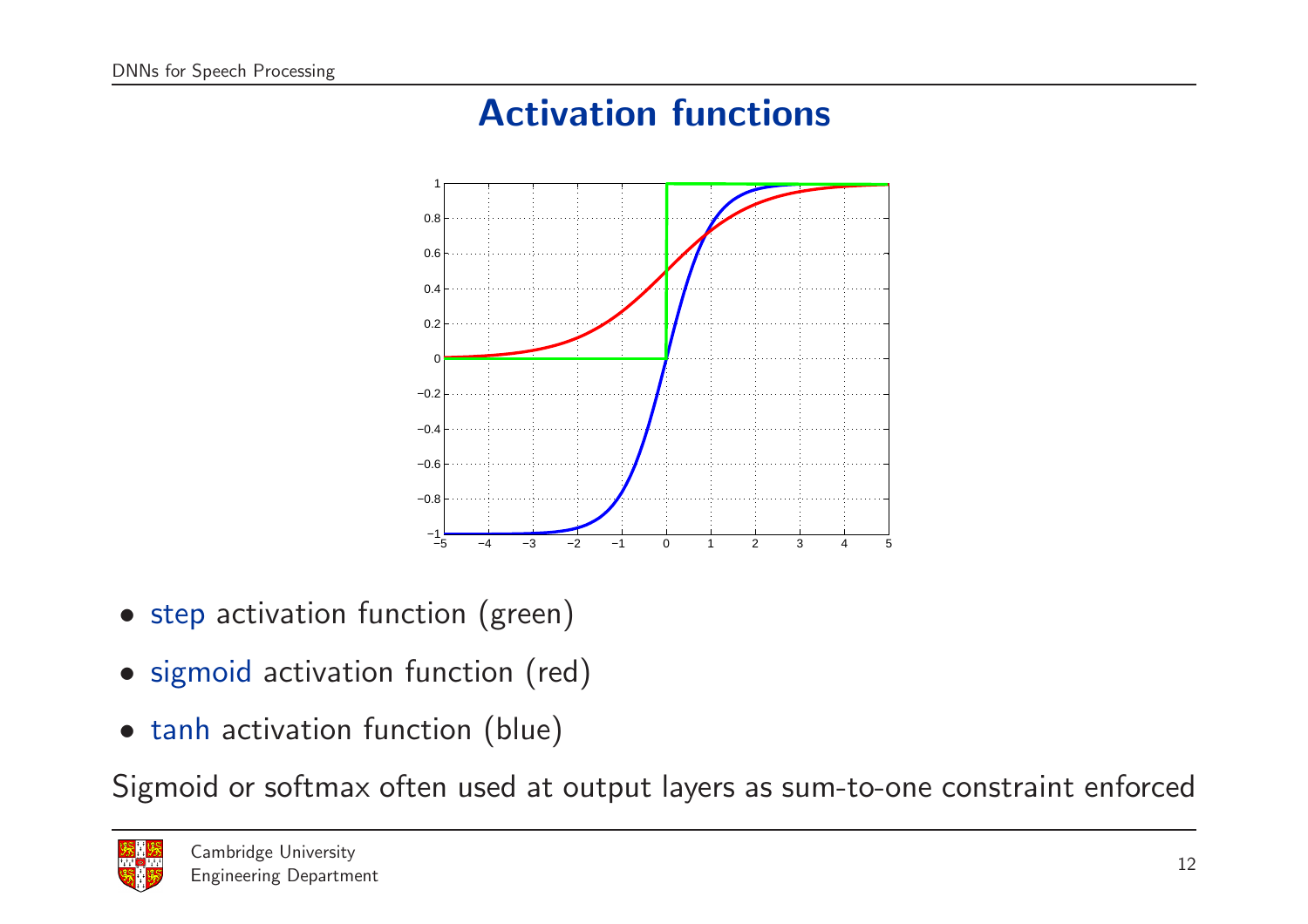## Possible Decision Boundaries

- Nature of decision boundaries produced varies with network topology
- Using <sup>a</sup> threshold (step) activation function:



- 1. Single layer: position <sup>a</sup> hyperplane in the input space (SLP)
- 2. Two layers: surround <sup>a</sup> single convex region of input space
- 3. Three layers: generate arbitrary decision boundaries
- Sigmoid: arbitrary boundaries with two layers if enough hidden unit s

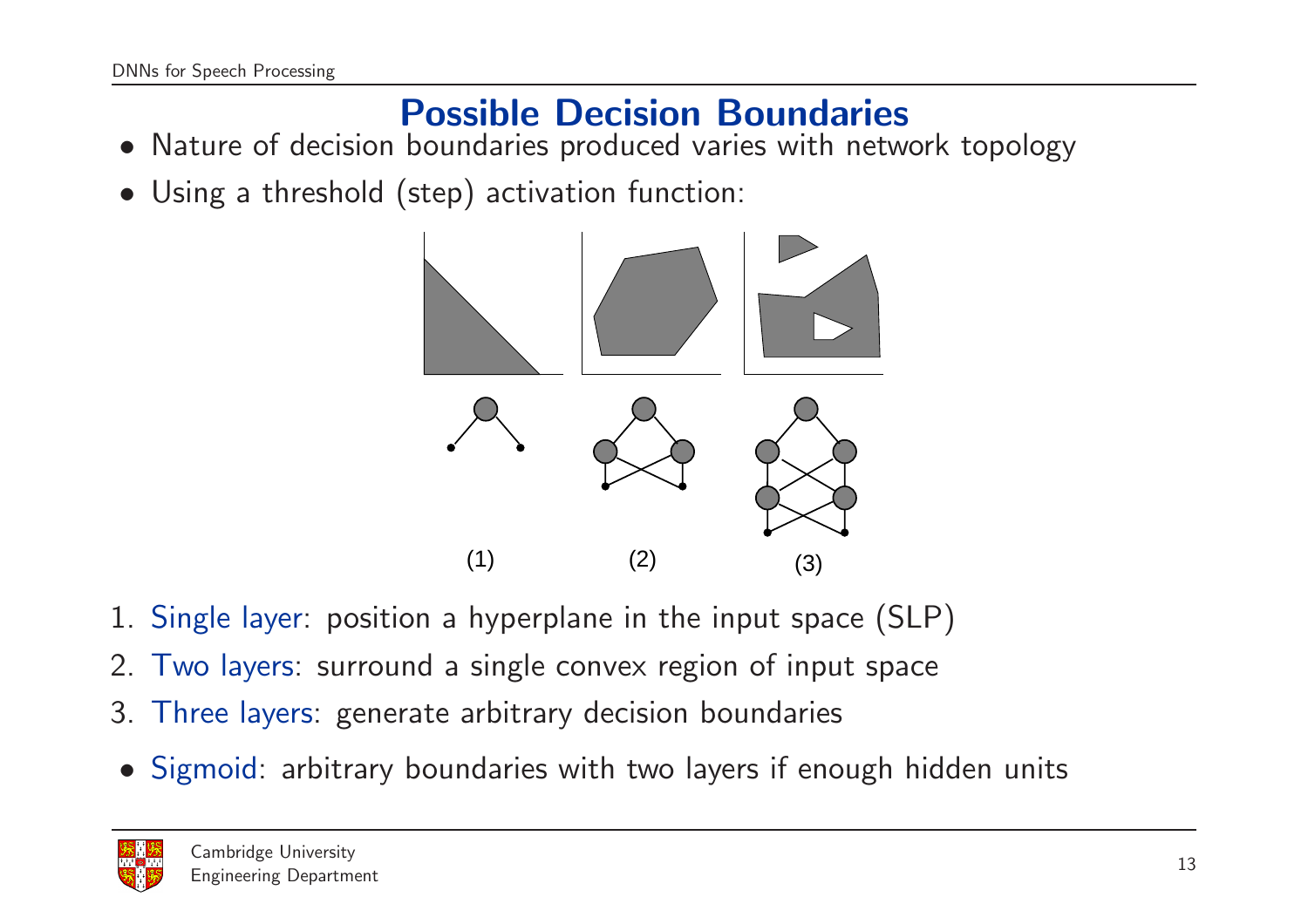## Number of Units per Layer

How many units to have in each layer?

- Number of output units  $=$  number of output classes
- Number of input units  $=$  number of input dimensions
- Number of hidden units design issue
	- too few network will not model complex decision boundaries
	- too many network will have poor generalisation

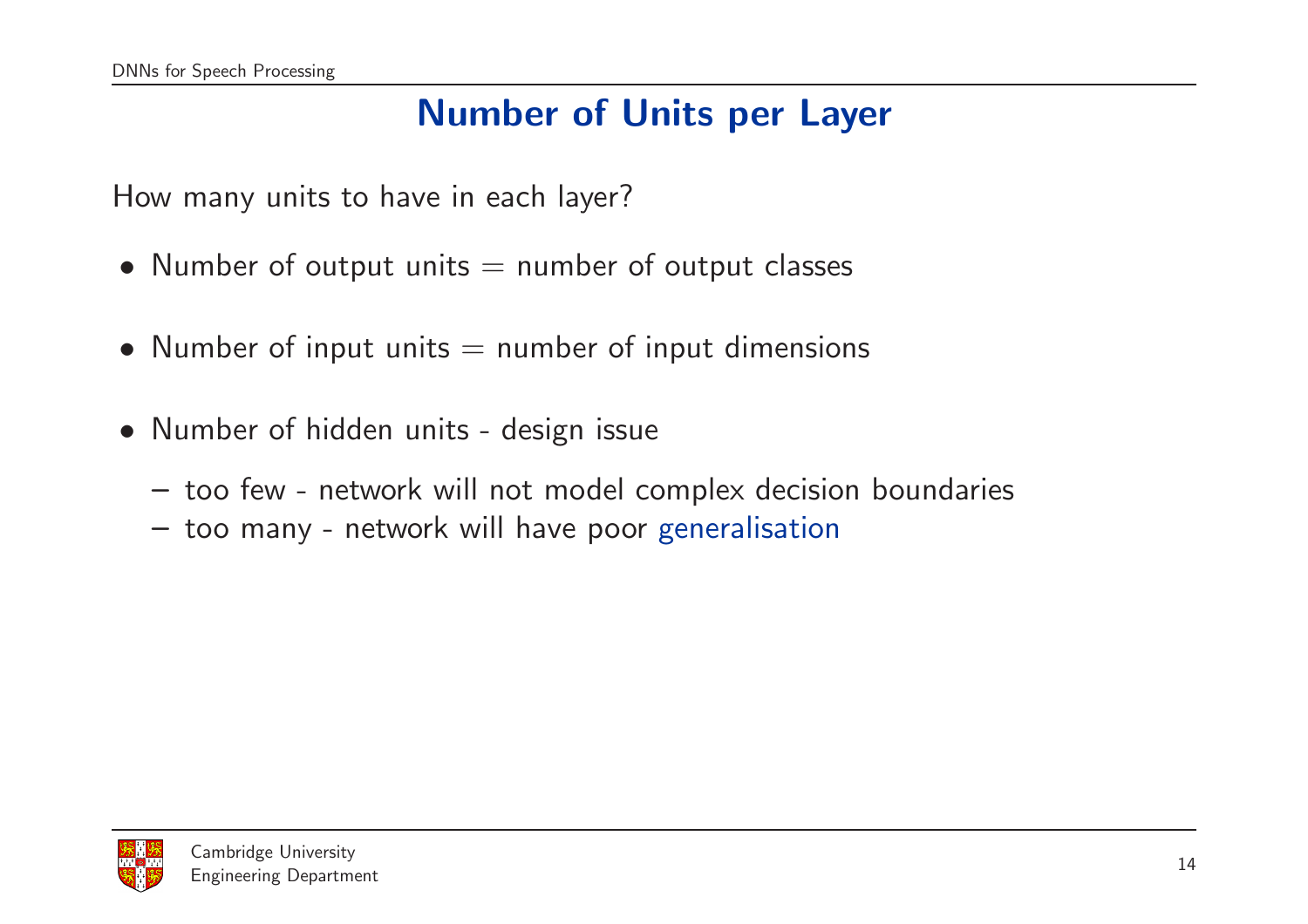# Training Criteria (1)

Variety of training criteria may be used.

• Assume we have supervised training examples

$$
\{\{\boldsymbol{x}_1,\boldsymbol{t}_1\}\dots,\{\boldsymbol{x}_n,\boldsymbol{t}_n\}\}
$$

- Compare outputs  $y$  with correct answer  $t$  to get error signal
- Least squares error: one of the most common training criteria

$$
E = \frac{1}{2} \sum_{p=1}^{n} ||y(x_p) - t_p)||^2
$$
  
= 
$$
\frac{1}{2} \sum_{p=1}^{n} \sum_{i=1}^{K} (y_i(x_p) - t_{pi})^2
$$

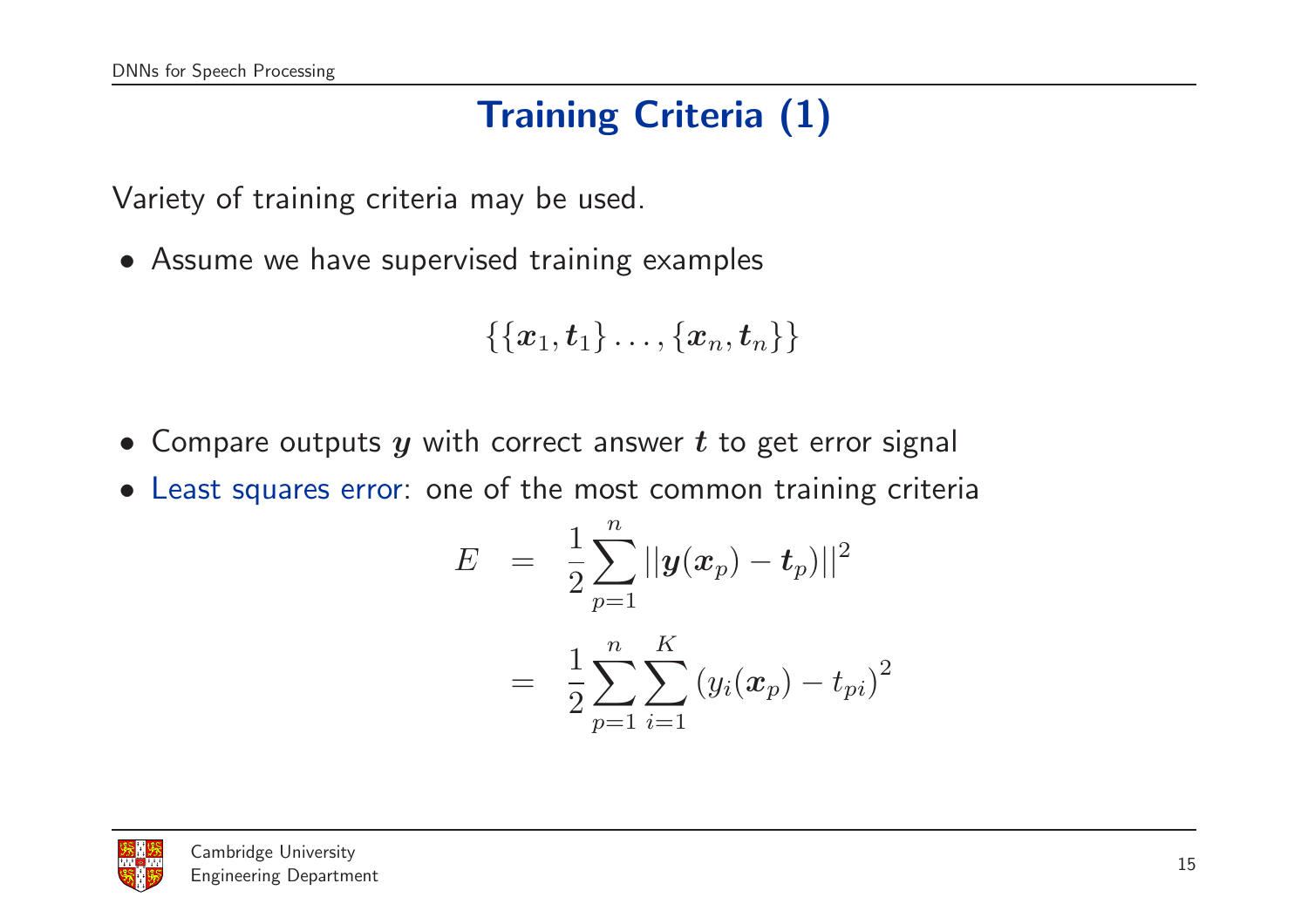## Training Criteria (2)

• Cross-Entropy for two classes: consider case when  $t$  is binary (softmax output)

$$
E = -\sum_{p=1}^{n} (t_p \log(y(\bm{x}_p)) + (1 - t_p) \log(1 - y(\bm{x}_p)))
$$

Goes to zero with the "perfect" mapping

• Cross-Entropy for multiple classes:

$$
E = -\sum_{p=1}^{n} \sum_{i=1}^{K} t_{pi} \log(y_i(\boldsymbol{x}_p))
$$

- minimum value is non-zero
- represents the entropy of the target values

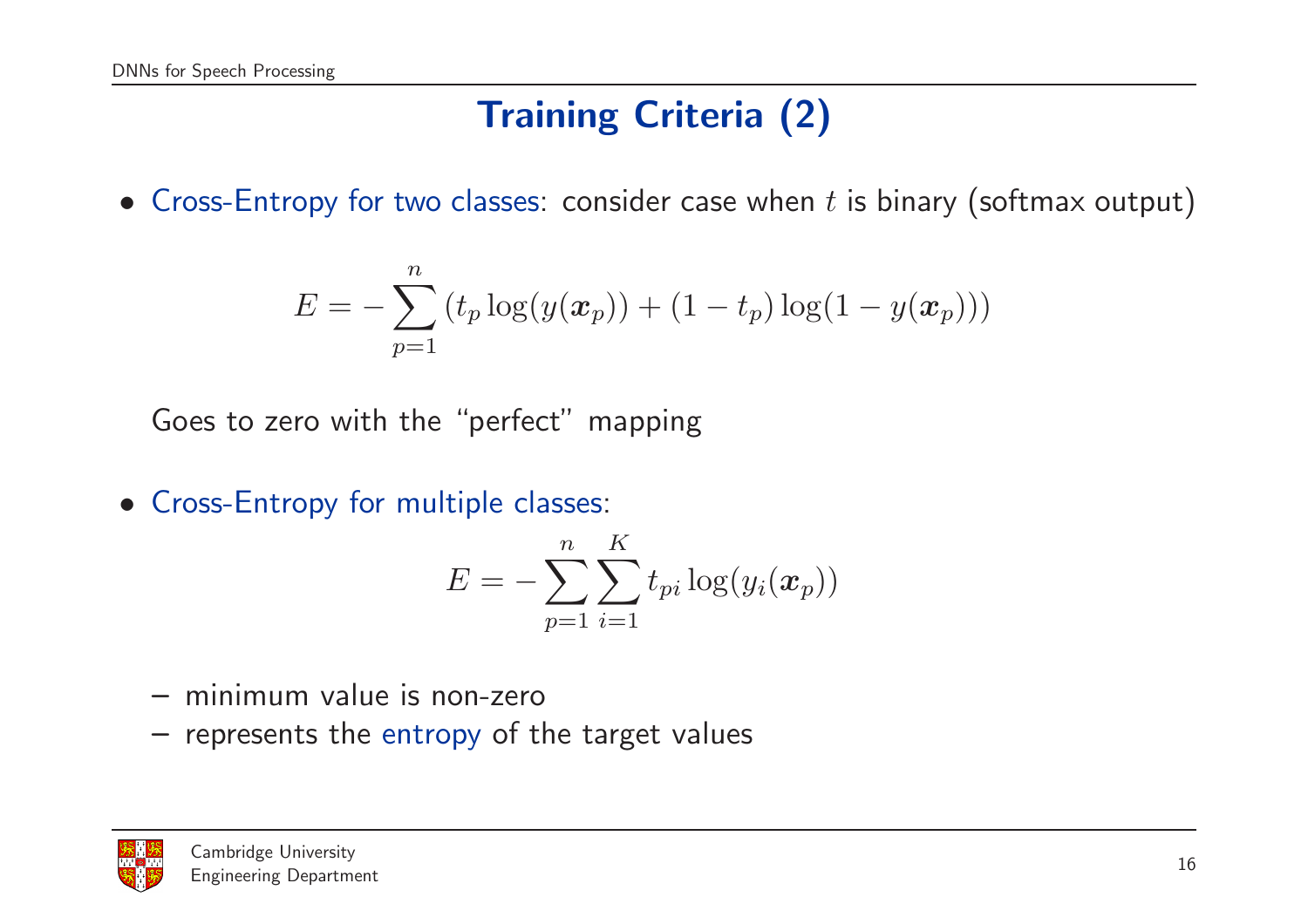## Single Layer Perceptron Training (1)

• Consider single layer perceptron initially



- $\bullet\,$  Minimise (for e.g.) square error between target  $t_p$  and current output  $y(\bm{x}_p)$
- Least squares criterion with sigmoid activation function

$$
E = \frac{1}{2} \sum_{p=1}^{n} (y(\boldsymbol{x}_p) - t_p)^{\mathsf{T}} (y(\boldsymbol{x}_p) - t_p)) = \sum_{p=1}^{n} E^{(p)}
$$

 $\bullet\,$  Simplify notation: single observation  $\bm{x}$ , target  $t$ , current output  $y(\bm{x})$ 

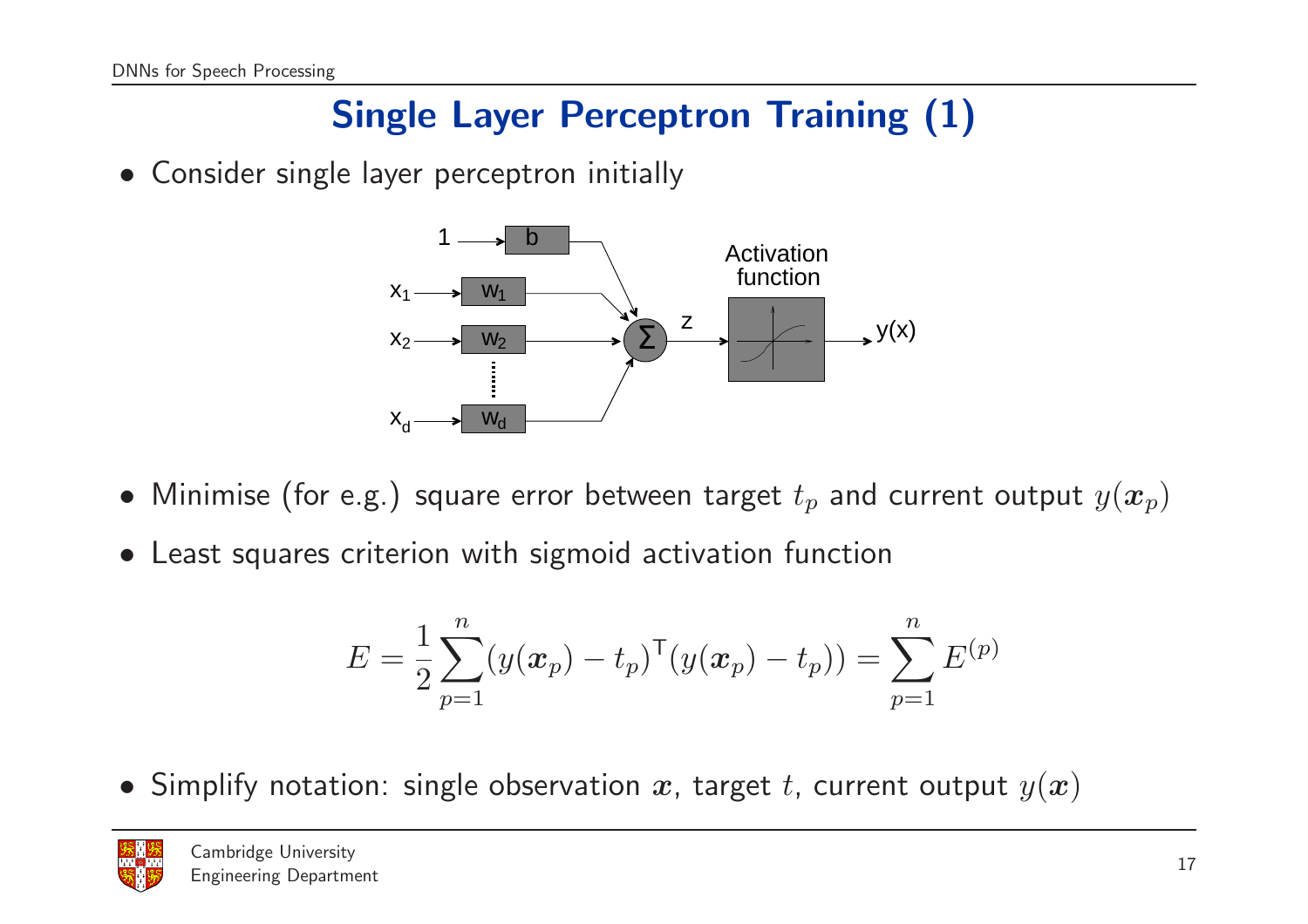## Single Layer Perceptron Training (2)

 $\bullet\,$  How does the error change as  $y(\bm{x})$  changes?  $\partial E$  $\partial y(\bm{x})$  $= y(\boldsymbol{x}) - t$ 

BUT we want to find the effect of varying the weights

 $\bullet\,$  Calculate effect of changing  $z$  on the error using the chain rule

$$
\frac{\partial E}{\partial z} = \left(\frac{\partial E}{\partial y(\boldsymbol{x})}\right) \left(\frac{\partial y(\boldsymbol{x})}{\partial z}\right)
$$

- What we really want is the change of the error with respect to the weights
	- the parameters that we want to learn

$$
\frac{\partial E}{\partial w_i} = \left(\frac{\partial E}{\partial z}\right) \left(\frac{\partial z}{\partial w_i}\right)
$$

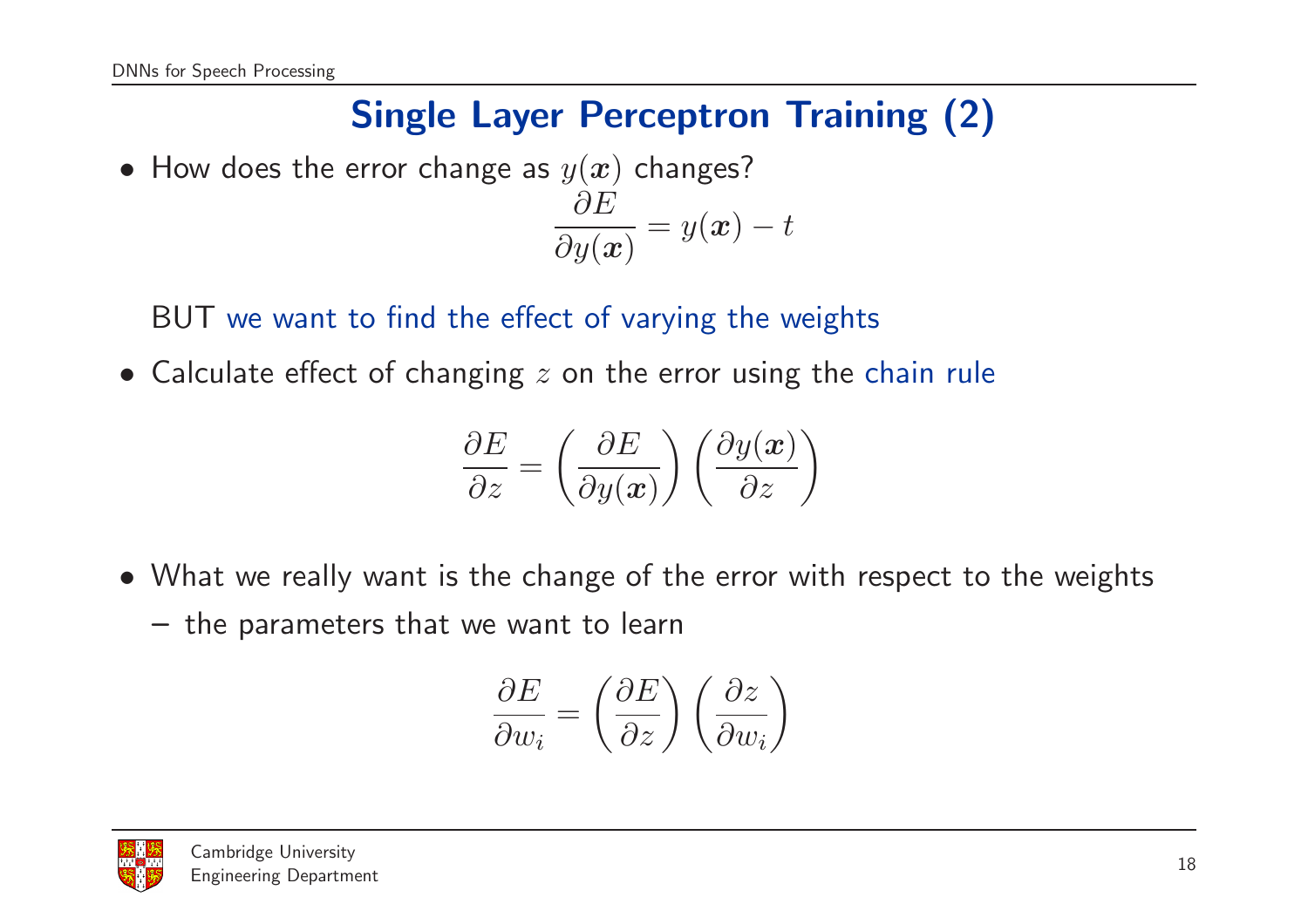## Single Layer Perceptron Training (3)

• The error function therefore depends on the weight as

$$
\frac{\partial E}{\partial w_i} = \left(\frac{\partial E}{\partial y(\boldsymbol{x})}\right) \left(\frac{\partial y(\boldsymbol{x})}{\partial z}\right) \left(\frac{\partial z}{\partial w_i}\right)
$$

 $\bullet\,$  Noting that (the bias term  $b$  can be treated as the  $d+1$  element)

$$
\frac{\partial y(\boldsymbol{x})}{\partial z} = y(\boldsymbol{x})(1 - y(\boldsymbol{x}))
$$

$$
\frac{\partial E}{\partial w_i} = (y(\boldsymbol{x}) - t)y(\boldsymbol{x})(1 - y(\boldsymbol{x}))x_i
$$

• In terms of the complete training set

$$
\boldsymbol{\nabla}E=\sum_{p=1}^n(y(\boldsymbol{x}_p)-t_p)y(\boldsymbol{x}_p)(1-y(\boldsymbol{x}_p))\tilde{\boldsymbol{x}}_p
$$

• So for single layer can use gradient descent to find the "best" weight values

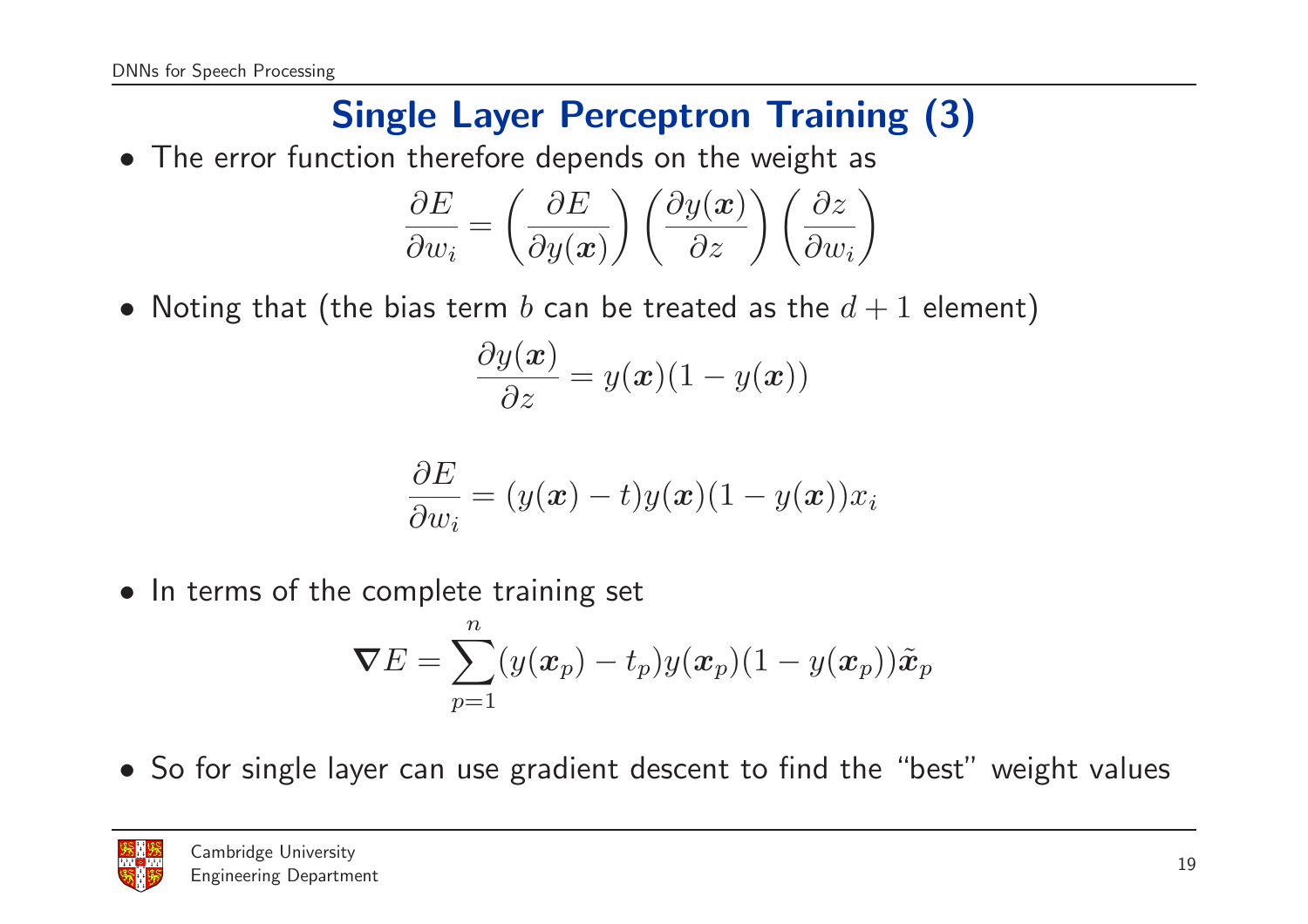#### Single Layer Perceptron Training - Review



$$
\frac{\partial E}{\partial w_i} = \left(\frac{\partial E}{\partial y(\boldsymbol{x})}\right) \left(\frac{\partial y(\boldsymbol{x})}{\partial z}\right) \left(\frac{\partial z}{\partial w_i}\right)
$$

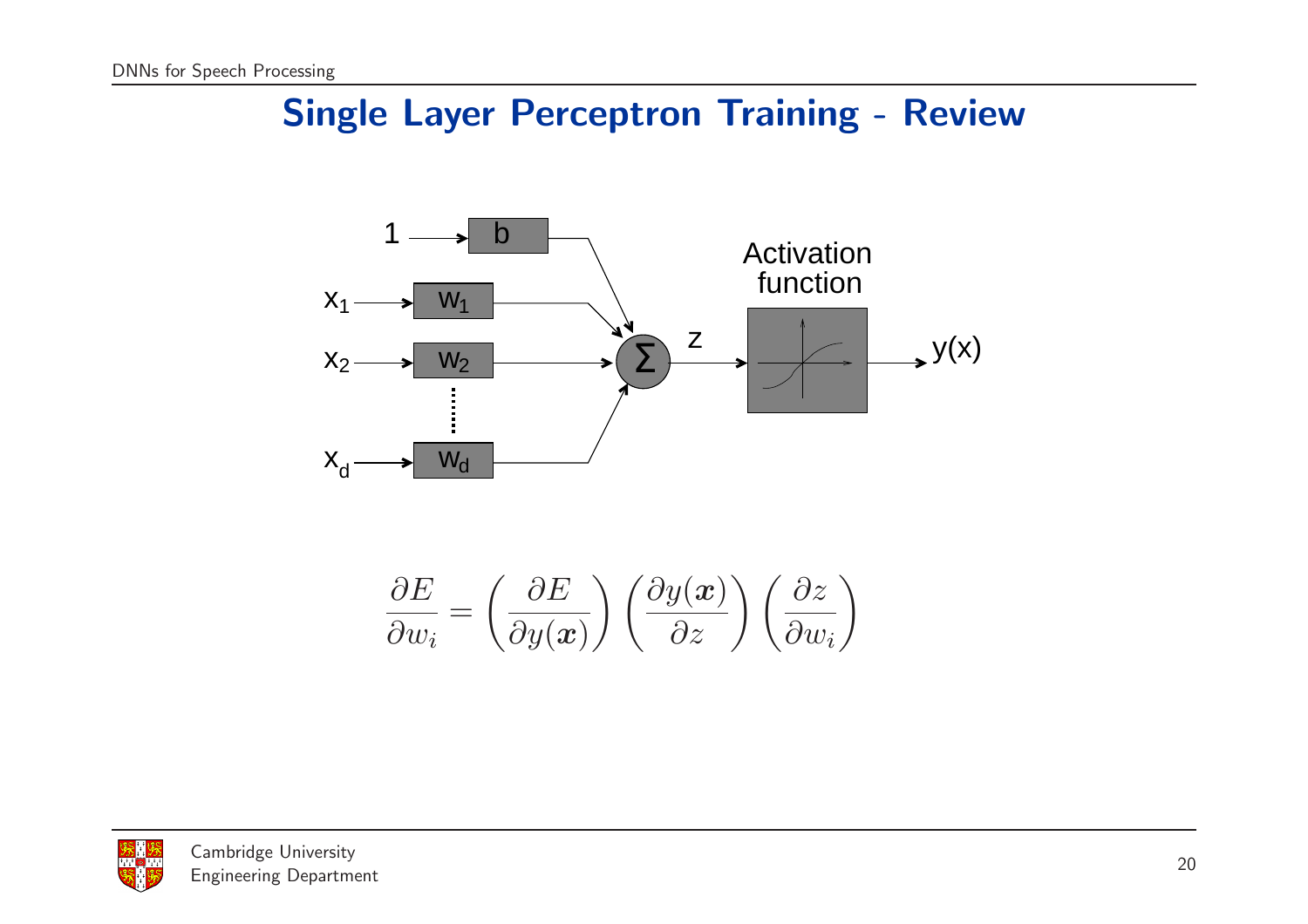## Error Back Propagation Algorithm

- Training Goal: minimise the cost between predicted output and target values
- Error back propagation [18] is an effective way to achieve thi s



- Use Gradient Descent to optimise the weight values
	- i.e. activation function must be differentiable

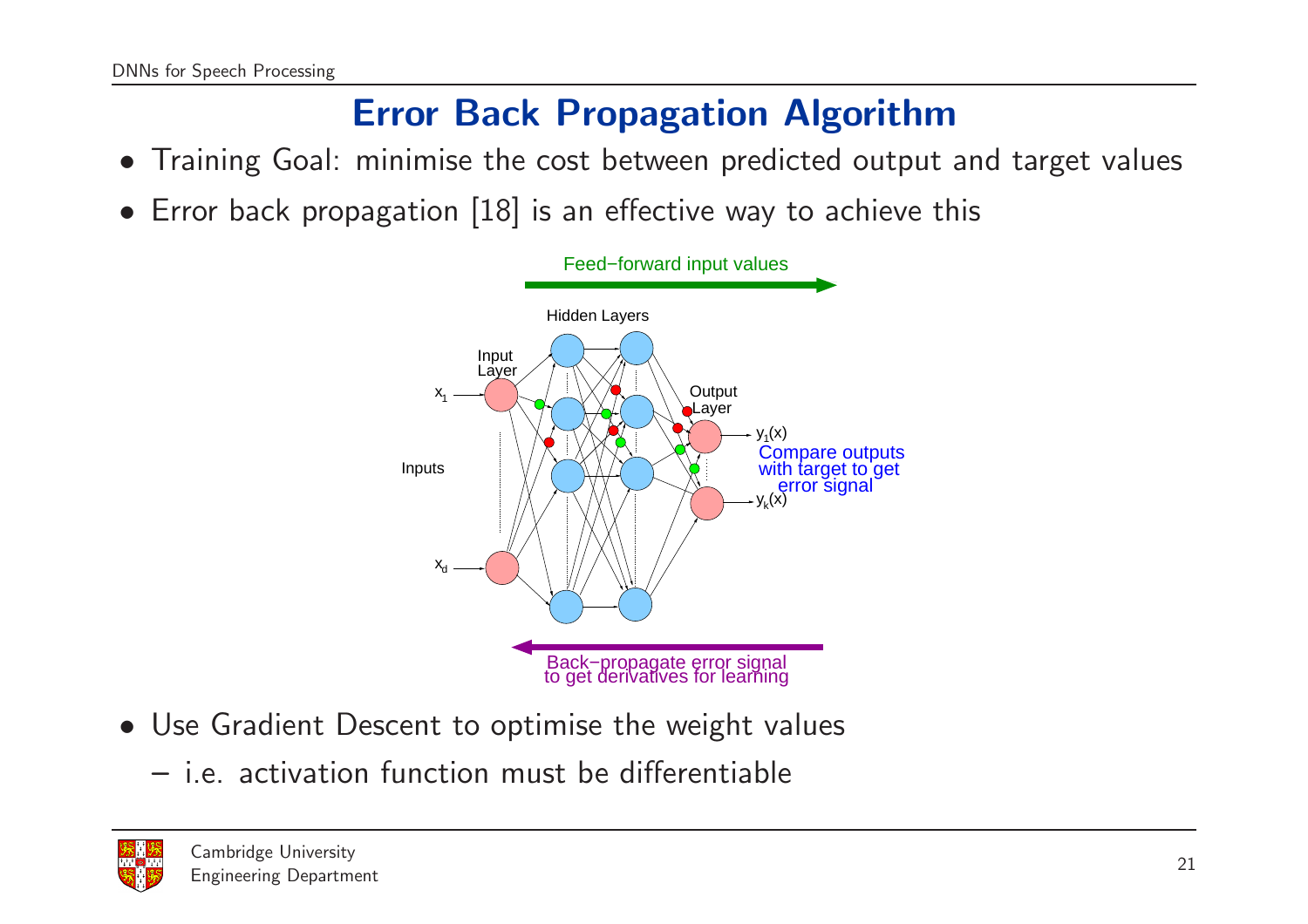## Training schemes

Modes

- Batch update weights after all training examples seen
- Sequential update weights after every sample Advantages:
	- Don't need to store the whole training database
	- Can be used for online learning
	- In dynamic systems weight updates "track" the system
- Mini-batch update weights after a subset of examples seen Practical compromise:
	- Estimate based on more data than sequential
	- Avoids expensive batch computation if poor current weight values

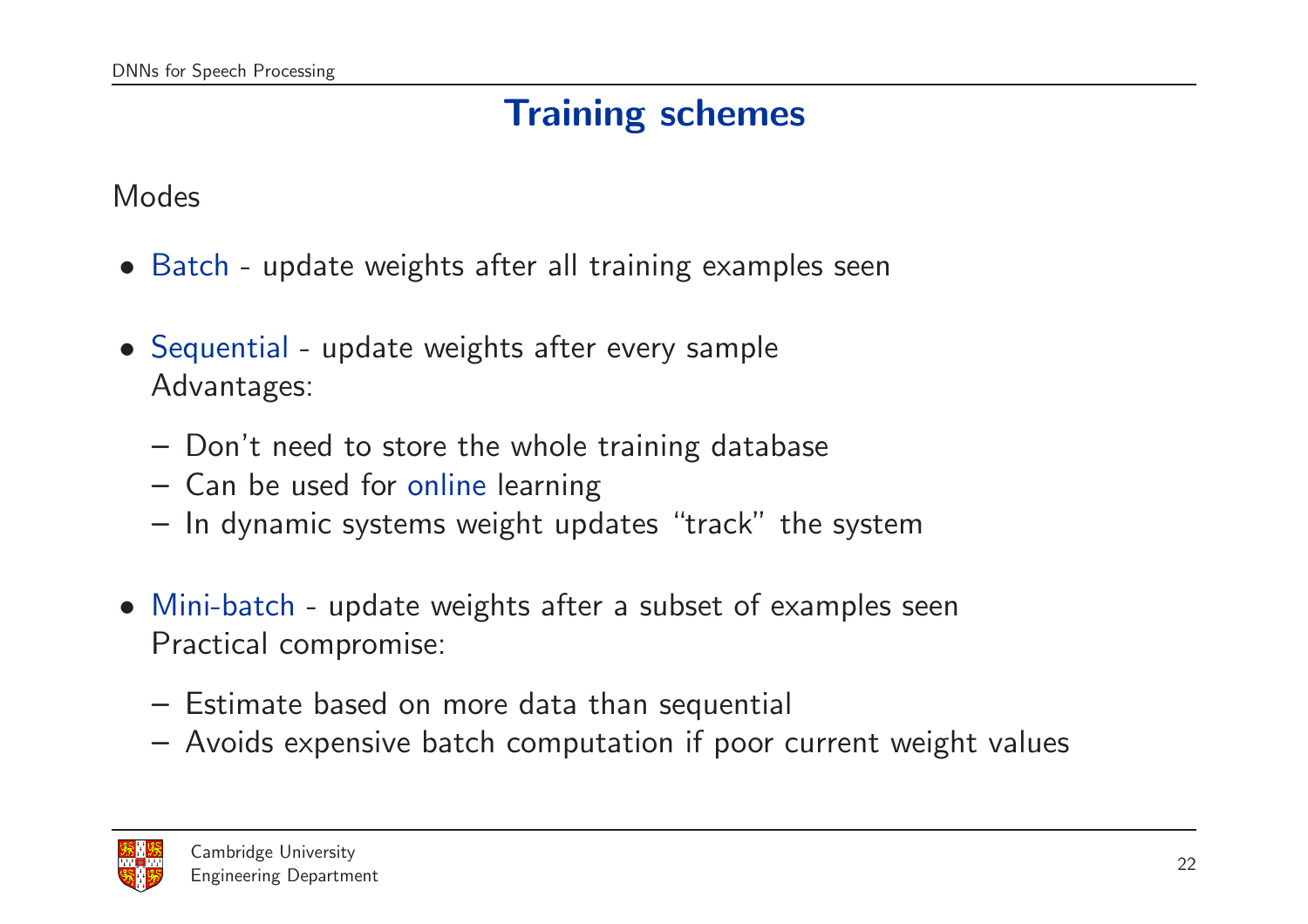# Voice Activity Detection

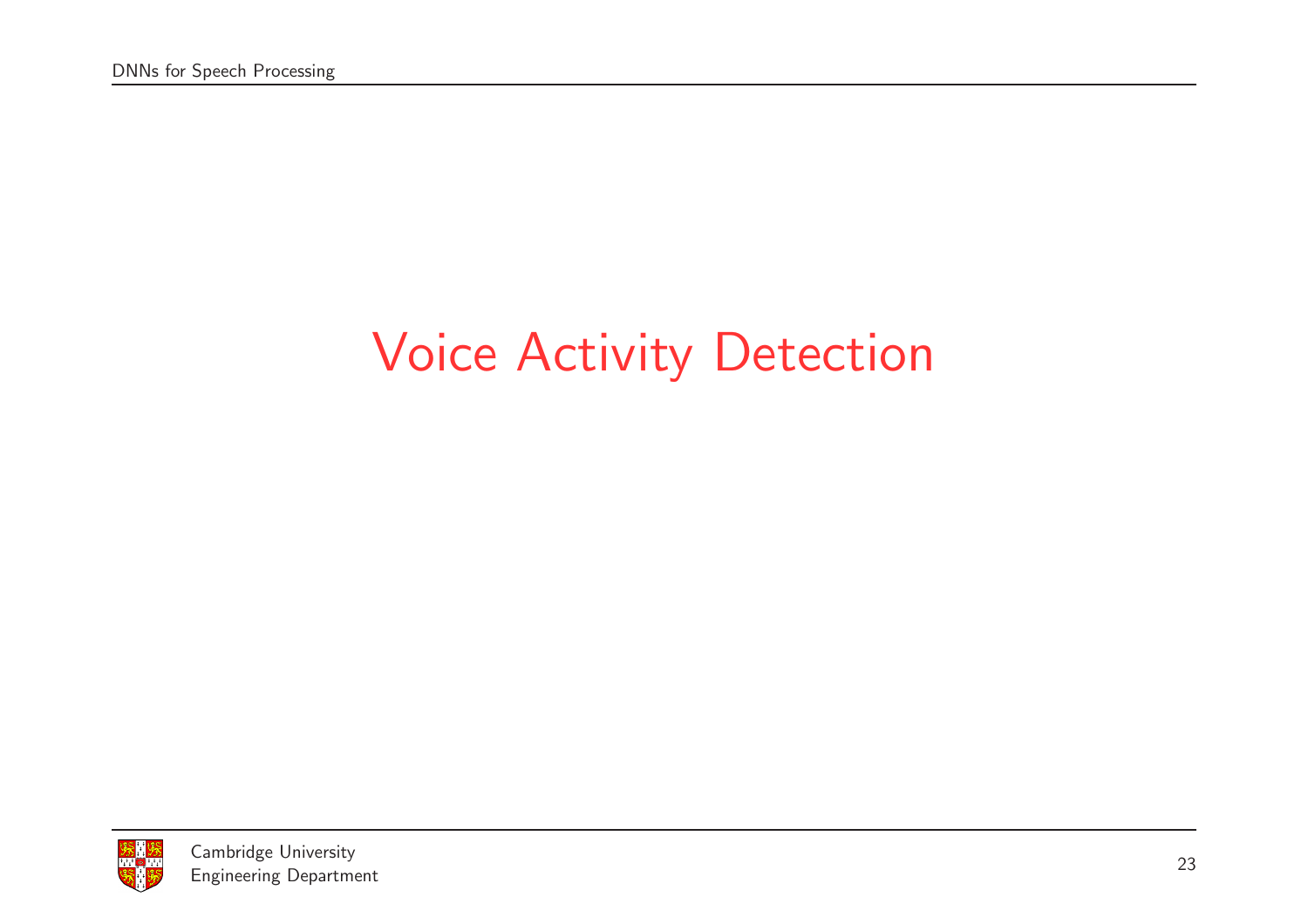### Voice Activity Detection

• Detect periods of human speech in an audio signal



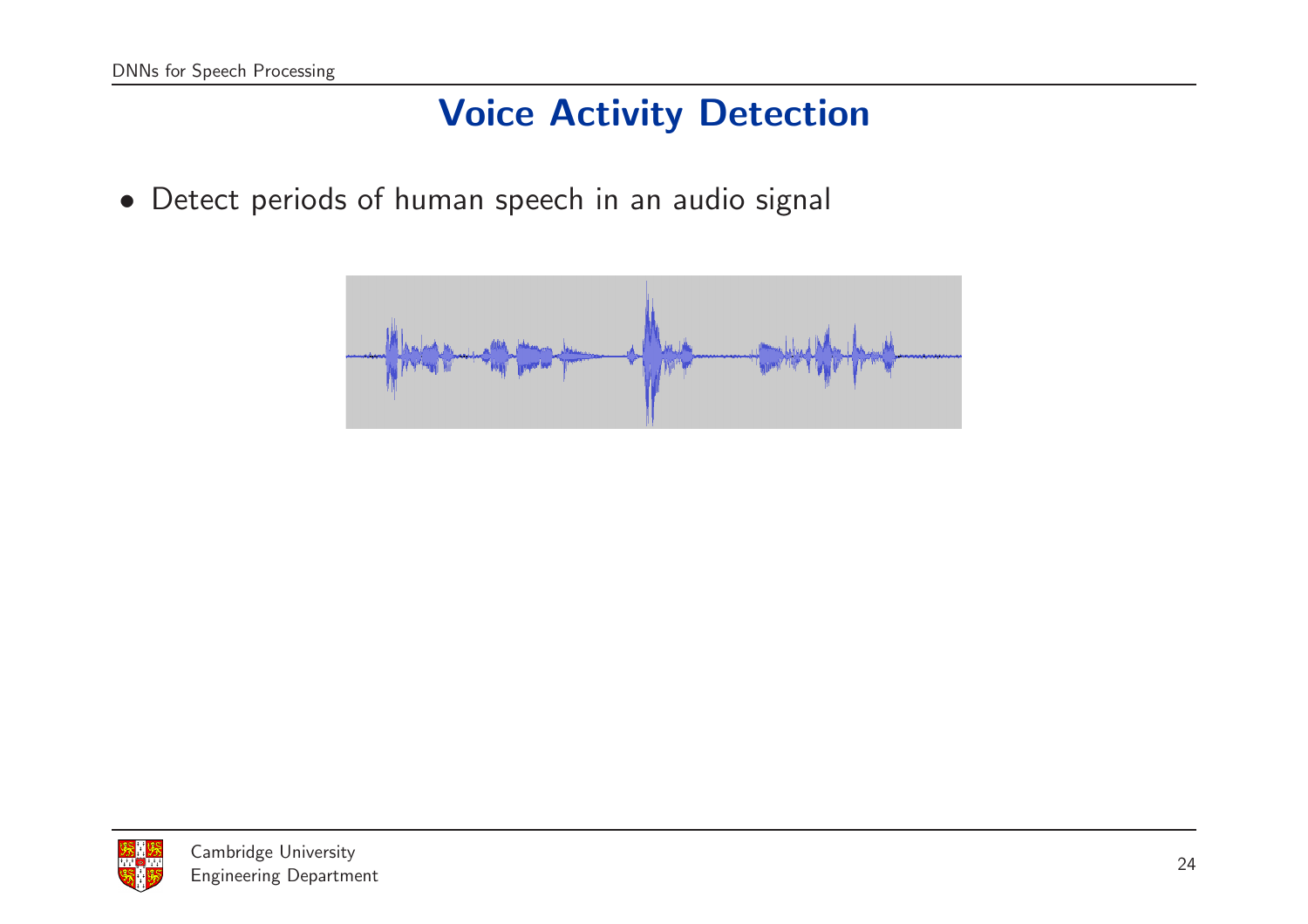# Samples from MGB Challenge <sup>2015</sup> [19]

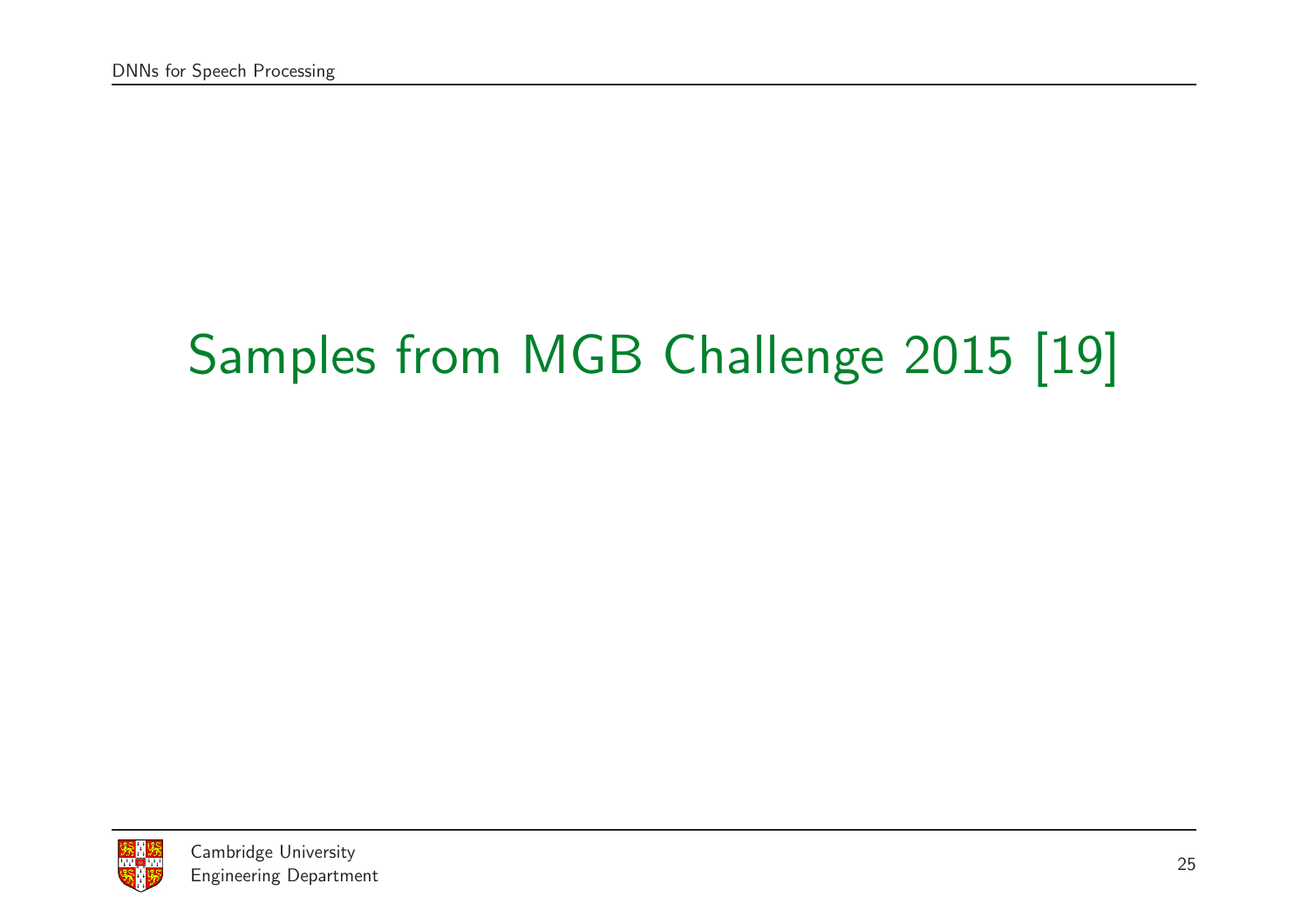## Voice Activity Detection

• Detect periods of human speech in an audio signal



- Sequence classification task
	- 2-class problem: speech or non-speech
- Standard approaches:
	- Unsupervised threshold against <sup>a</sup> value e.g. energy, zero-crossing rate
	- Supervised train <sup>a</sup> classifier with features such as MFCCs or PLPs e.g. Gaussian mixture models (GMMs), support vector machines

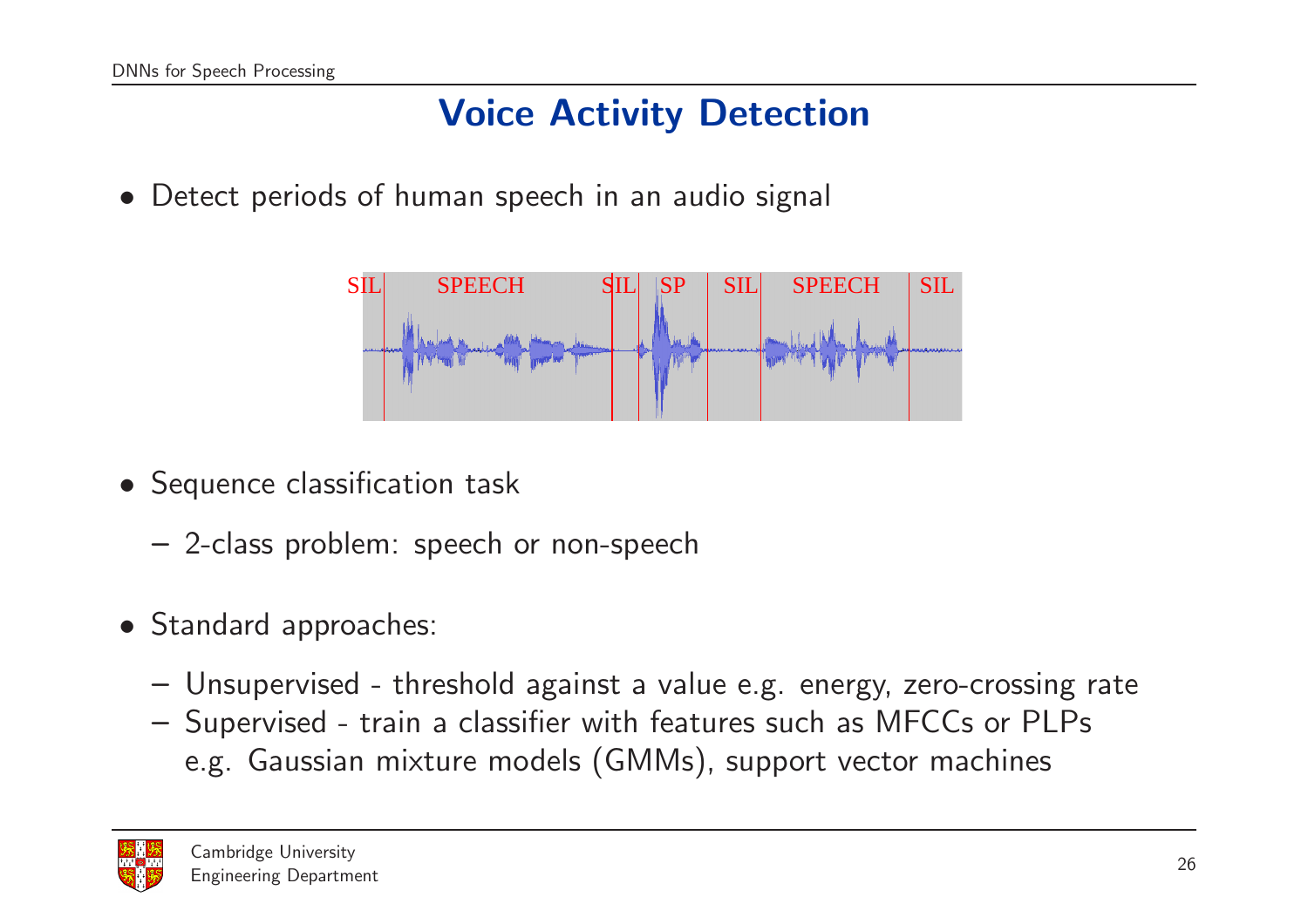## VAD stages

#### 1. Feature extraction • compact representation of signal • "uncorrelated" to allow diagonal covariance Gaussians 2. Decision making • probability of being speech/nonspeech computed each frame 3. Hangover Windowing **Signal** FFT Mel Filterbank **DCT**

- smooth decisions
- 2-state HMM in Viterbi decoding



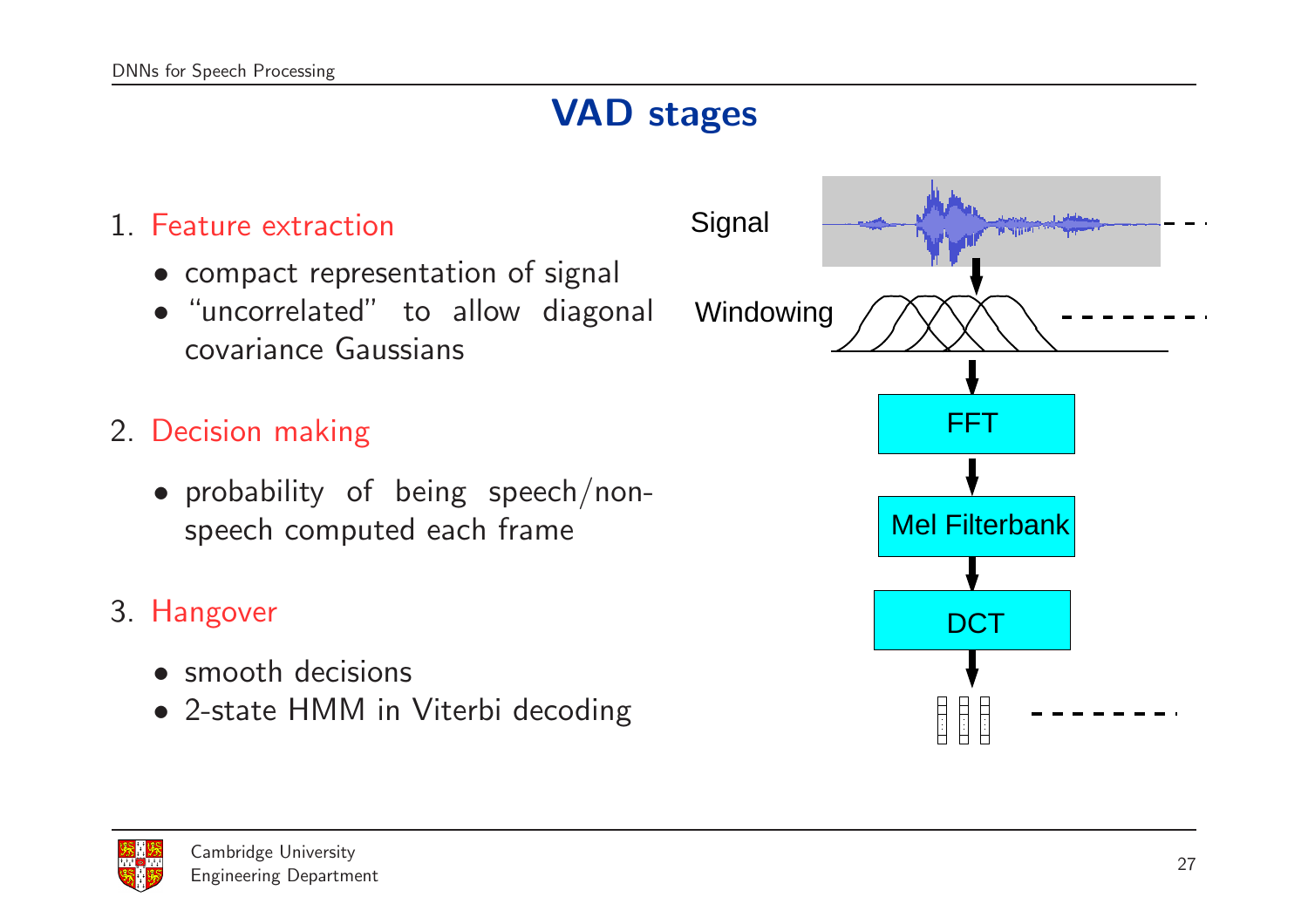## Gaussian Mixture Models

- Gaussian mixture models (GMMs) are based on (multivariate) Gaussians
	- form of the Gaussian distribution:

$$
p(\boldsymbol{x}) = \mathcal{N}(\boldsymbol{x}; \boldsymbol{\mu}, \boldsymbol{\Sigma}) = \frac{1}{(2\pi)^{d/2} |\boldsymbol{\Sigma}|^{1/2}} \exp\left(-\frac{1}{2} (\boldsymbol{x} - \boldsymbol{\mu})^{\top} \boldsymbol{\Sigma}^{-1} (\boldsymbol{x} - \boldsymbol{\mu})\right)
$$

• For GMM each component modelled using <sup>a</sup> Gaussian distribution

$$
p(\boldsymbol{x}) = \sum_{m=1}^{M} P(\mathbf{c}_m) p(\boldsymbol{x} | \mathbf{c}_m) = \sum_{m=1}^{M} P(\mathbf{c}_m) \mathcal{N}(\boldsymbol{x}; \boldsymbol{\mu}_m, \boldsymbol{\Sigma}_m)
$$

- $-$  component prior:  $P(\mathtt{c}_{m})$
- component distribution:  $p(\boldsymbol{x}|\textbf{c}_m) = \mathcal{N}(\boldsymbol{x};\boldsymbol{\mu}_m,\boldsymbol{\Sigma}_m)$
- Highly flexible model, able to model wide-range of distributions

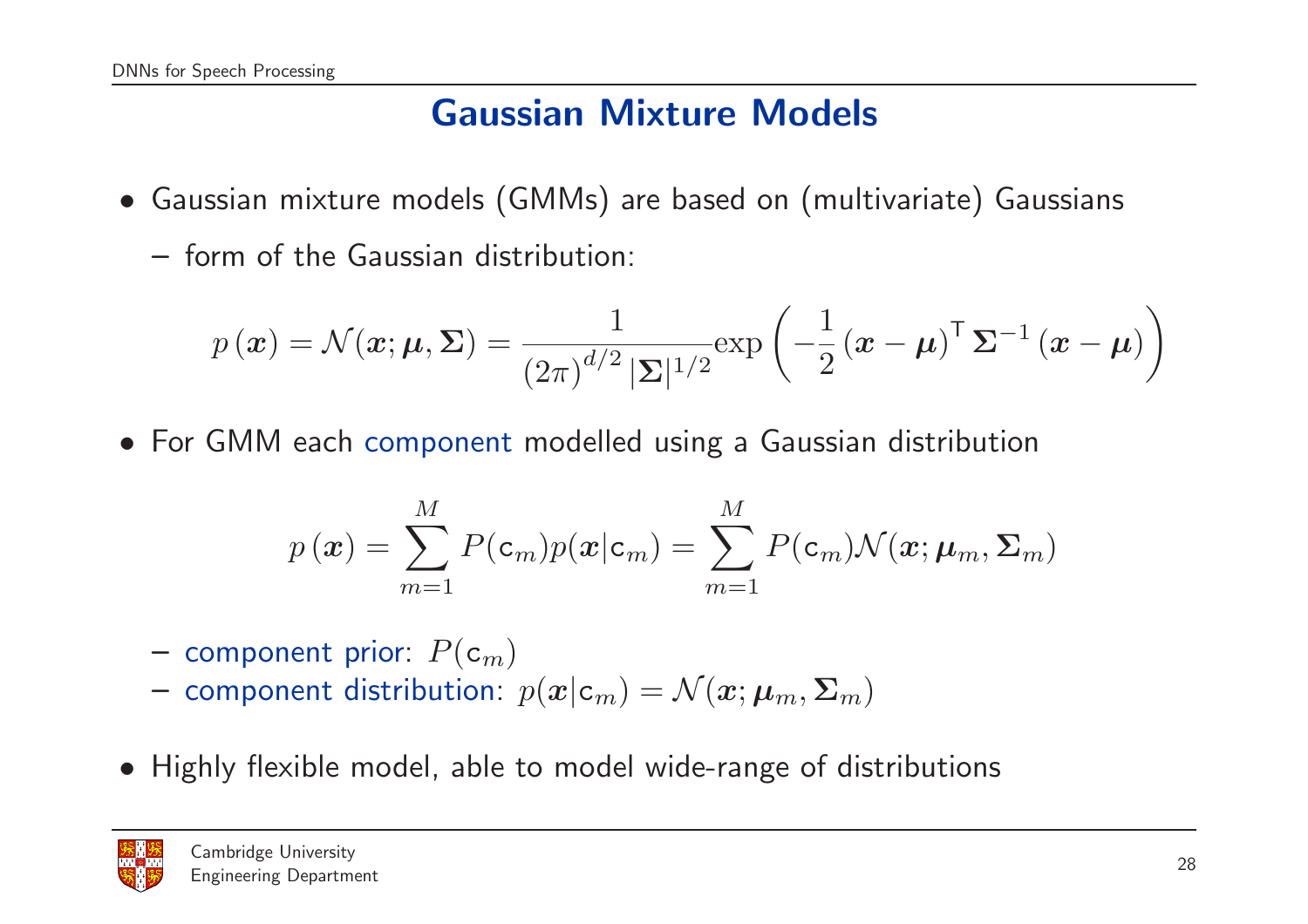## GMM-HMM based VAD



Source: Robust Speaker Diarization for Meetings, X.Anguera, Phd Thesis

- $\checkmark$  Work well under stationary noise conditions
- $\times$  Do not generalise to diverse domains e.g. meetings, YouTube

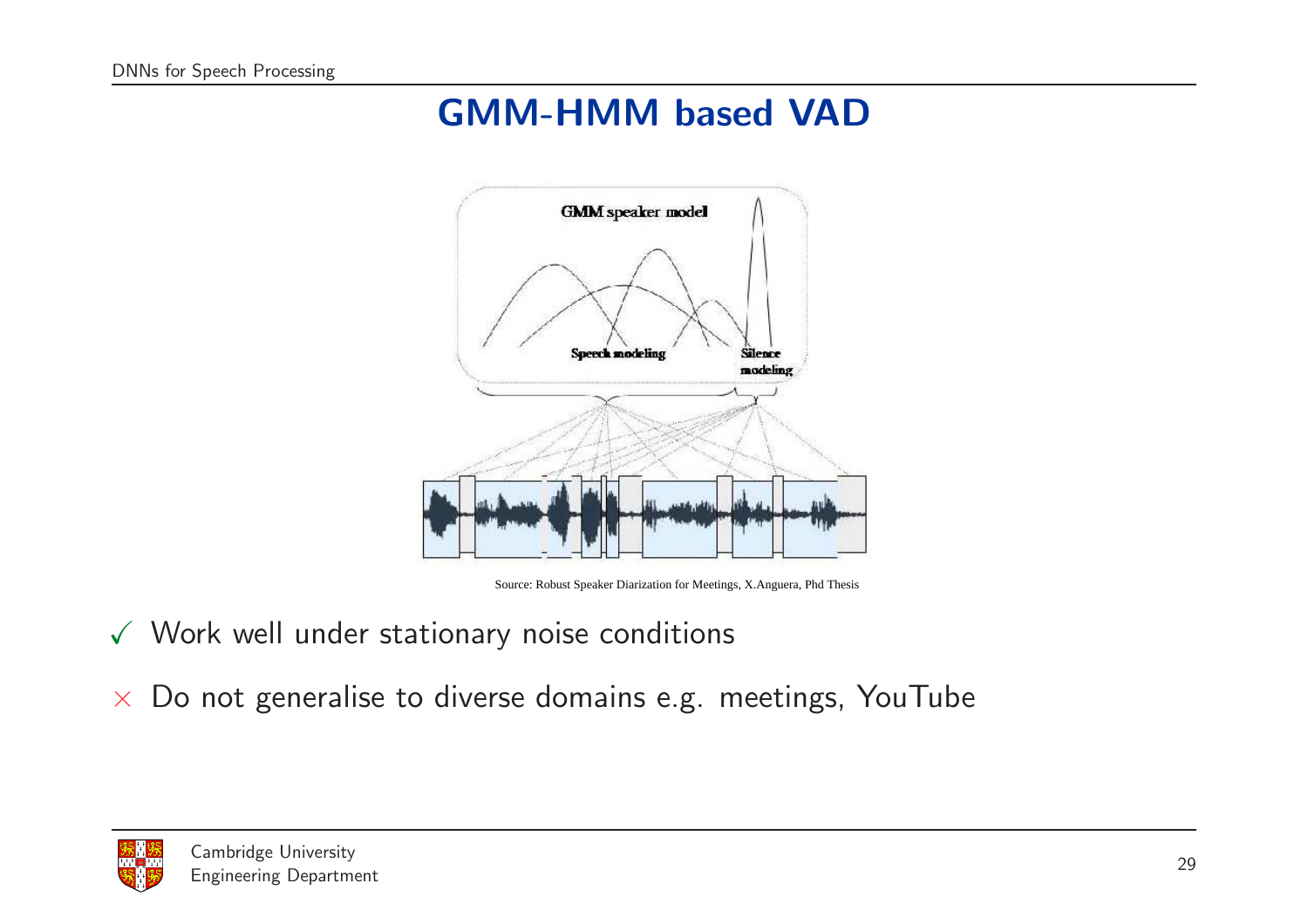## DNN based VAD

- Replace GMM probability density function in HMM with DNN output [20]
	- First must convert output posteriors to likelihoods

$$
p(\boldsymbol{x}_t | \texttt{spch}) = \frac{P(\texttt{spch}|\boldsymbol{x}_t) p(\boldsymbol{x}_t)}{P(\texttt{spch})}
$$



 $\checkmark$  Significantly more accurate in challenging environments e.g. 20% frame-wise error rate on YouTube vs 40% GMM system [21]

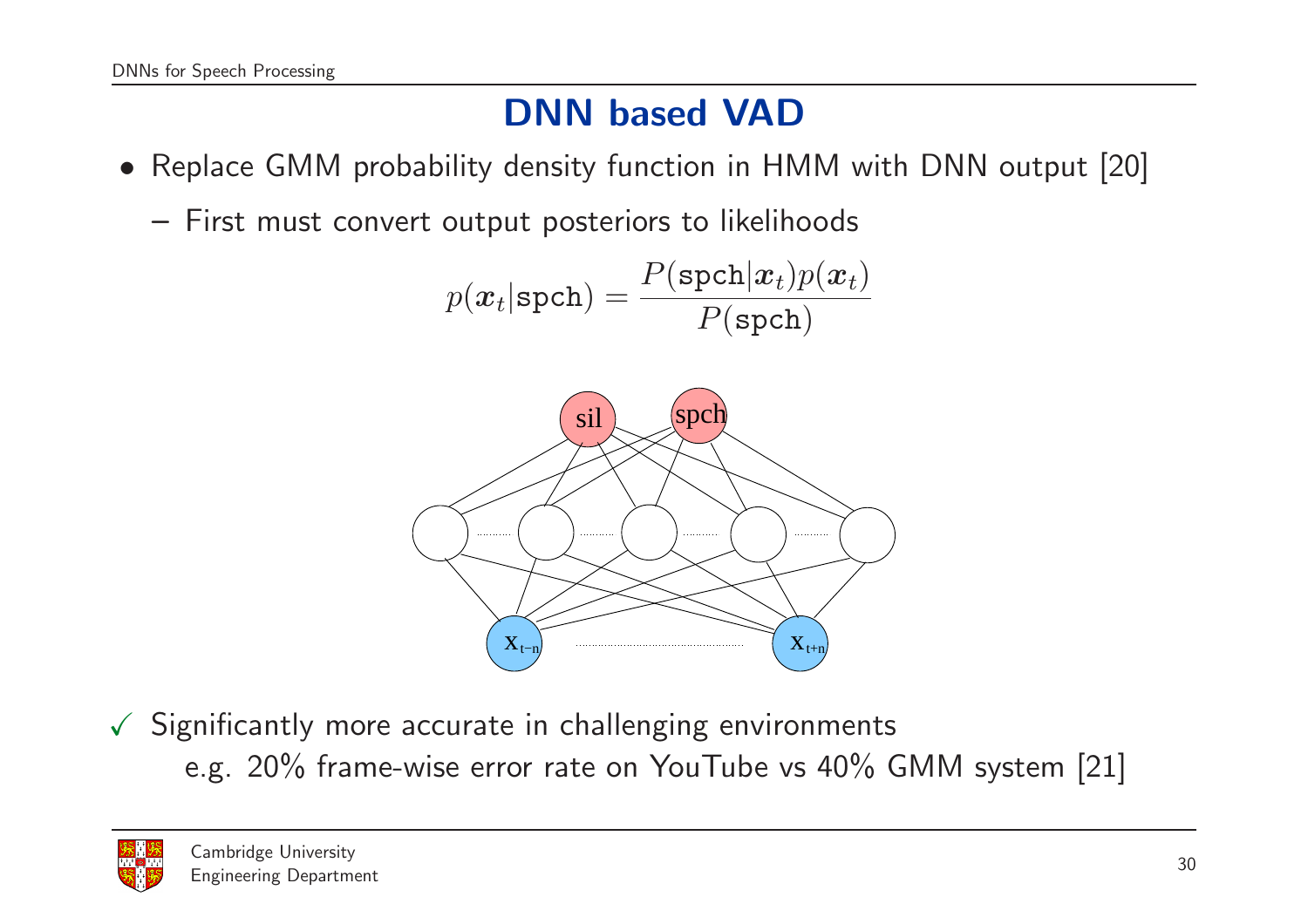#### DNN-based VAD - training considerations

- Input features
	- Can use same MFCC or PLP features as for GMM
	- Gains shown when extending context [21]
	- Filterbanks show further gains [22]
- Targets
	- Each training frame is tagged as speech/non-speech
	- Following DNN training, data can be realigned including unlabelled data
- Example system: Cambridge University MGB Challenge <sup>2015</sup> VAD [22]
	- $-$  Input: 40-d filterbanks, 55 frames  $(\pm 27)$
	- $-$  Layers:  $1000\,\times\,200^5\,\times\,2$
	- Activation functions: sigmoid
	- Targets: alignments derived from lightly supervised recognition
	- Training criterion: frame-based cross-entropy (CE)

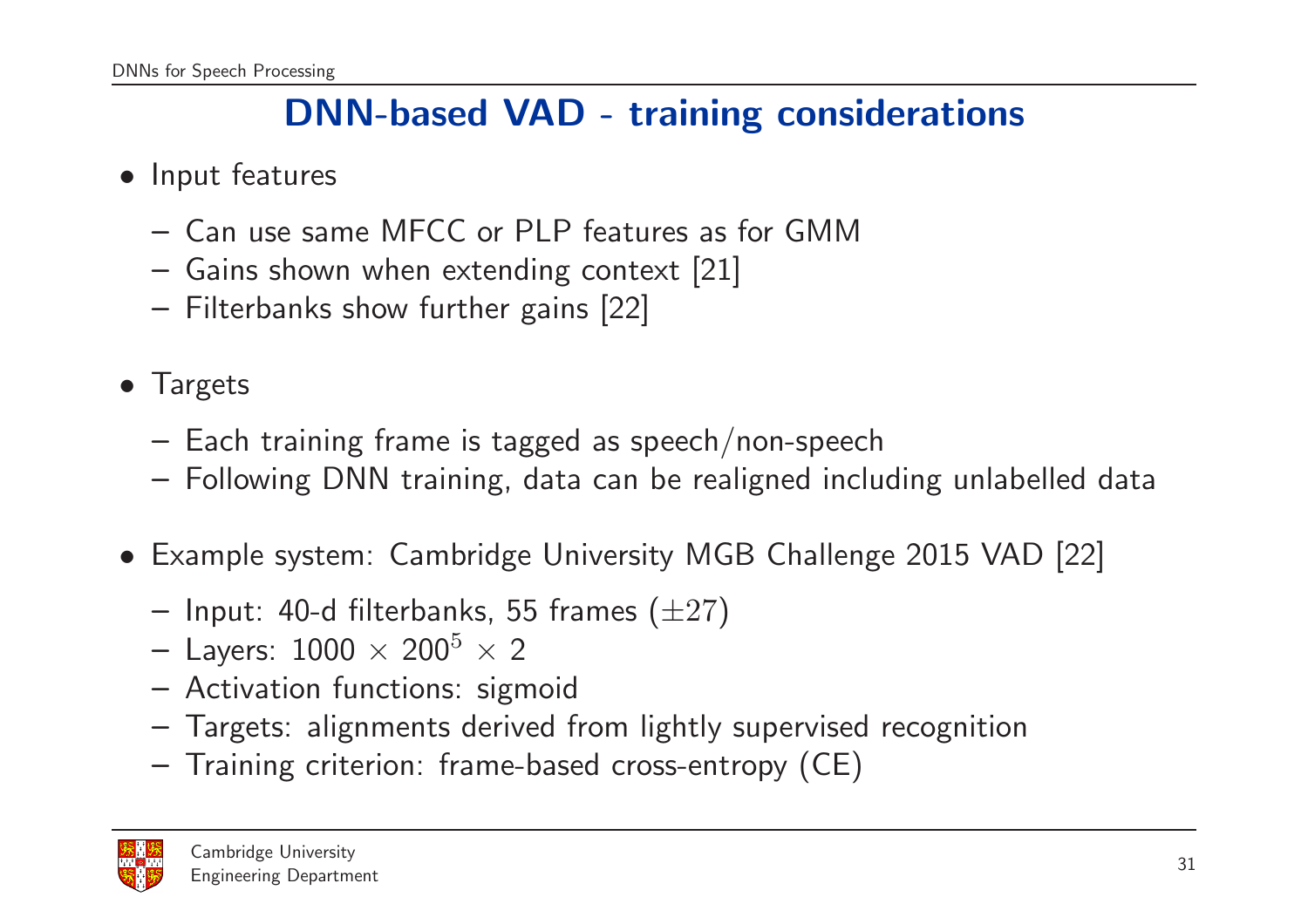# Language Identification

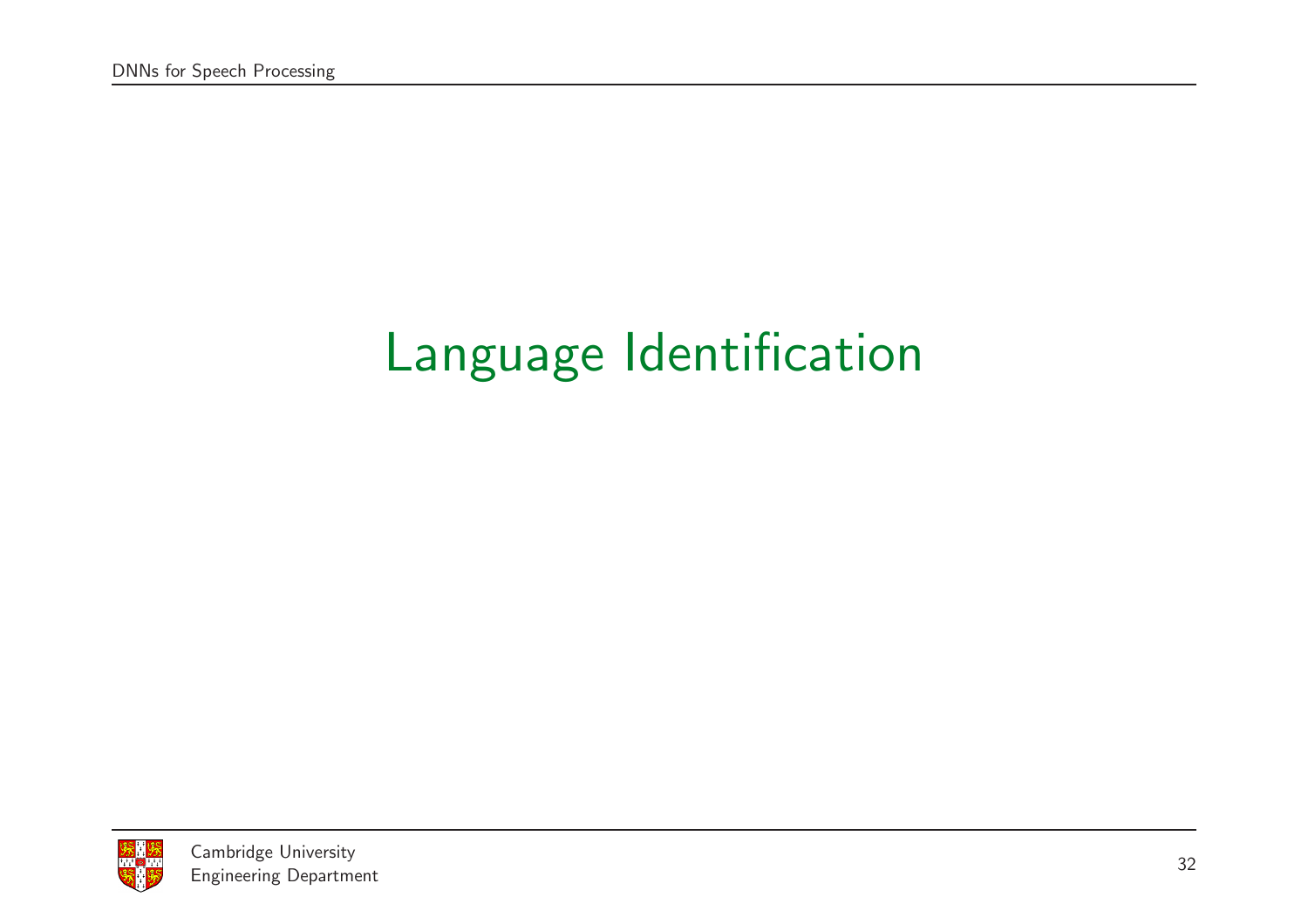# Automatic Speech Recognition

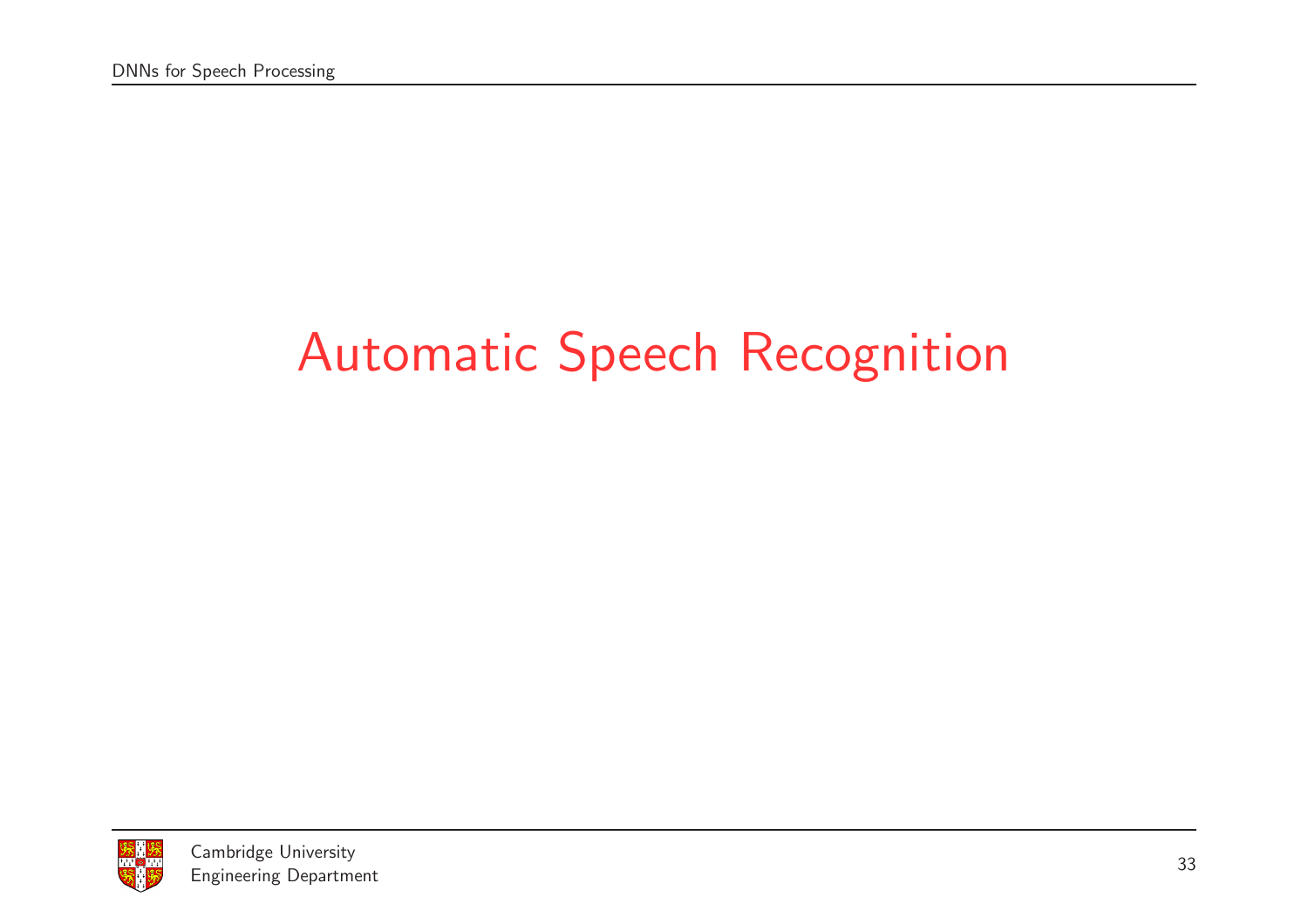## Speech Production



- Excitation source
	- vocal cords vibrate producing quasi-periodic sounds (voiced sounds)
	- turbulence caused by forcing air through <sup>a</sup> constriction in the vocal tract (fricative sounds)
- Acoustic tube
	- articulators move:
		- alter the shape of the vocal tract enable/disable nasal cavity
	- co-articulation effect.
- Speech
	- sound pressure wave.

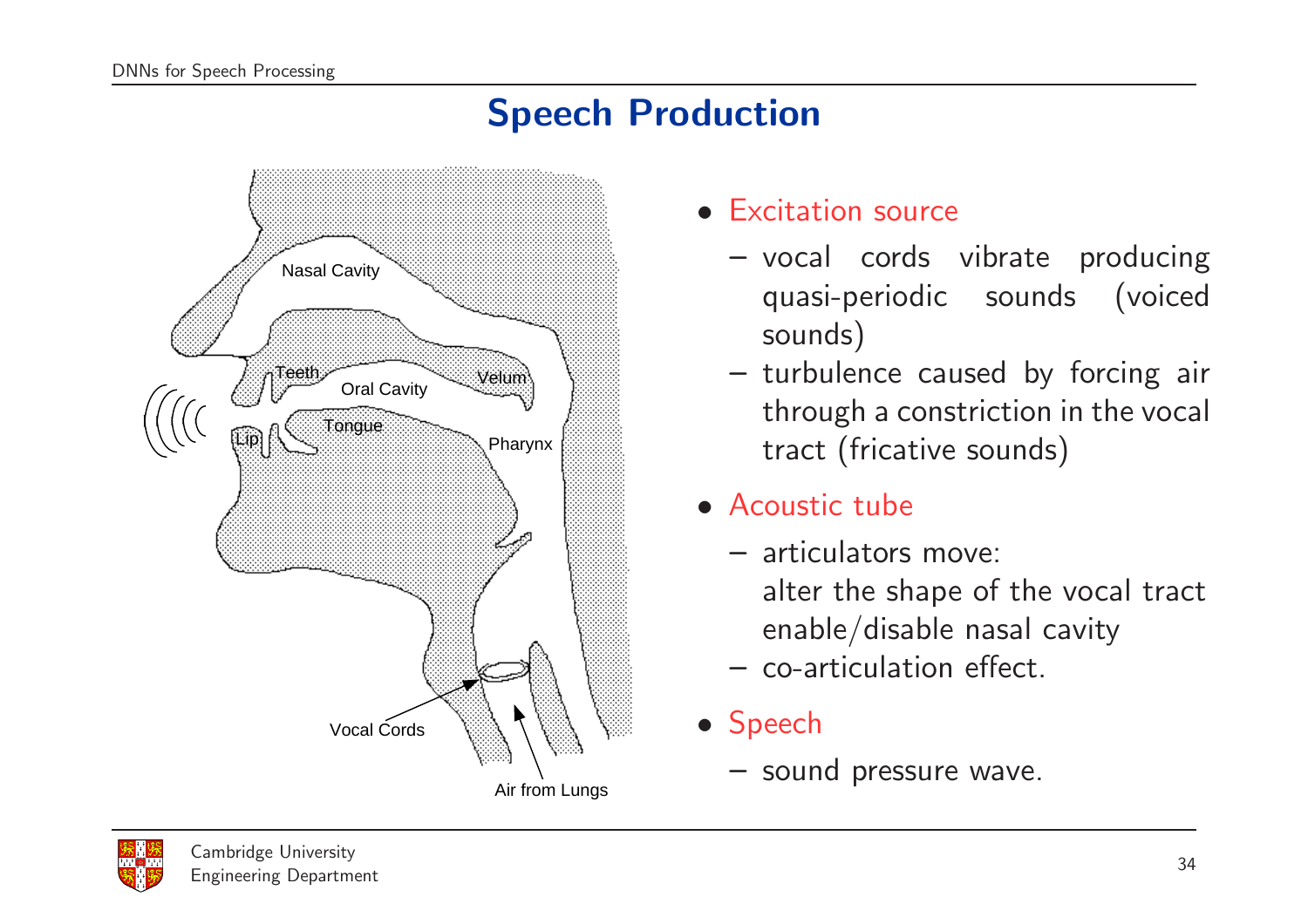## Automatic Speech Recognition - Theory

• Speech recognition based on Bayes' Decision Rule

$$
\hat{\boldsymbol{w}} = \max_{\boldsymbol{w}} \left\{ P(\boldsymbol{w}|\mathbf{O}) \right\}
$$

 $\mathbf{O} = \{x_1, \dots, x_T\}$  and  $\mathbf{w} = \{w_1, \dots, w_L\}$ 

- Two forms of classifier used:
	- $-$  Generative model: model joint distribution  $p(\mathbf{O}, \boldsymbol{w})$

$$
P(\mathbf{w}|\mathbf{O}) = \frac{p(\mathbf{O}, \mathbf{w})}{p(\mathbf{O})} \propto p(\mathbf{O}|\mathbf{w}) P(\mathbf{w})
$$

 $-$  Discriminative model: directly model posterior distribution  $P(\boldsymbol{w}|\mathbf{O})$ 

#### Machine Learning underpins all ASR systems

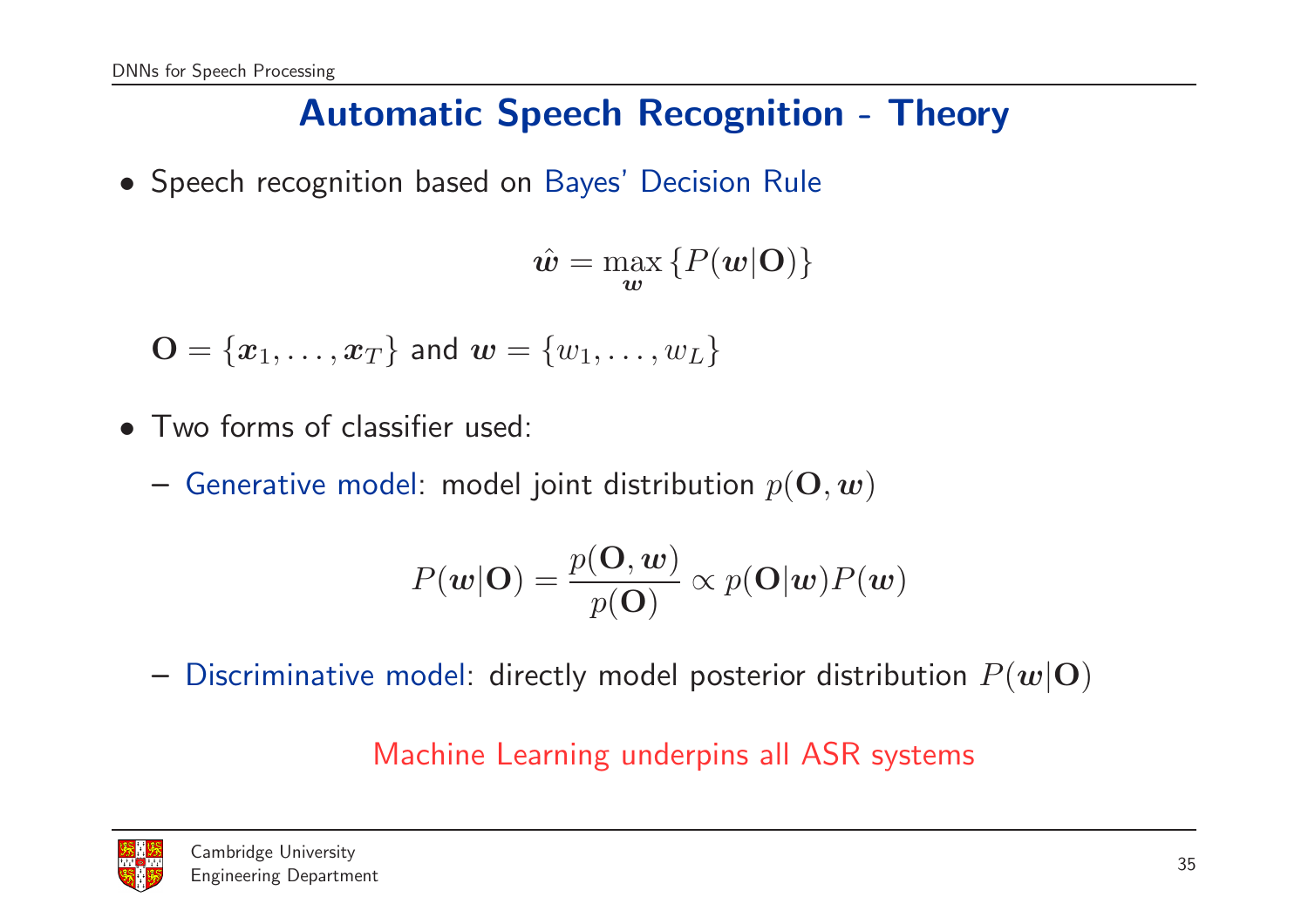## Automatic Speech Recognition - Modules



- Front-end processing: transforms waveform into *acoustic vectors*
- Acoustic model: probability of observations given <sup>a</sup> word sequence
- Lexicon: maps from word to phone sequence
- Language model: computes the prior probability of any word sequence

#### Statistical approaches used to combine information source s

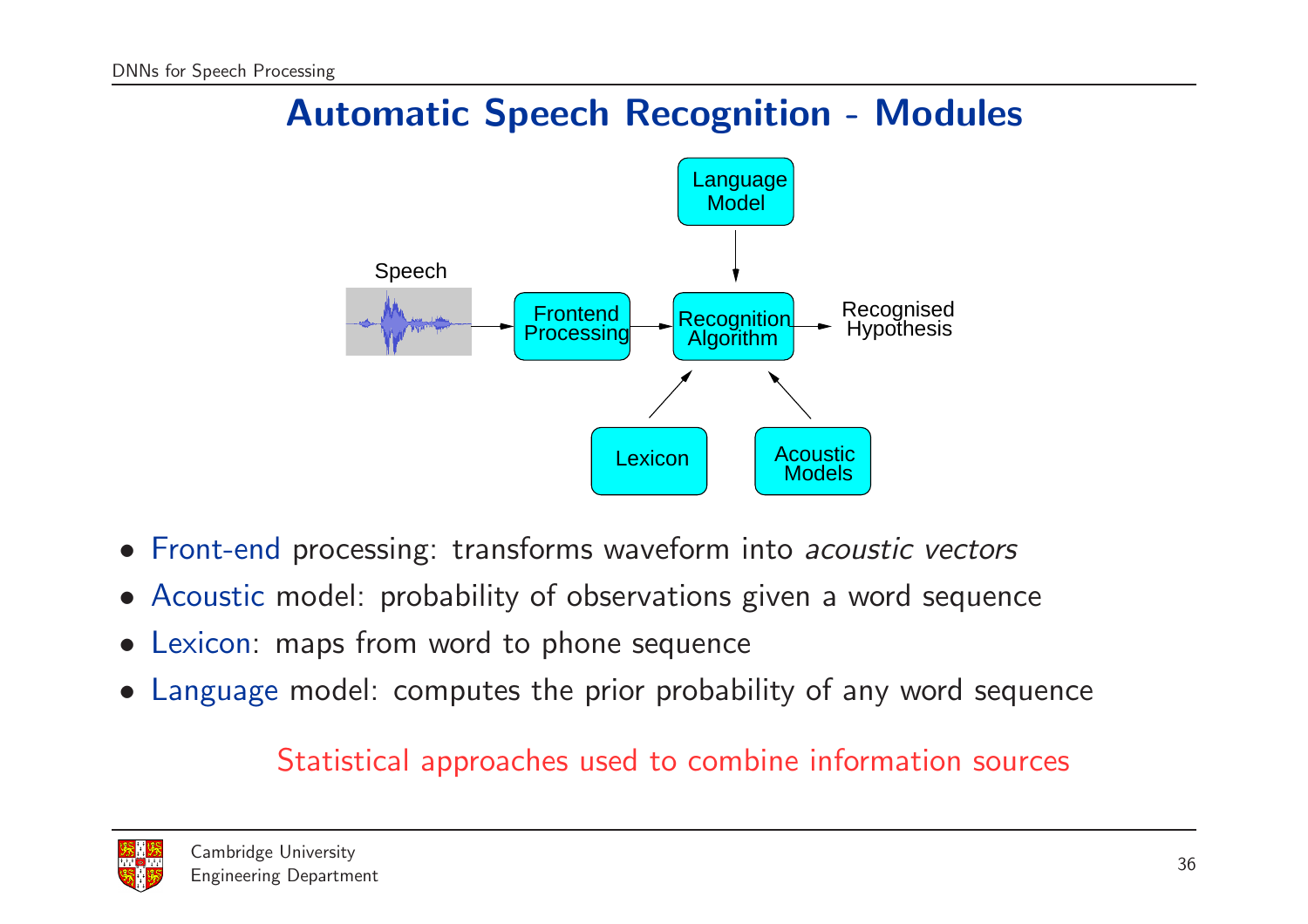## Front End Processing



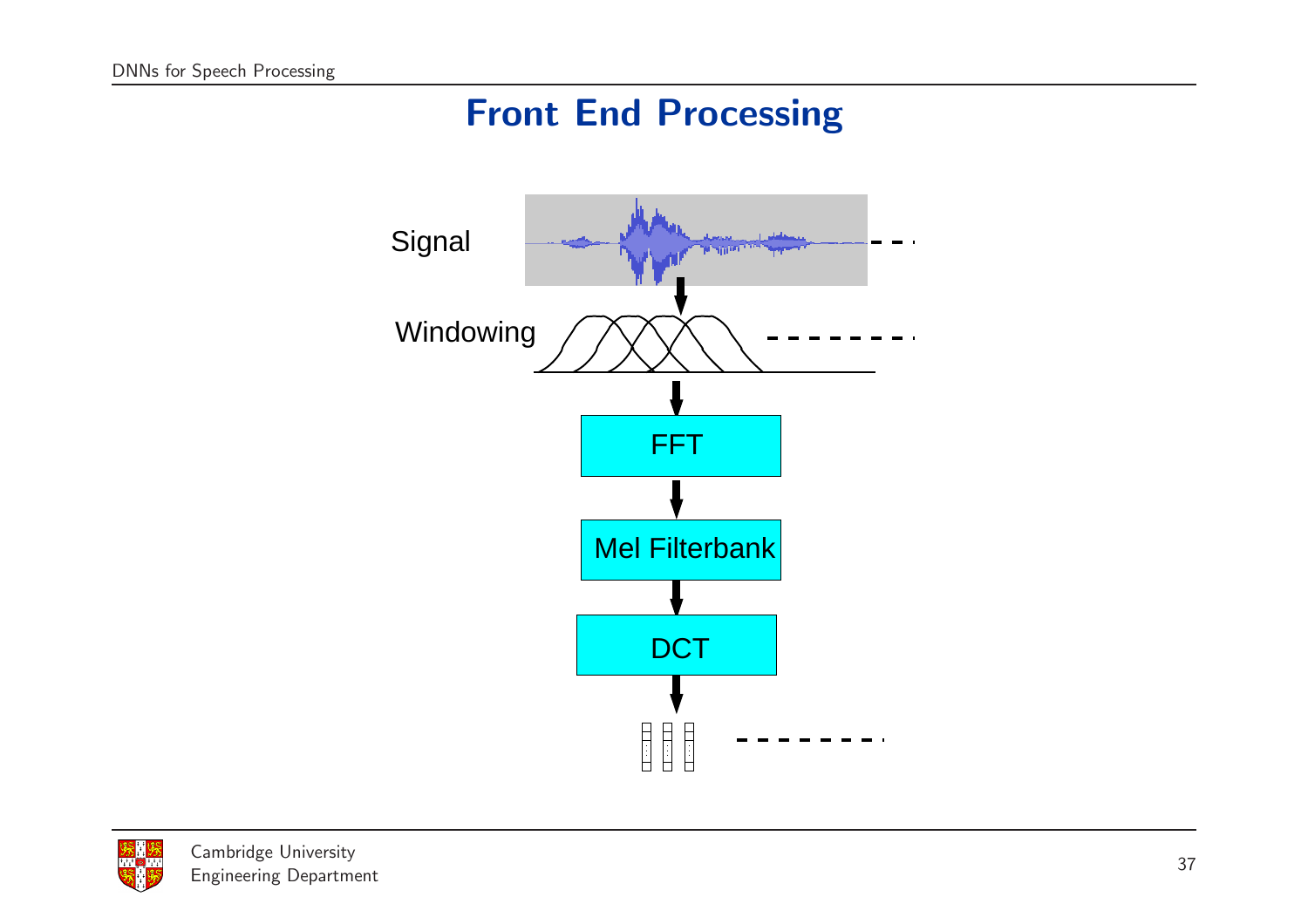## Acoustic Modelling



• Not modelling the human production process!

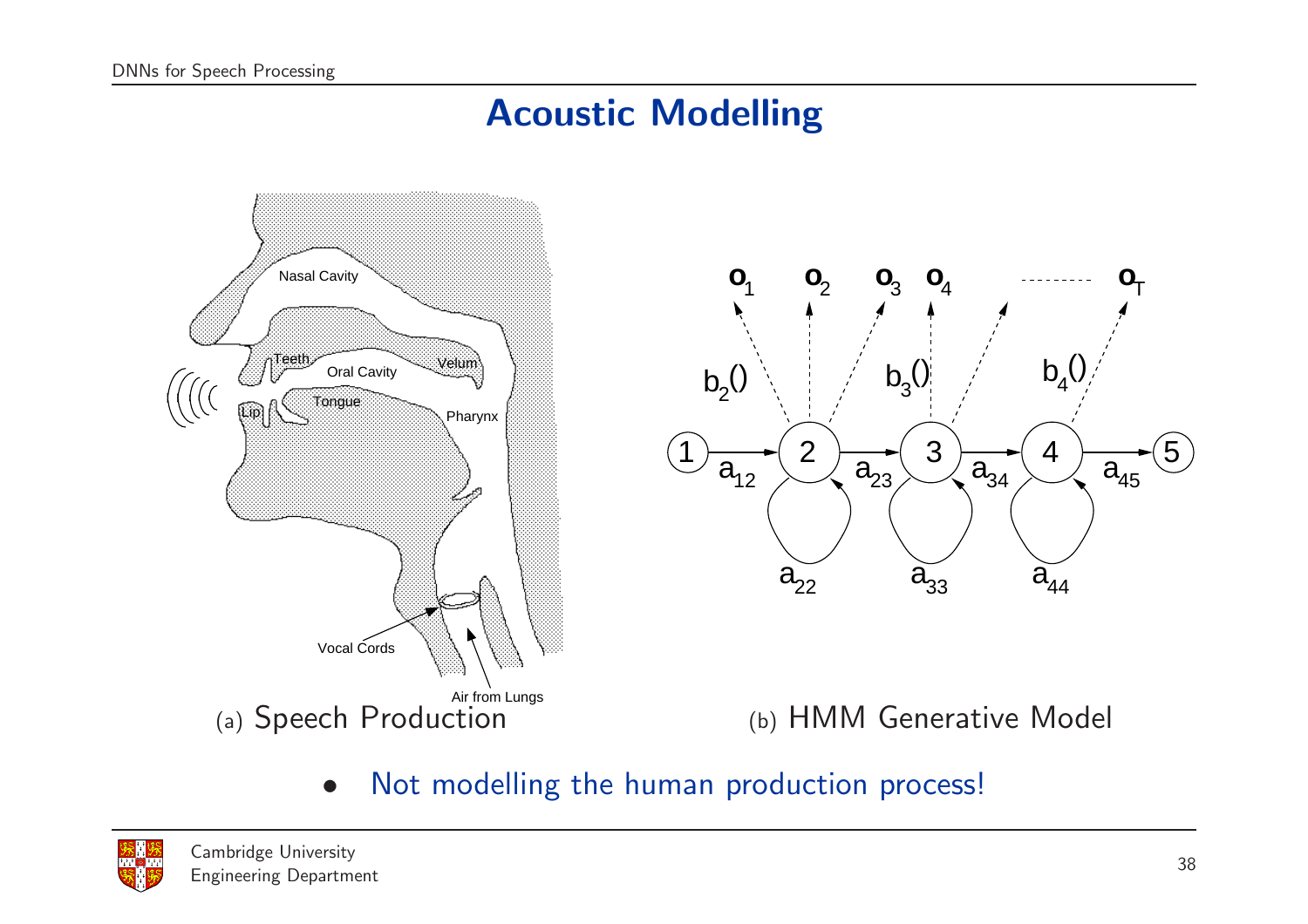### Hidden Markov Model "Production"



- State evolution process
	- discrete state transition after each "observation"
	- probability of entering <sup>a</sup> state only dependent on the previous state
- Observation process
	- associated with each state is <sup>a</sup> probability distribution
	- observations are assumed independent given the current state
- Speech representation
	- feature vector every 10ms

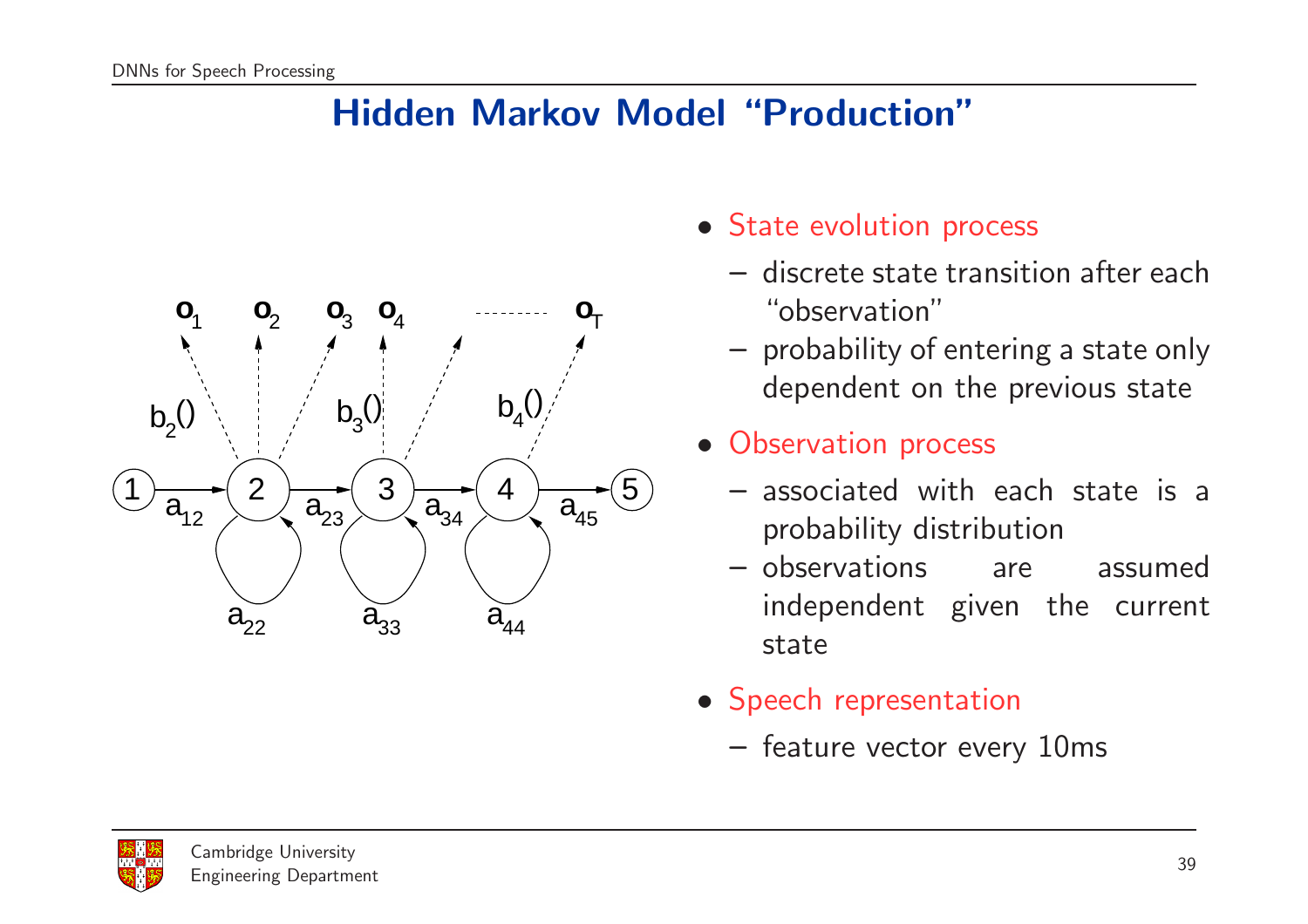## Hidden Markov Model





(d) HMM Dynamic Bayesian Network

• The likelihood of the data is

$$
p(\boldsymbol{x}_1,\ldots,\boldsymbol{x}_T) = \sum_{\boldsymbol{q}\in \boldsymbol{Q}_T} P(\boldsymbol{q}) p(\boldsymbol{x}_1,\ldots,\boldsymbol{x}_T|\boldsymbol{q}) = \sum_{\boldsymbol{q}\in \boldsymbol{Q}_T} P(q_0) \prod_{t=1}^T P(q_t|q_{t-1}) p(\boldsymbol{x}_t|q_t)
$$

 $q = \{q_0, \ldots, q_{T+1}\}\$ and  $\mathbf{Q}_T$  is all possible state sequences for  $T$  observations

• Poor model of the speech process - piecewise constant state-space.

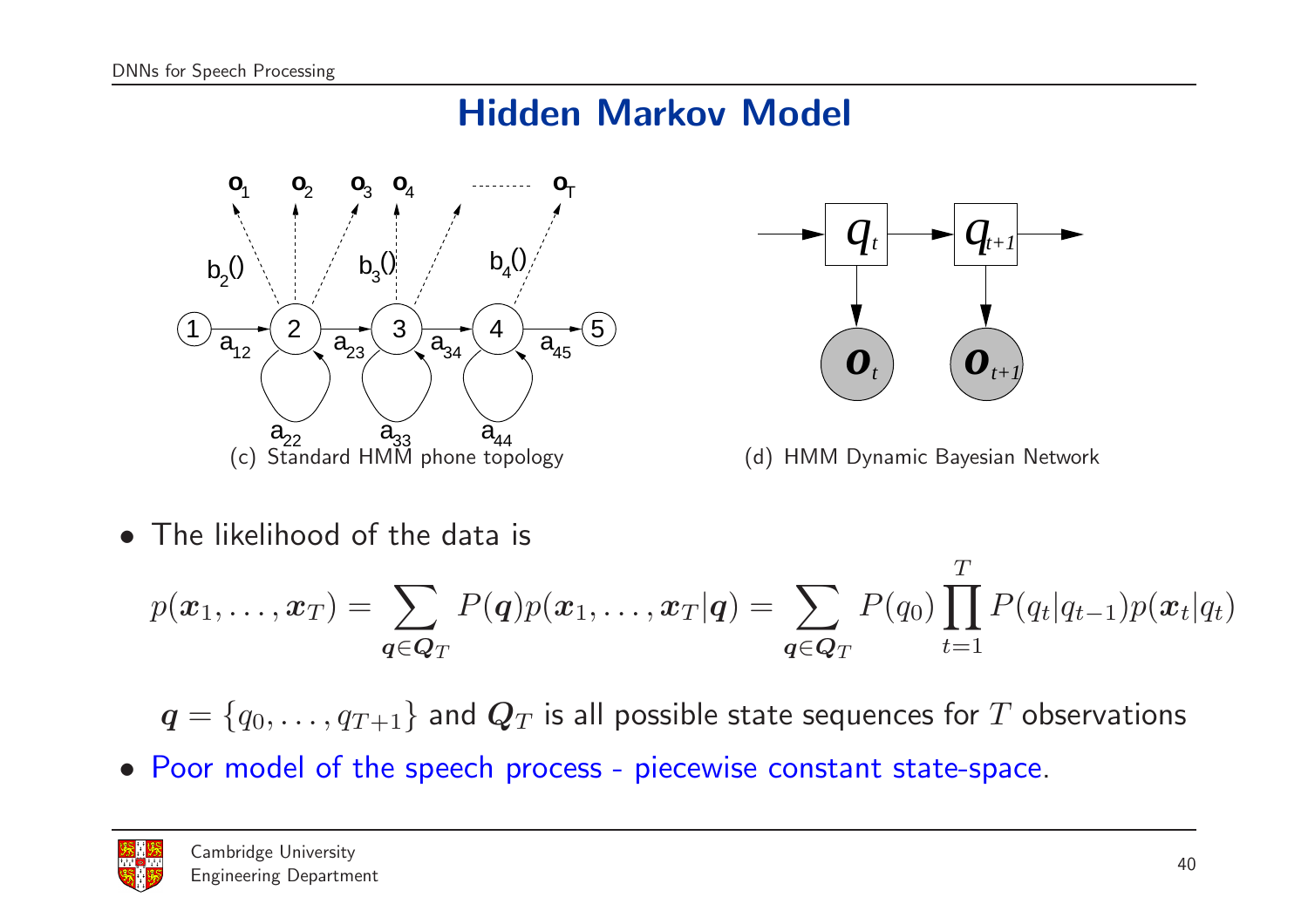#### HMM Acoustic Units



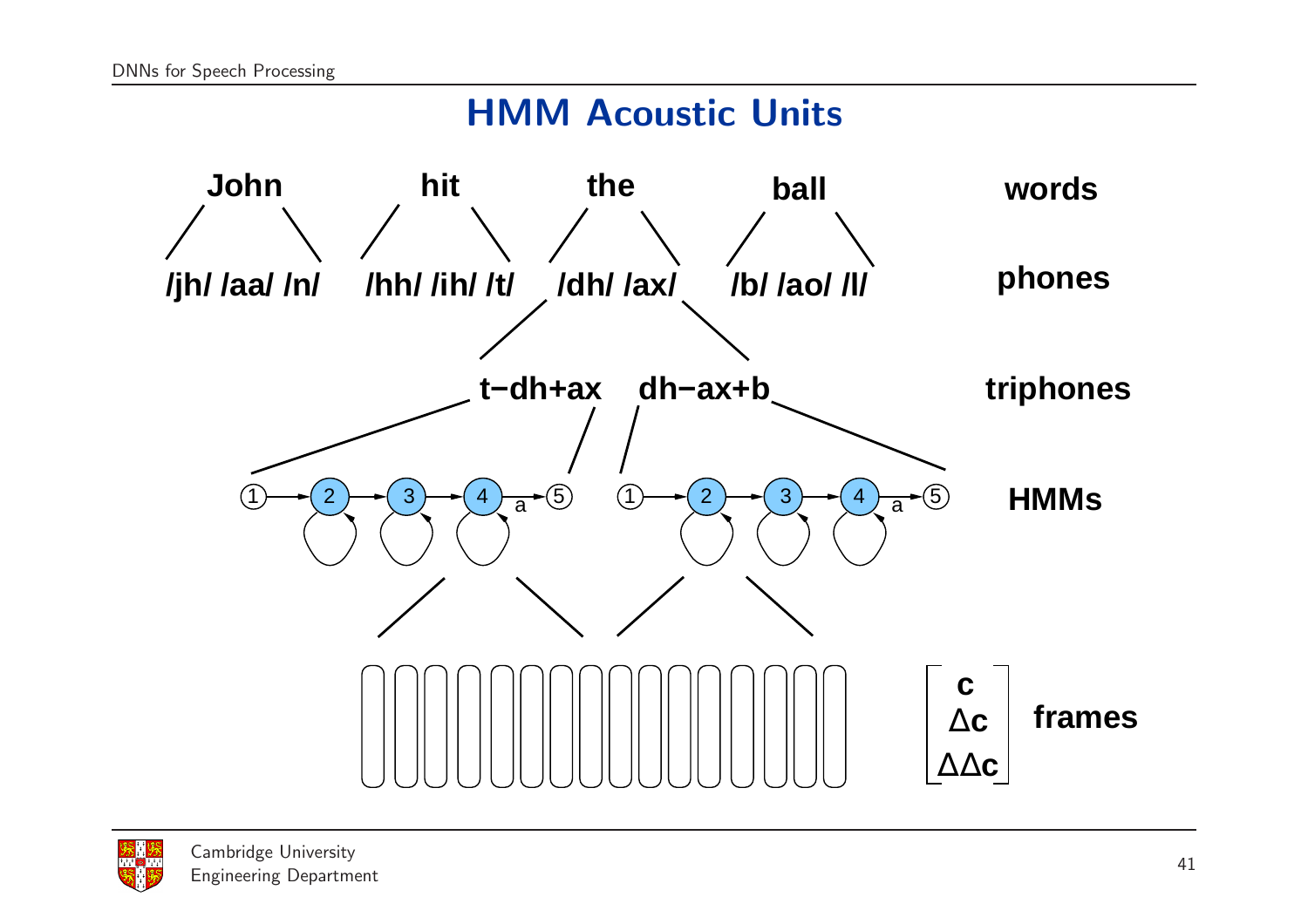## State Tying - Decision Tree



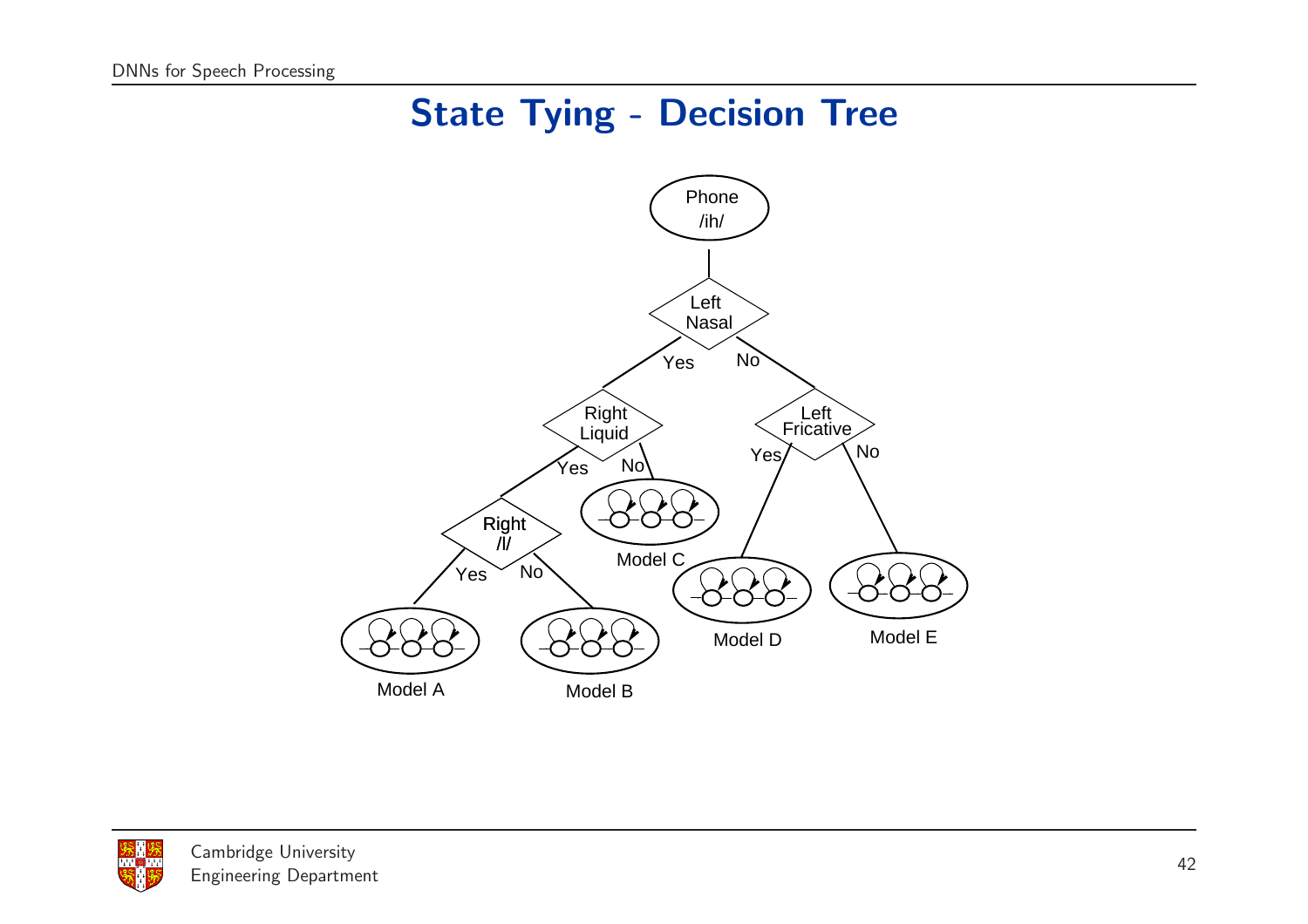## State Output Distribution: Gaussian Mixture Model

A common form of distribution associated with each state:

- the Gaussian mixture model (or mixture of Gaussians).
- linear combination of components

$$
p(\boldsymbol{x}_t) = \sum_{m=1}^M c^{(m)} \mathcal{N}(\boldsymbol{x}_t, \boldsymbol{\mu}^{(m)}, \boldsymbol{\Sigma}^{(m)})
$$

- Good modelling power:
	- implicitly models variability
- No constraints on component choice



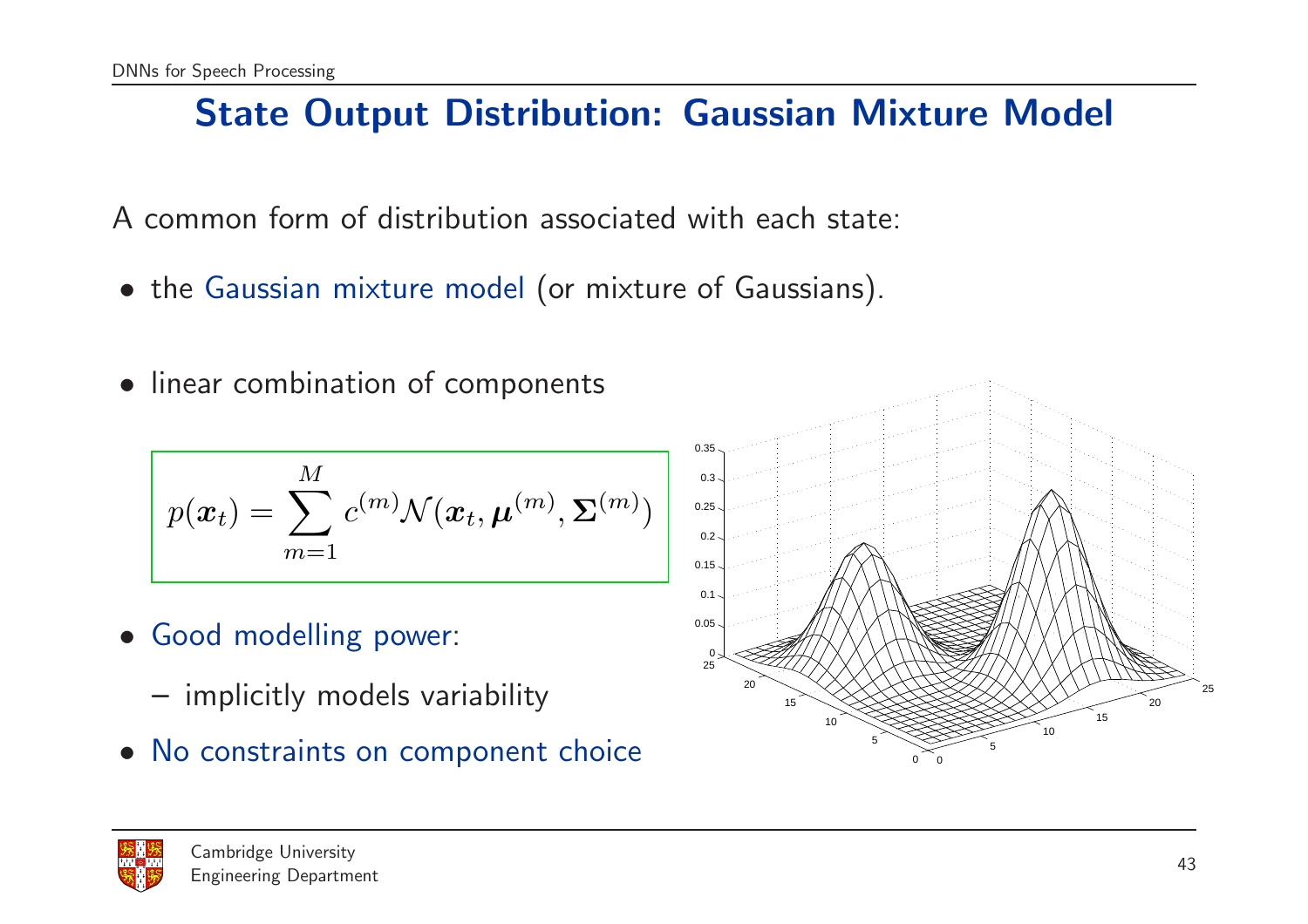## HMM Training using EM

- $\bullet\,$  Need to train HMM model parameters,  $\boldsymbol{\lambda},$  on 100s of millions of frames
	- transition probabilities
	- state output distribution
- Standard training criterion for generative models: Maximum Likelihood

$$
\mathcal{F}_{\texttt{ml}}(\boldsymbol{\lambda}) = \frac{1}{R}\sum_{r=1}^R \log(p(\mathbf{O}^{(r)}|\mathbf{w}_{\texttt{ref}}^{(r)}; \boldsymbol{\lambda}))
$$

- yields most likely model parameters to generate training data!
- Challenging to handle vast amounts of data
	- Expectation Maximisation (EM) offers <sup>a</sup> solution

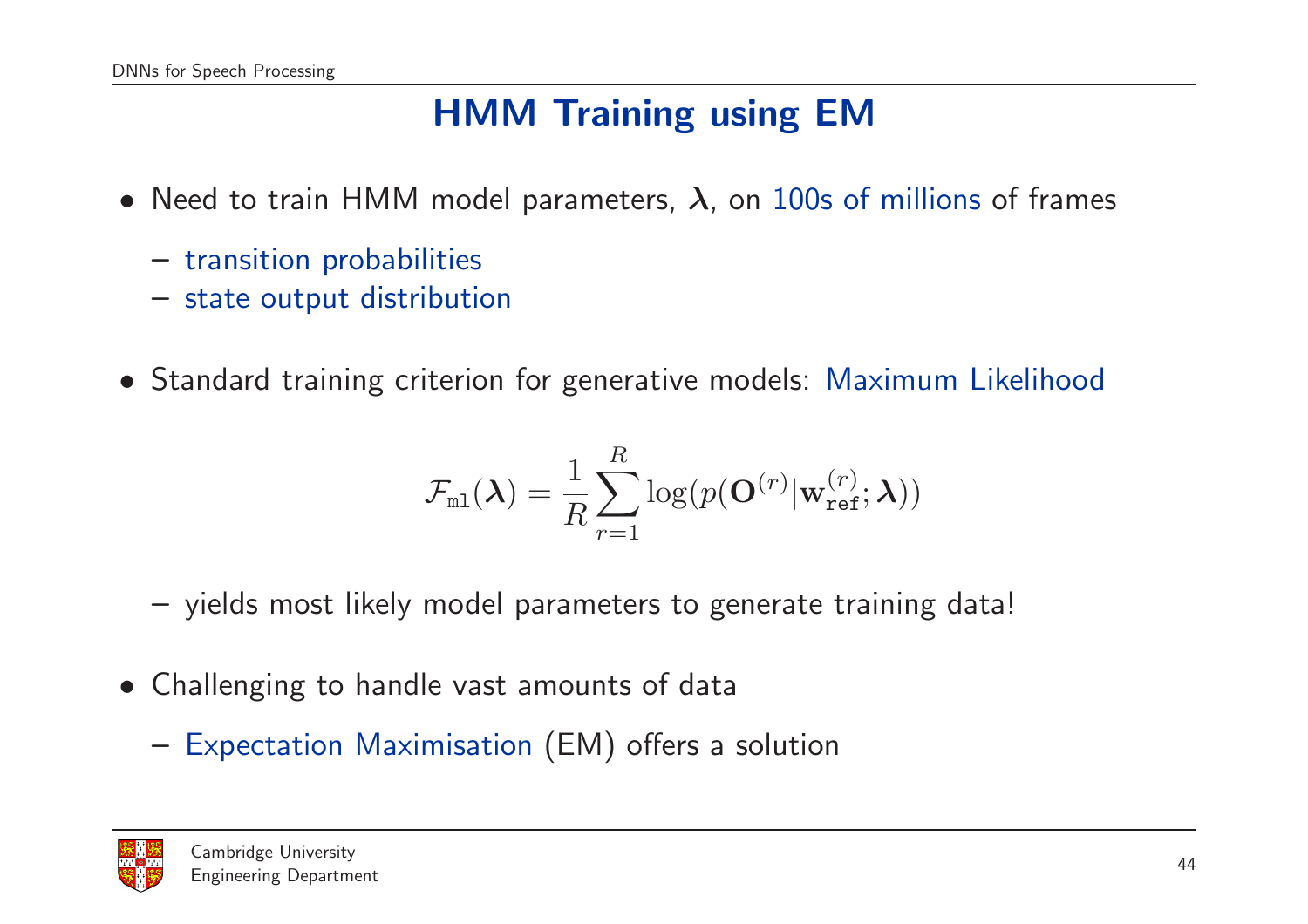## HMM Training using EM

- EM an iterative scheme involving two stages:
	- Expectation: accumulate statistics given current model parameters
	- Maximisation: estimate new model parameters
- Update formulae for GMM state output distributions

$$
\mu_j^{[l+1]} = \frac{\sum_{t=1}^T \gamma_j^{[l]}(t)\mathbf{x}_t}{\sum_{t=1}^T \gamma_j^{[l]}(t)} \n\Sigma_j^{[l+1]} = \frac{\sum_{t=1}^T \gamma_j^{[l]}(t)\mathbf{x}_t \mathbf{x}_t^{\mathsf{T}}}{\sum_{t=1}^T \gamma_j^{[l]}(t)} - \mu_j^{[l+1]} \mu_j^{[l+1]\mathsf{T}}
$$

where

$$
\gamma_j^{[l]}(t) = P(q_t = \mathbf{s}_j | \boldsymbol{x}_1, \dots, \boldsymbol{x}_T, \boldsymbol{\lambda}^{[l]})
$$

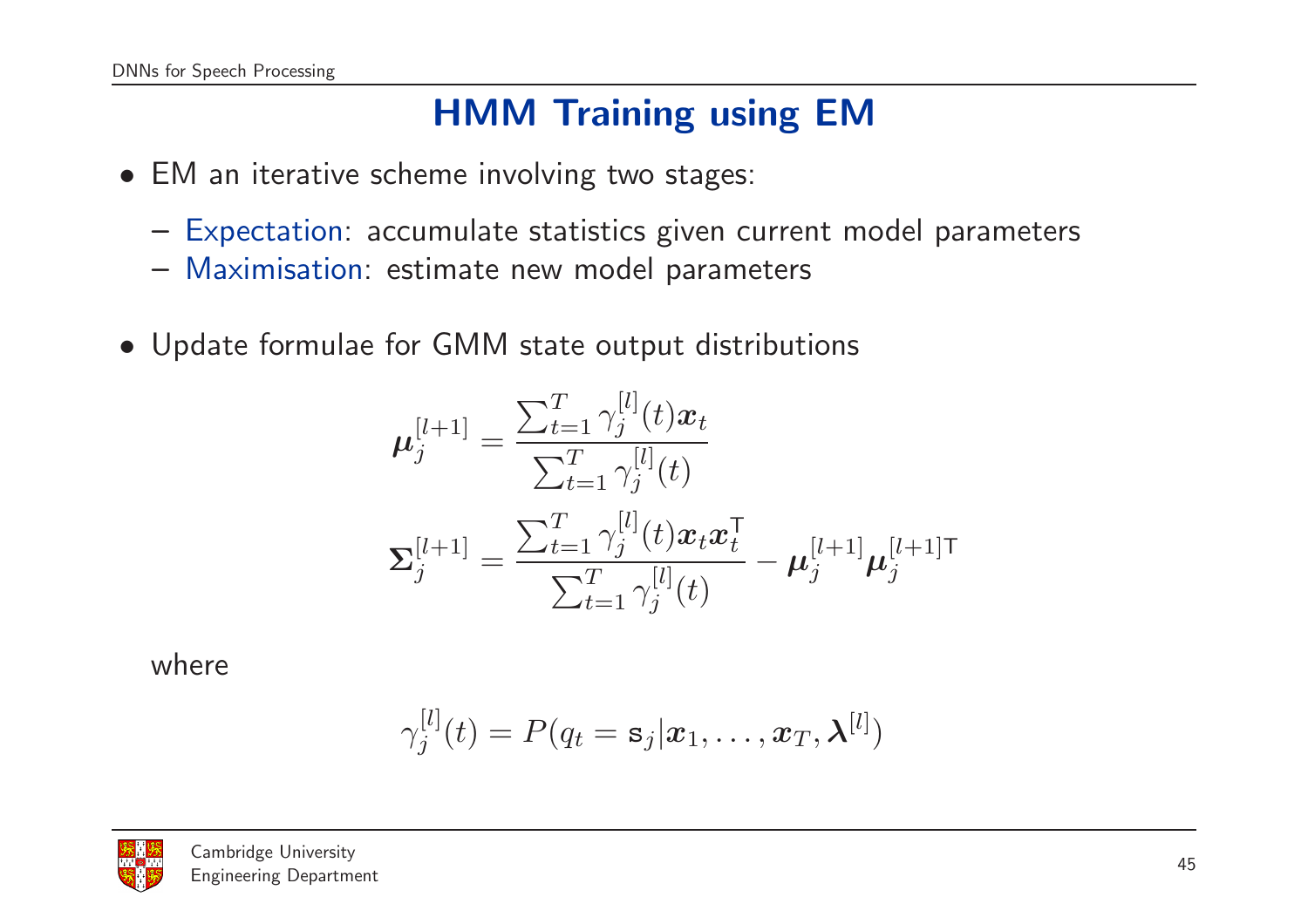## Advantages of EM training

- EM is one of the reasons GMM-HMM systems dominated for many years
	- guaranteed not to decrease log-likelihood at each iteration
	- expectation stage can be parallelised
- Parallelising the expectation stage crucial
	- Enables handling of vast quantities of data
	- Can distribute across many cheap machines
- Would like ASR system to run in real-time
	- HMM structure enables this Viterbi algorithm

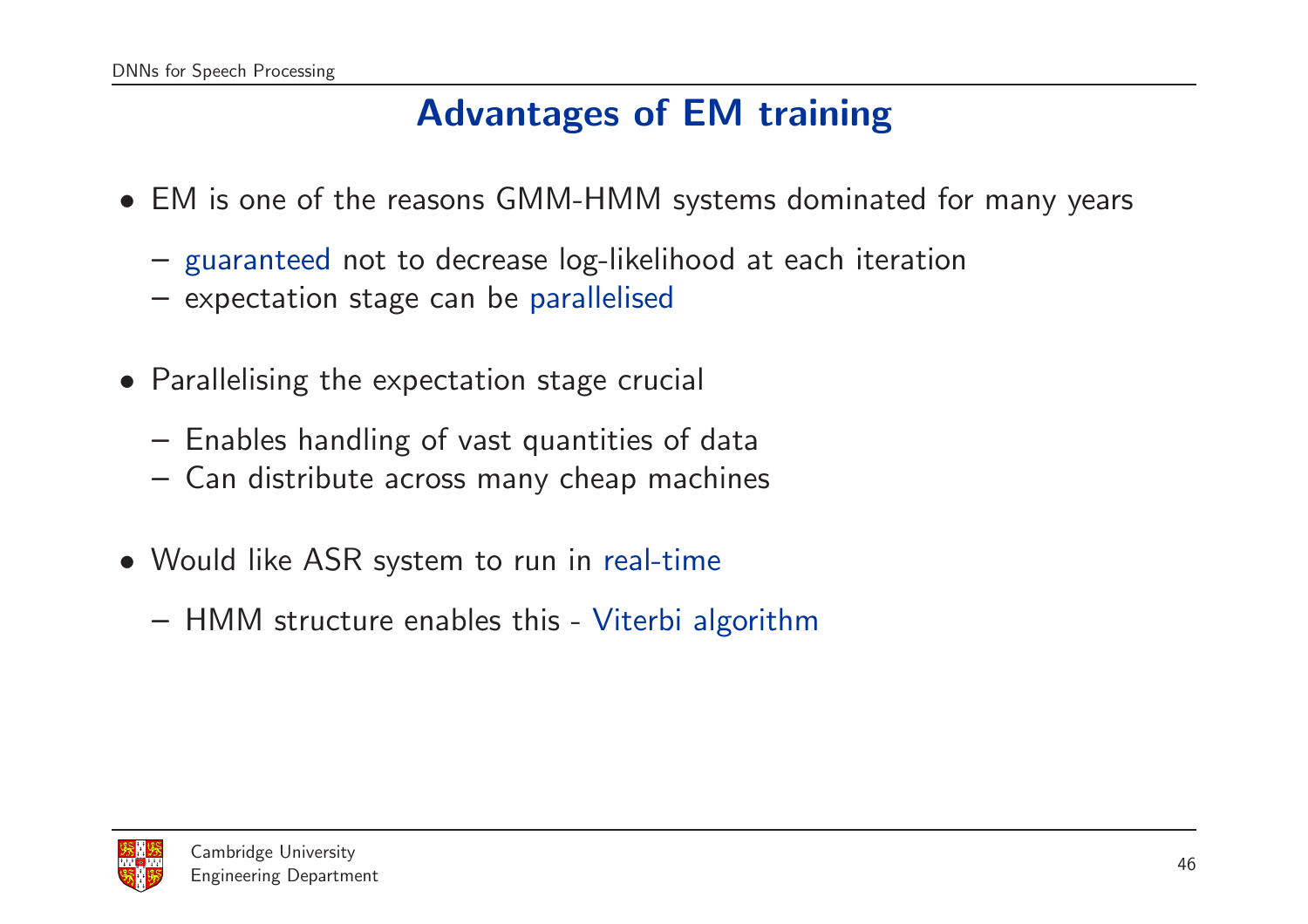

- Syntactic/semantic information important
	- but hard to model robustly (especially for conversational style speech)
- Simple n-gram model-used:  $P(w_1w_2...w_n) \approx \prod_{i=1}^n P(w_i|w_{i-2}w_{i-1})$ 
	- don't care about structure just the probability discuss later

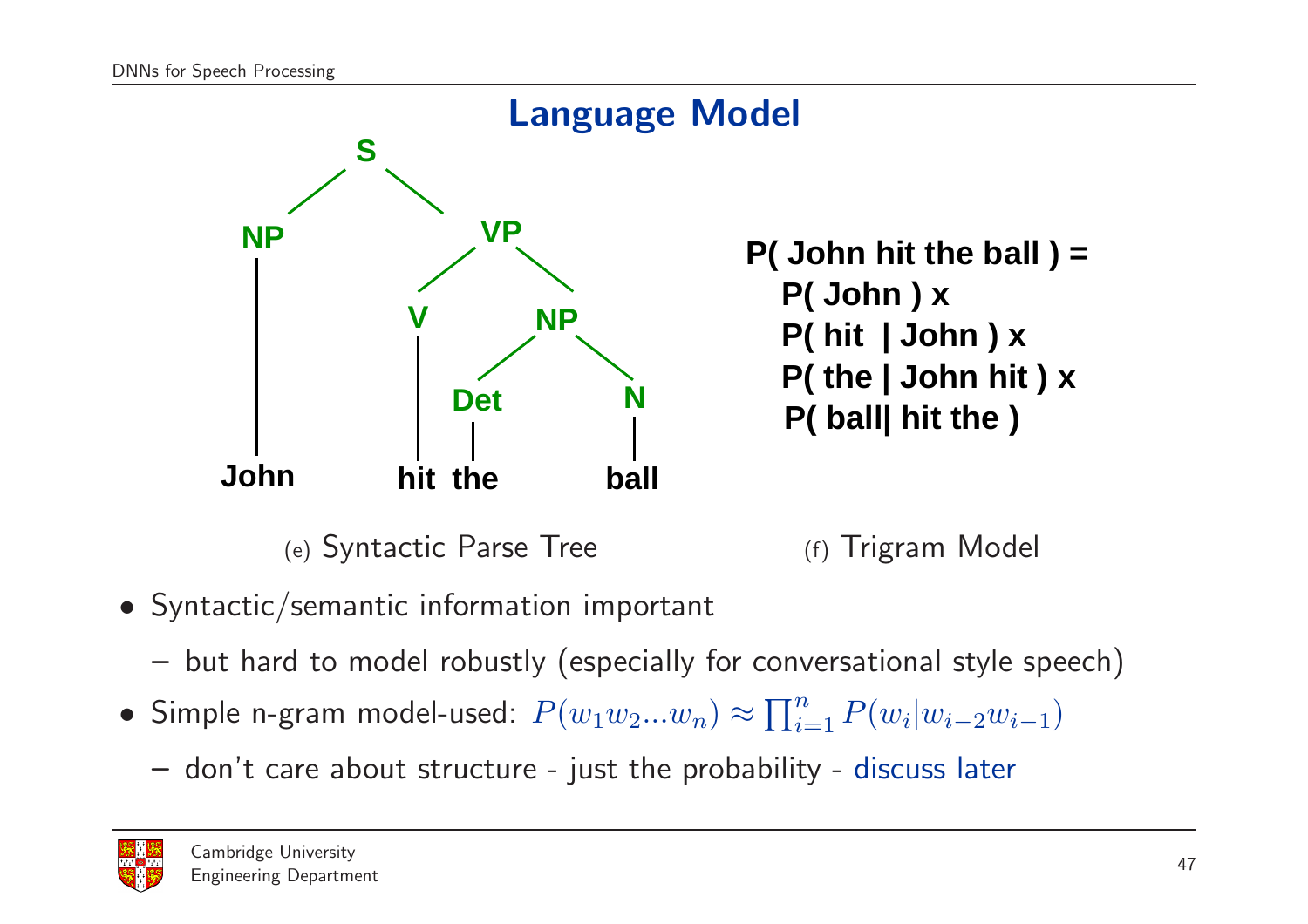## Automatic Speech Recognition - Modules



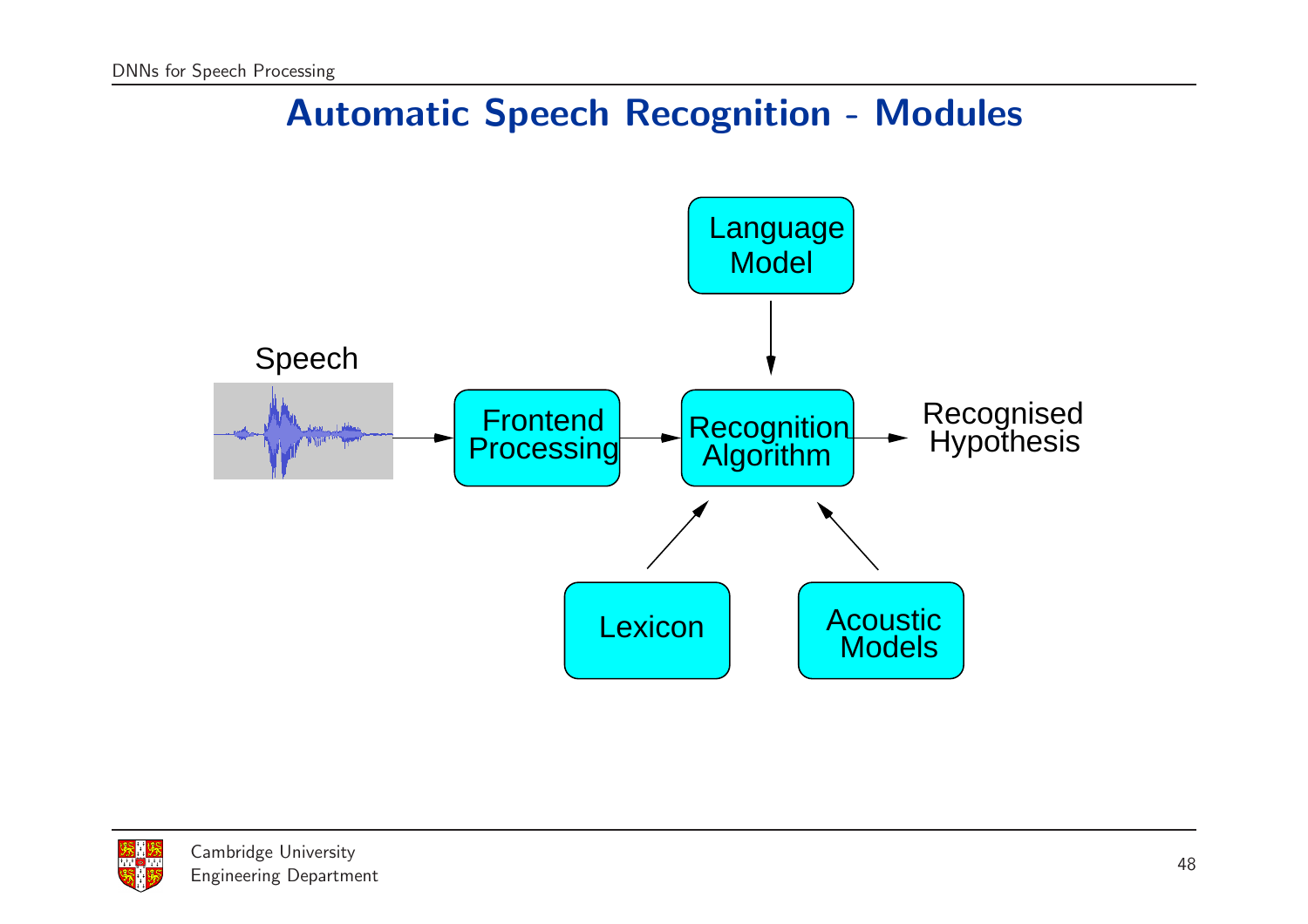## Recognition Algorithm - Viterbi

- An important technique for HMMs (and other models) is the Viterbi Algorithm
	- $-$  here the likelihood is approximated as (ignoring dependence on class  $\omega)$

$$
p(\boldsymbol{x}_1,\ldots,\boldsymbol{x}_T) = \sum_{\boldsymbol{q}\in \boldsymbol{Q}_T} p(\boldsymbol{x}_1,\ldots,\boldsymbol{x}_T,\boldsymbol{q}) \approx p(\boldsymbol{x}_1,\ldots,\boldsymbol{x}_T,\hat{\boldsymbol{q}})
$$

where

$$
\hat{\boldsymbol{q}} = \{\hat{q}_0, \ldots, \hat{q}_{T+1}\} = \operatornamewithlimits{argmax}_{\boldsymbol{q} \in \boldsymbol{Q}_T} \left\{p(\boldsymbol{x}_1, \ldots, \boldsymbol{x}_T, \boldsymbol{q})\right\}
$$

- This yields:
	- an approximate likelihood (lower bound) for the model
	- the best state-sequence through the discrete-state space

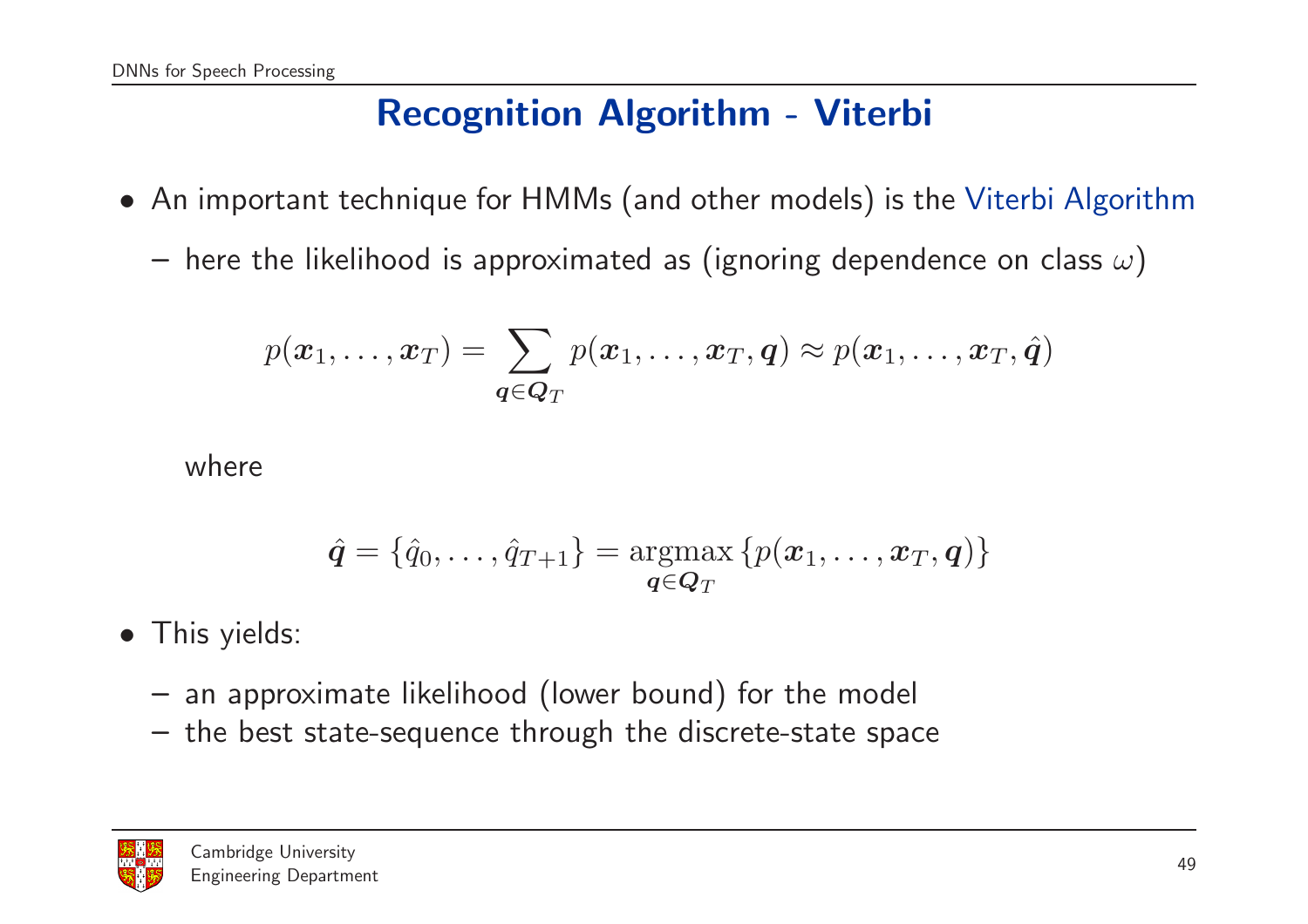## Viterbi Algorithm

- Need an efficient approach to obtaining the best state-sequence,  $\hat{q}$ ,
	- simply searching through all possible state-sequences impractical ...



- Consider generating the observation sequence  $x_1, \ldots, x_7$ 
	- HMM topology <sup>3</sup> emitting states with strict left-to-right topology (left)
	- representation of all possible state sequences on the right

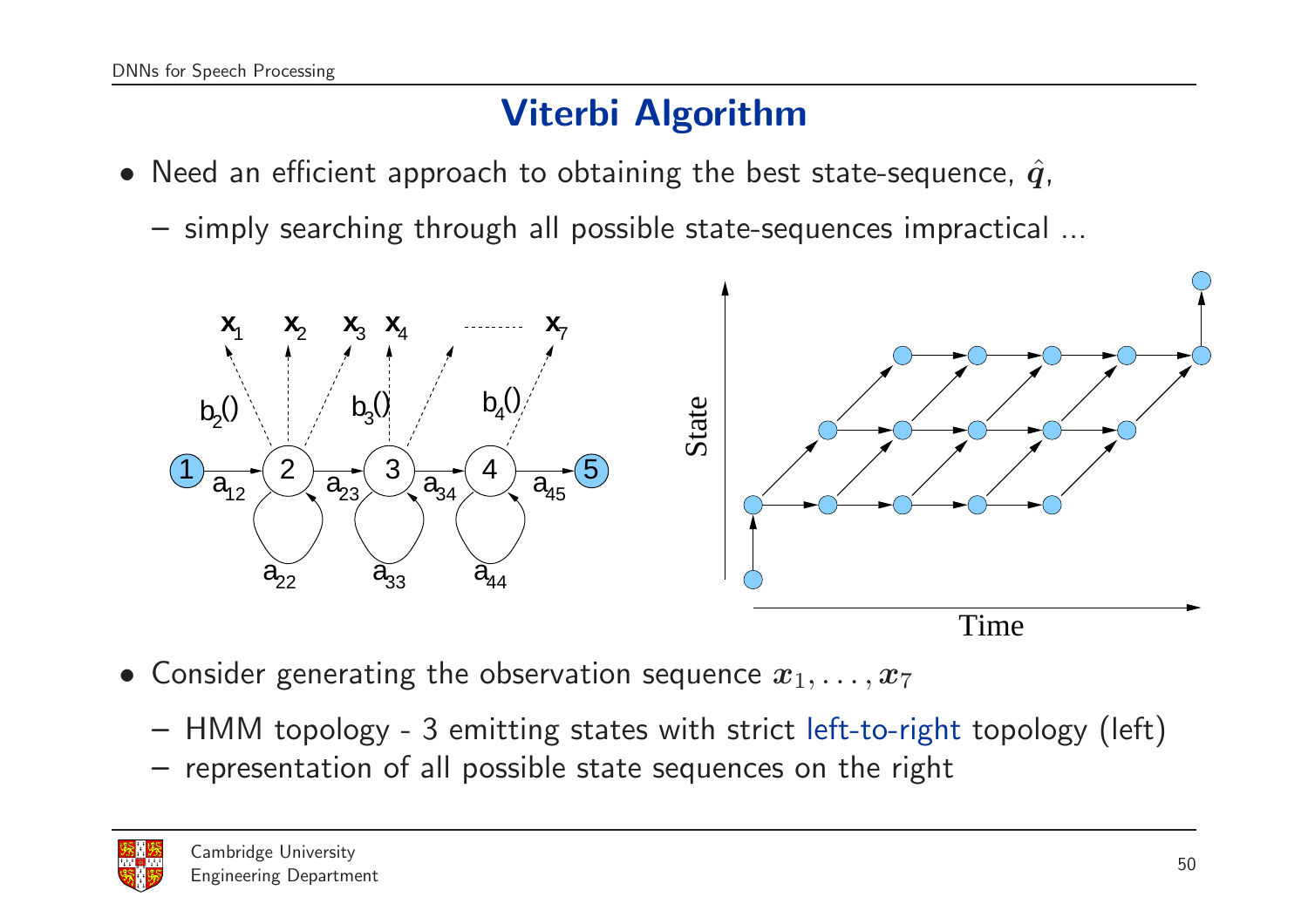

- $\bullet\,$  Require best partial path to state  ${\tt s}_4$  at time 5 (with associated cost  $\phi_4(5))$ 
	- $-$  cost of moving from state  ${\tt s}_3$  and generating observation  $\bm{x}_5$ :  $\log(a_{34}b_4(\bm{x}_5))$
	- $-$  cost of staying in state  $\mathbf{s}_4$  and generating observation  $\bm{x}_5\!\!: \log(a_{44}b_4(\bm{x}_5))$
- Select "best:  $\phi_4(5) = \max \left\{ \phi_3(4) + \log(a_{34}b_4(\boldsymbol{x}_5)), \phi_4(4) + \log(a_{44}b_4(\boldsymbol{x}_5)) \right\}$

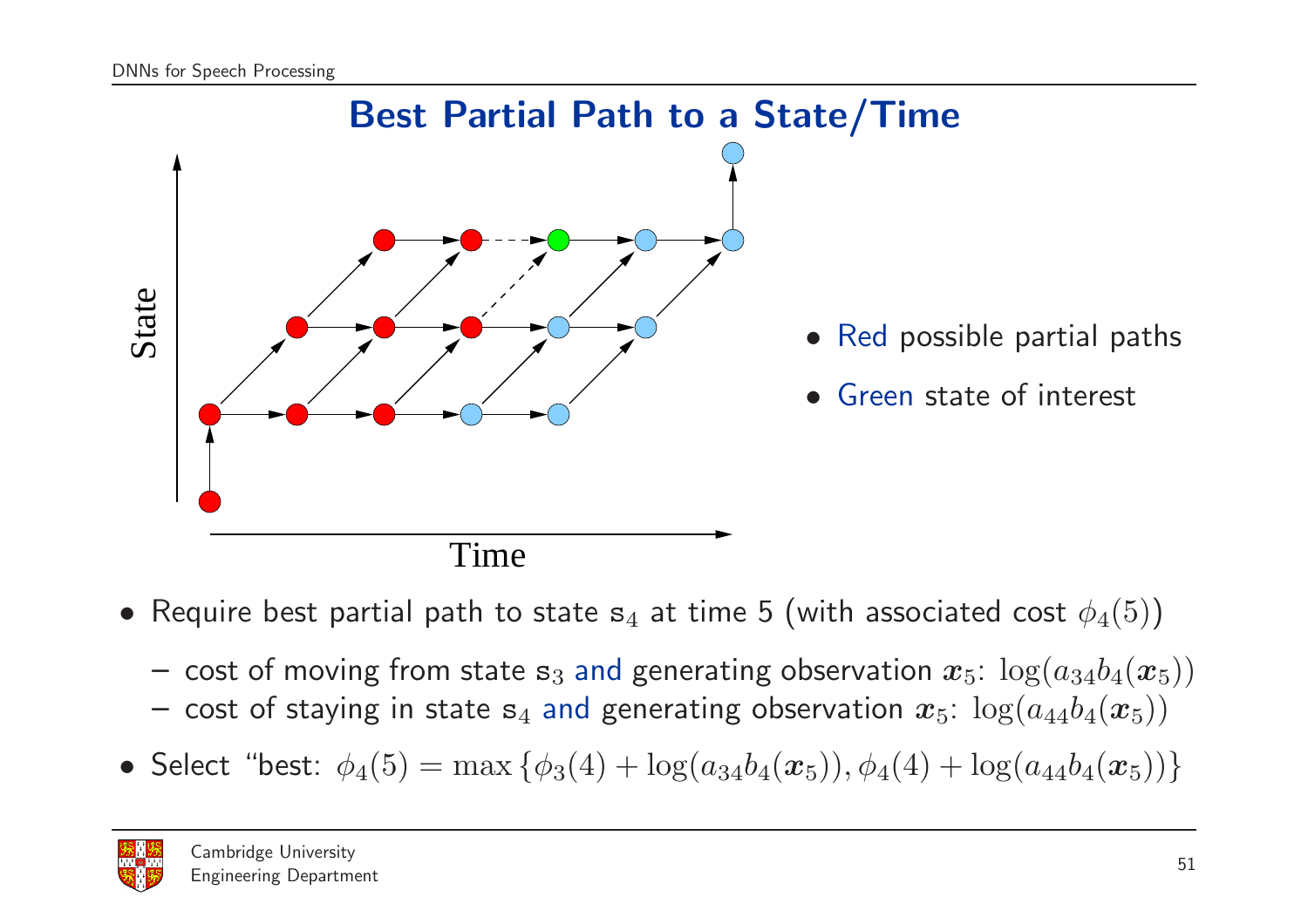## Viterbi Algorithm for HMMs

• The Viterbi algorithm for HMMs can then be expressed as:

\n- Initialisation: 
$$
(LZERO = \log(0))
$$
\n- $\phi_1(0) = 0.0, \quad \phi_j(0) = LZERO, 1 < j < N, \quad \phi_1(t) = LZERO, 1 \leq t \leq T$
\n

```
– Recursion:
for t=1,\ldots,Tfor j=2,\ldots,N-1\phi_j(t) = \max_{1 \leq k < N} \{ \phi_k(t-1) + \log(a_{kj}) \} + \log(b_j(\bm{x}_t))
```
- Termination:  $\log(p(\boldsymbol{x}_1, \dots, \boldsymbol{x}_T, \hat{\boldsymbol{q}})) = \max_{1 \leq k \leq N} \left\{\phi_k(T) + \log(a_{kN})\right\}$
- $\bullet$  Can also store the best previous state to allow best sequence  $\hat{q}$  to be found.

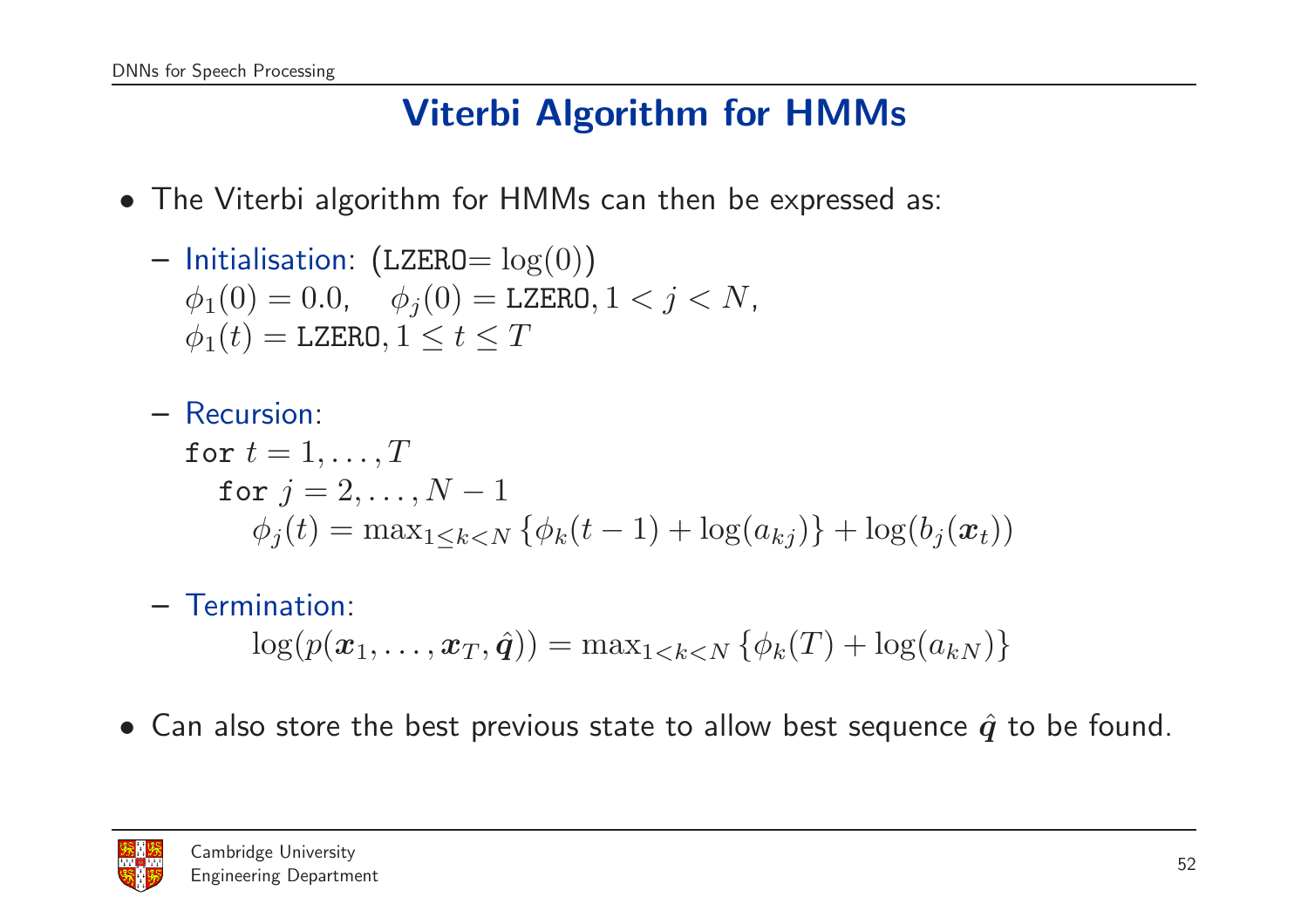#### Discriminative Training Criteria

- Bayes' decision rule yields the minimum probability of error if:
	- infinte training data
	- models have the correct form
	- appropriate training criterion

None of these are true for ASR!

- Motivates other discriminative criteria
	- use discrimative criteria to train generative models
	- ML people not that happy with use and term!
- Forunately schemes relared to EM can still be used
	- large scale discriminative training common for ASR
	- acoustic model still an HMM Viterbi still possible

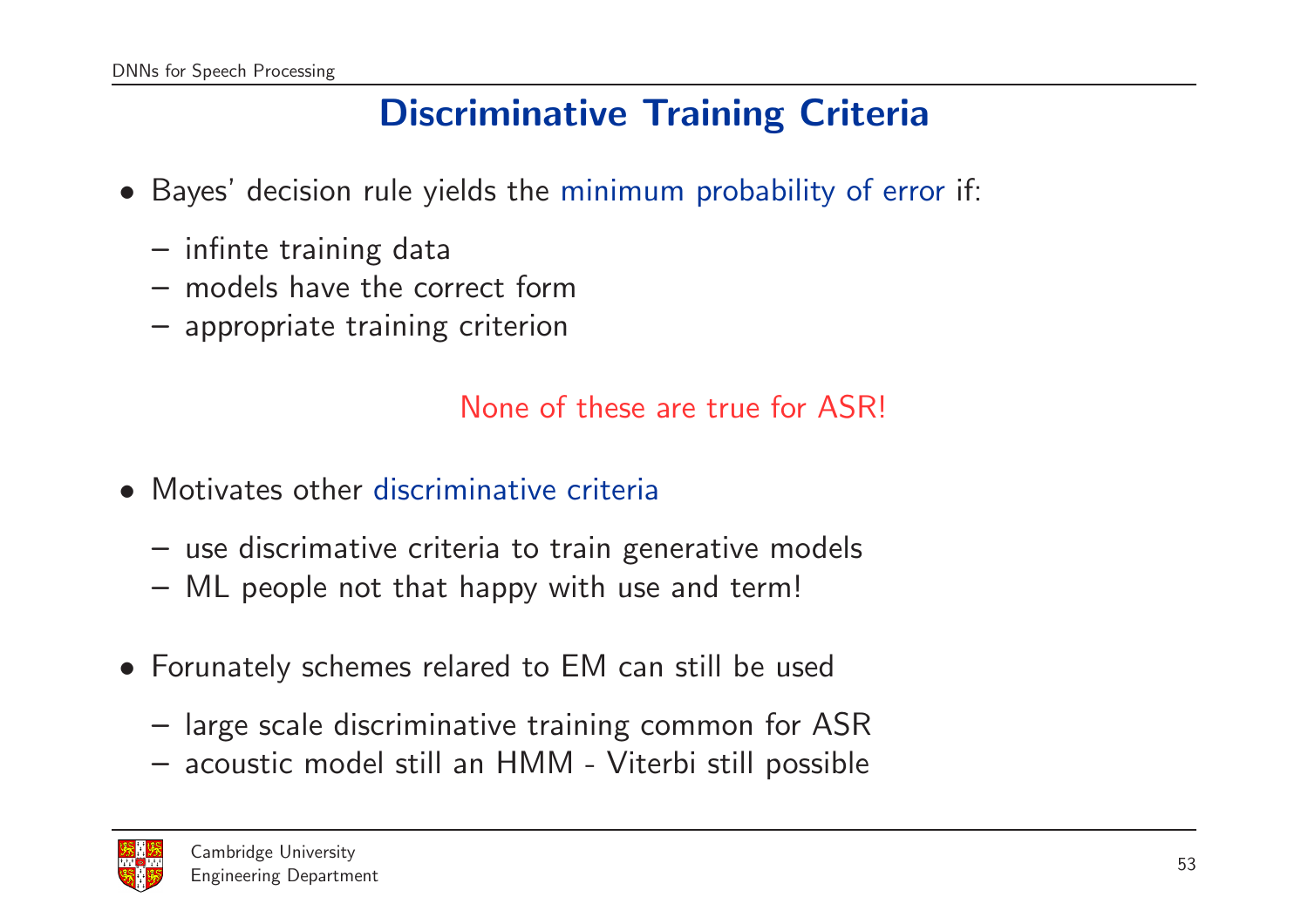## Simple MMIE Example

• HMMs are not the correct model - discriminative criteria <sup>a</sup> possibility



- Discrimnative criteria a function of posteriors  $P(\mathbf{w}|\mathbf{O};\boldsymbol{\lambda})$ 
	- NOTE: same generative model, and conditional independence assumptions

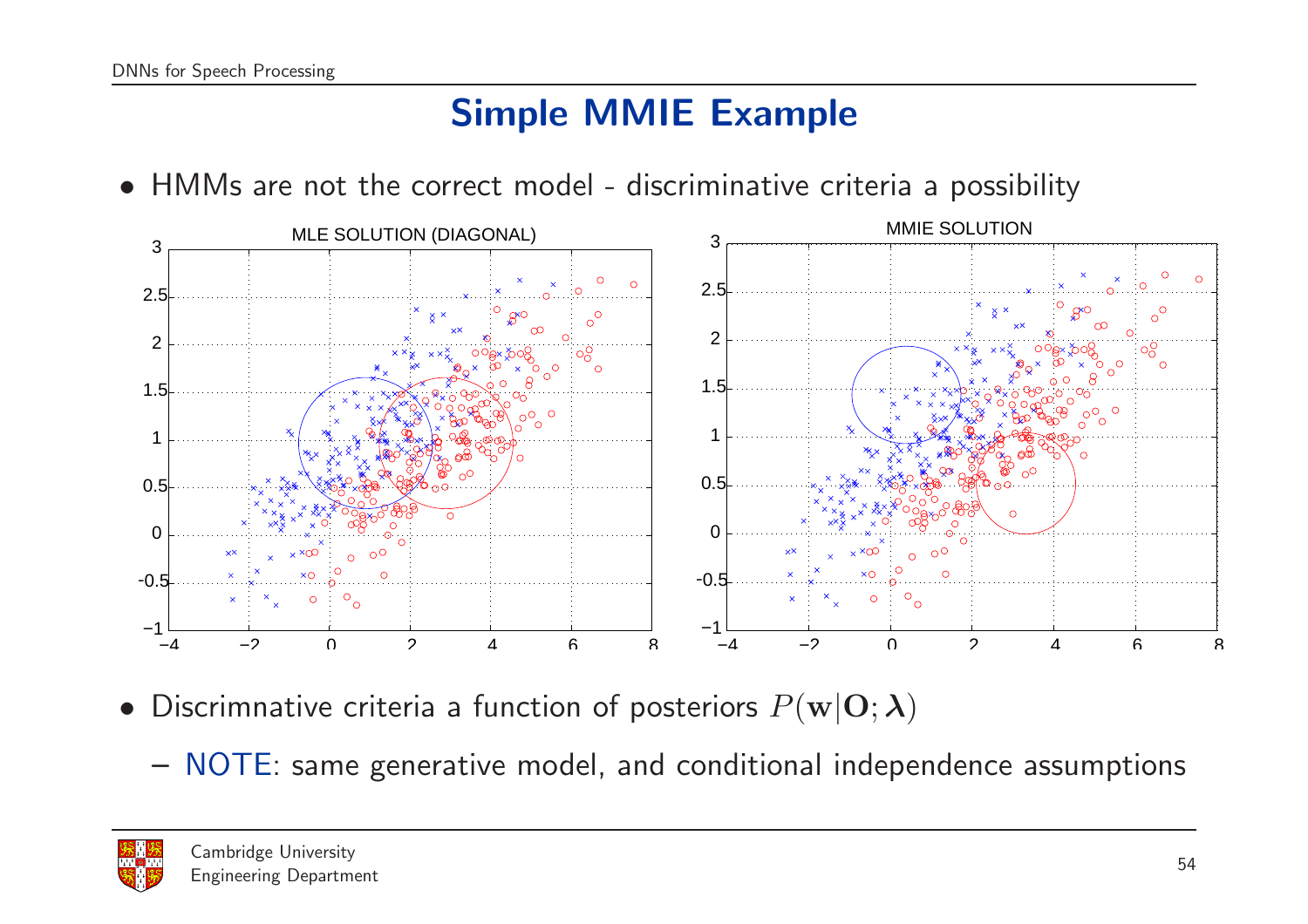### Discriminative Training Criteria

- Discriminative training criteria commonly used to train HMMs for ASR
	- Maximum Mutual Information (MMI) [23, 24]: maximise

$$
\mathcal{F}_{\texttt{mmi}}(\boldsymbol{\lambda}) = \frac{1}{R}\sum_{r=1}^R \log(P(\mathbf{w}_{\texttt{ref}}^{(r)}|\mathbf{O}^{(r)};\boldsymbol{\lambda}))
$$

– Minimum Classification Error (MCE) [25]: minimise

$$
\mathcal{F}_{\text{mce}}(\boldsymbol{\lambda}) = \frac{1}{R} \sum_{r=1}^{R} \left( 1 + \left[ \frac{P(\mathbf{w}_{\text{ref}}^{(r)}|\mathbf{O}^{(r)}; \boldsymbol{\lambda})}{\sum_{\mathbf{w} \neq \mathbf{w}_{\text{ref}}^{(r)}} P(\mathbf{w}|\mathbf{O}^{(r)}; \boldsymbol{\lambda})} \right]^{\varrho} \right)^{-1}
$$

– Minimum Bayes' Risk (MBR) [26, 27]: minimise

$$
\mathcal{F}_{\text{mbr}}(\boldsymbol{\lambda}) = \frac{1}{R} \sum_{r=1}^{R} \sum_{\mathbf{w}} P(\mathbf{w}|\mathbf{O}^{(r)}; \boldsymbol{\lambda}) \mathcal{L}(\mathbf{w}, \mathbf{w}_{\text{ref}}^{(r)})
$$

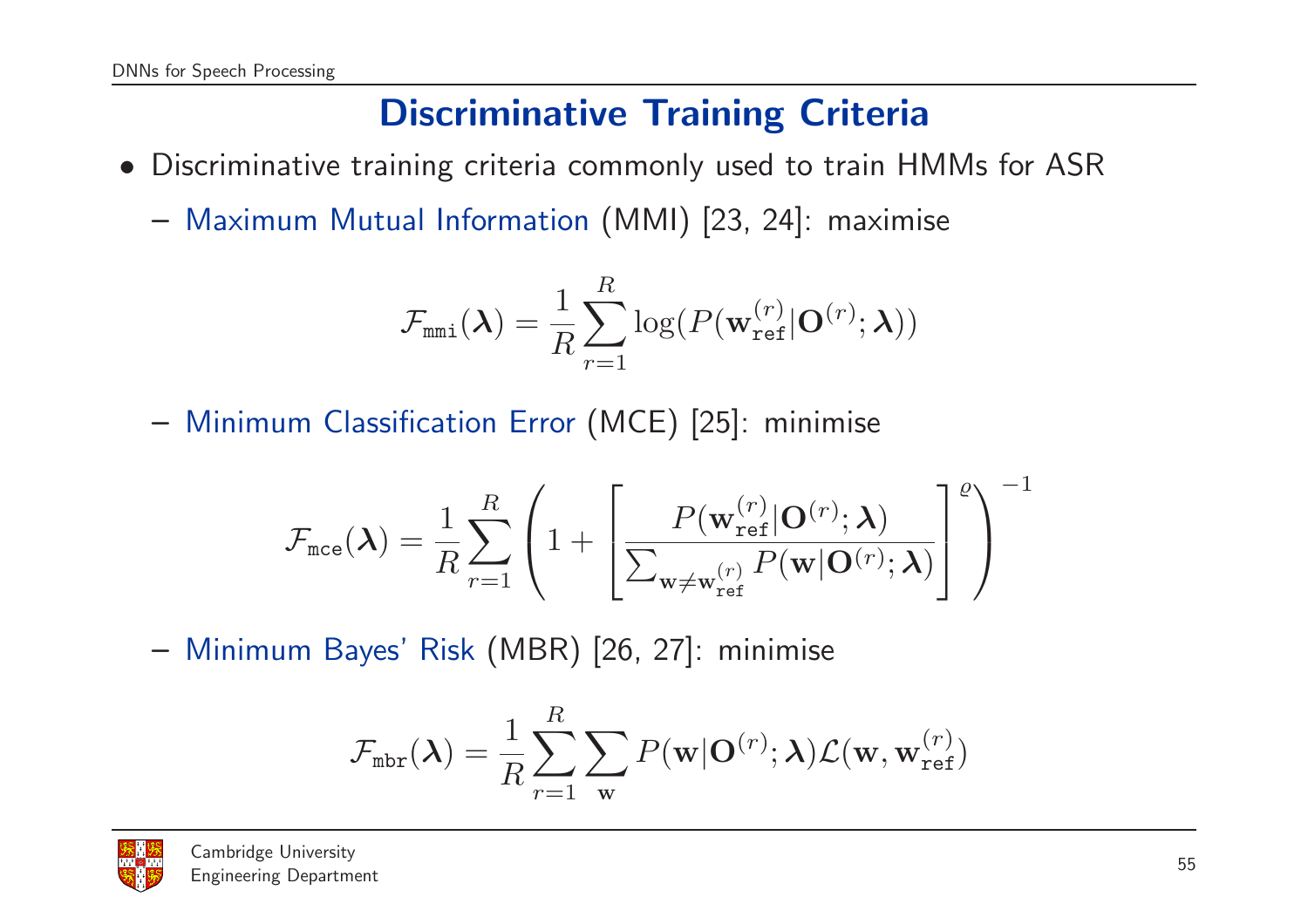#### MBR Loss Functions for ASR

• Sentence  $(1/0 \text{ loss})$ :

$$
\mathcal{L}(\mathbf{w}, \mathbf{w}_{\text{ref}}^{(r)}) = \begin{cases} 1; & \mathbf{w} \neq \mathbf{w}_{\text{ref}}^{(r)} \\ 0; & \mathbf{w} = \mathbf{w}_{\text{ref}}^{(r)} \end{cases}
$$

When  $\varrho=1$ ,  $\mathcal{F}_{\texttt{mce}}(\boldsymbol{\lambda})=\mathcal{F}_{\texttt{mbr}}(\boldsymbol{\lambda})$ 

- Word: directly related to minimising the expected Word Error Rate (WER) – normally computed by minimising the Levenshtein edit distance.
- Phone/State: consider phone/state rather word loss
	- improved generalisation as more "errors" observed
	- this is known as Minimum Phone Error (MPE) training [28, 29].
- Hamming (MPFE): number of erroneous frames measured at the phone level

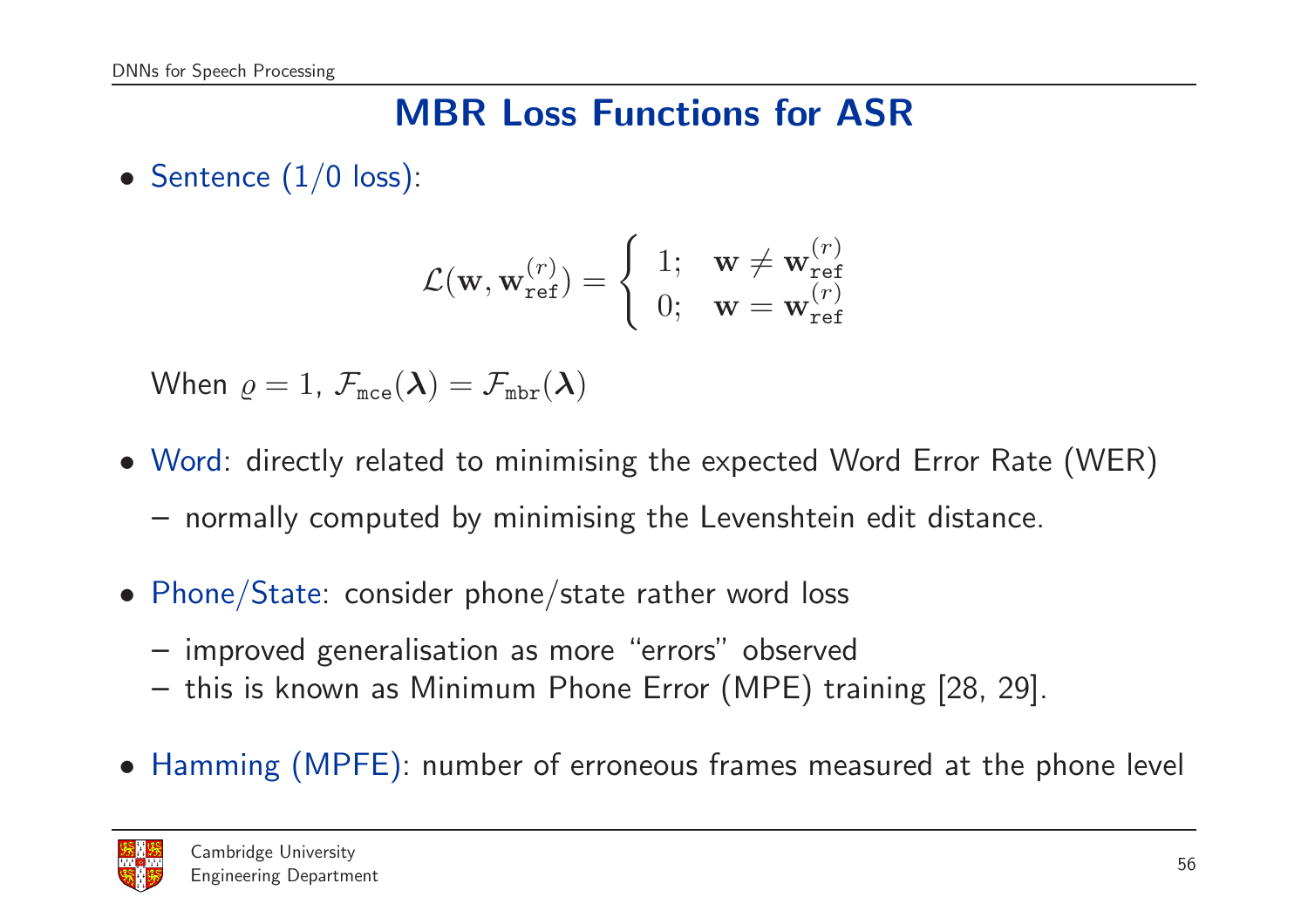## Summary of Standard ASR Systems

#### • HMMs

- efficiency of model training/decoding
- approximate approach to modelling the signal
- has limitations on features that can be used due to GMMs
- GMMs
	- OK but make lots of assumptions about feature vector
		- decorrelated and Gaussian

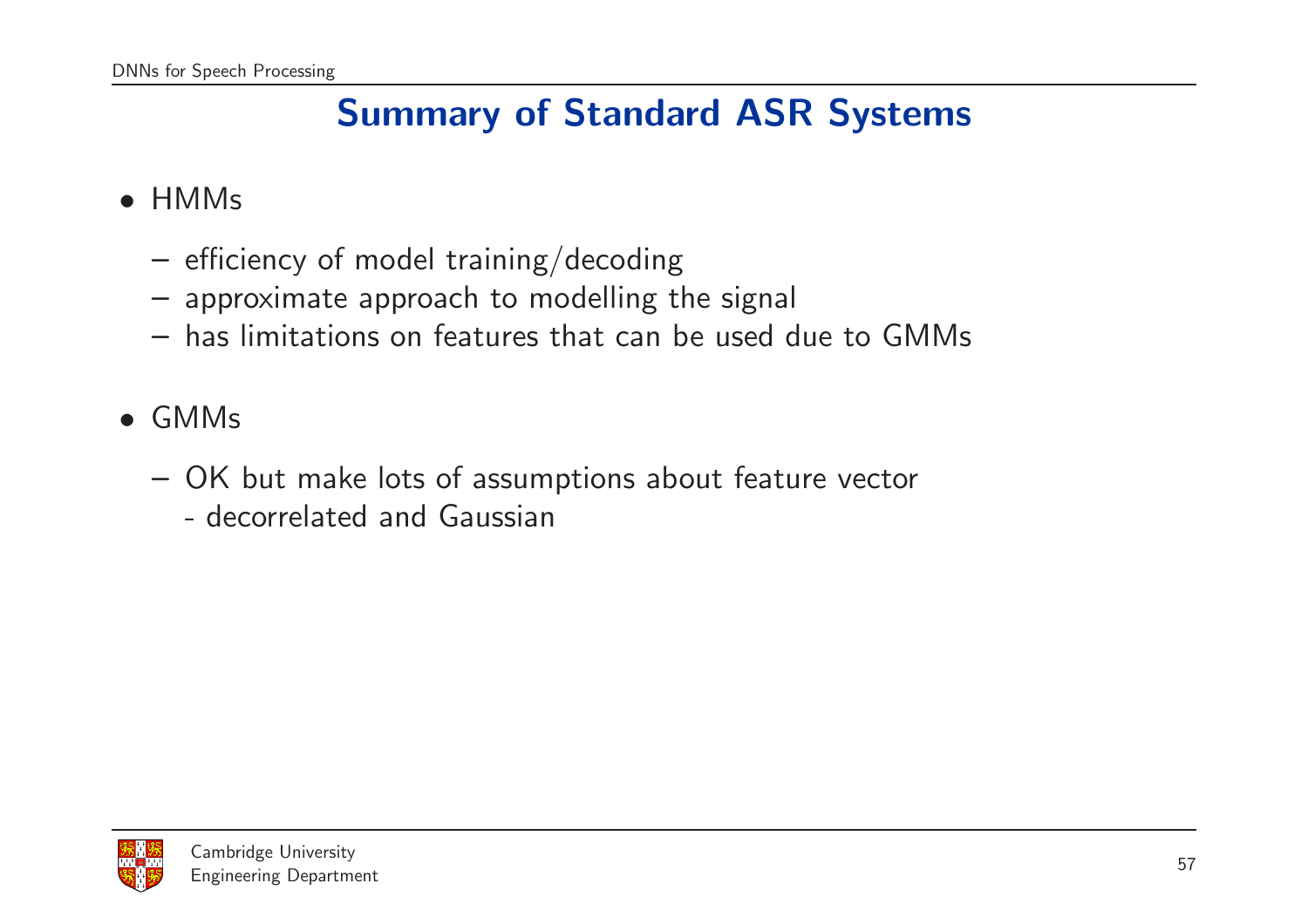## References

- [1] A.R. Mohamed, G.E. Dahl, and G. Hinton, "Deep belief networks for speech recognition," in Proc. NIPS Workshop on Deep Learning for Speech Recognition and Related Applications. 2009.
- [2] D. Yu, L. Deng, and G. Dahl, "Roles of pre-training and fine-tuning in context-dependent DBN-HMMs for real world speech recognition," in *Proc. NIPS Workshop on Deep Learning and Unsupervised Feature Learning*, 2010.
- [3] G. Dahl, D. Yu, L. Deng, and A. Acero, "Large vocabulary continuous speech recognition with continuous speech recognition with context-dependent DBN-HMMs," in *Proc. ICASSP*, 2011.
- [4] G. Dahl, D. Yu, L. Deng, and A. Acero, "Context-dependent pre-trained deep neural networks for large vocabulary speech recognition," *IEEE Transactions on Audio, Speech, and Language Processing*, vol. 20, no. 1, pp. 30–42, 2012.
- [5] A. Waibel et al., "Phoneme recognition using time-delay neural networks," *IEEE Trans. Speech and Audio Processing*, vol. 37, no. 3, pp. 328–339, 1989.
- [6] K.J. Lang, A. Waibel, and G.E. Hinton, "A time-delay neural network architecture for isolated word recognition," *IEEE Trans. Neural Networks*, vol. 3, no. 1, pp. 23–43, 1990.
- [7] N. Morgan and H. Bourlard, "Continuous speech recognition using multilayer perceptrons with hidden Markov models," in *Proc. ICASSP*, 1990.

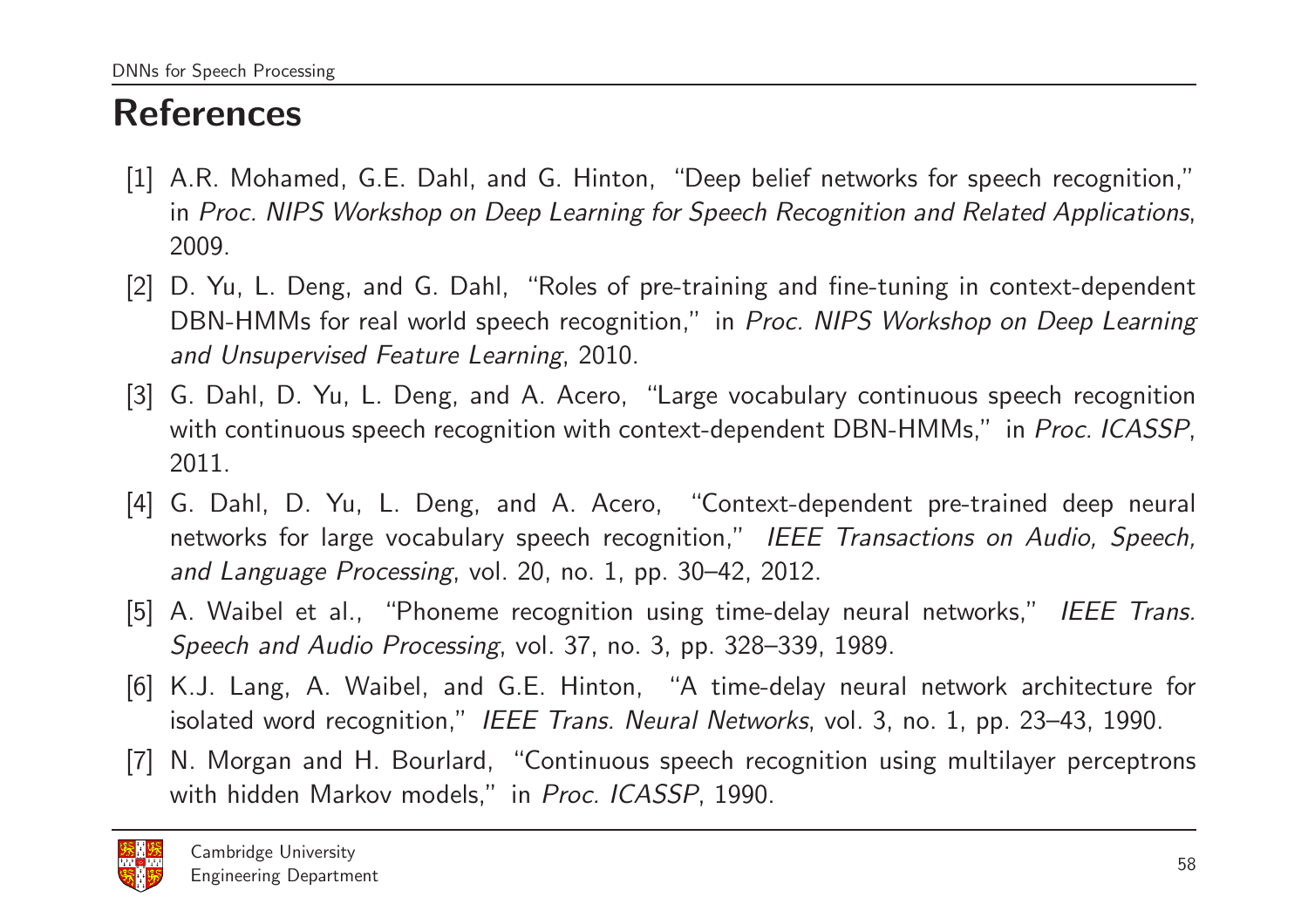- [8] N. Morgan and H.A. Bourlard, "Neural networks for statistical recognition of continuous speech," *Proceedings of the IEEE*, vol. 83, no. 5, pp. 742–772, 1995.
- [9] S. Renals, N. Morgan, H. Bourlard, and H. Franco, "Connectionist probabilitity estimation in the DECIPHER speech recognition system," in *Proc. ICASSP*, 1992.
- [10] S. Renals, N. Morgan, H. Bourlard, and H. Franco, "Connectionist probability estimators in HMM speech recognition," *IEEE Trans. Speech and Audio Processing*, vol. 2, no. 1, pp. 161–174, 1994.
- [11] A.J. Robinson, "An application of recurrent nets to phone probability estimation," *IEEE Trans. Neural Networks*, vol. 5, pp. 298–305, 1994.
- [12] G. Hinton, L. Deng, D. Yu, G. Dahl, A.-R. Mohamed, N. Jaitly, A. Senior, V. Vanhoucke, P. Nguyen, T. Sainath, and B. Kingsbury, "Deep neural networks for acoustic modeling in speech recognition: The shared views of four research groups," *IEEE Signal Processing Magazine*, vol. 29, no. 6, pp. 82–97, 2012.
- [13] H. Soltau, G. Saon, and T.N. Sainath, "Joint Training of Convolutional and Non-Convolutional Neural Networks," in *Proc. ICASSP*, 2014.
- [14] Zhen-Hua Ling, Shiyin Kang, Heiga Zen, Andrew Senior, Mike Schuster, Xiao-Jun Qian, Helen Meng, and Li Deng, "Deep Learning for Acoustic Modeling in Parametric Speech Generation: A systematic review of existing techniques and future trends," *IEEE Signal Processing Magazine*, vol. 32, pp. 35–52, 2015.
- [15] W.S. McCulloch and W.Pitts, ," *The bulletin of mathematical biophysics*, 1943.

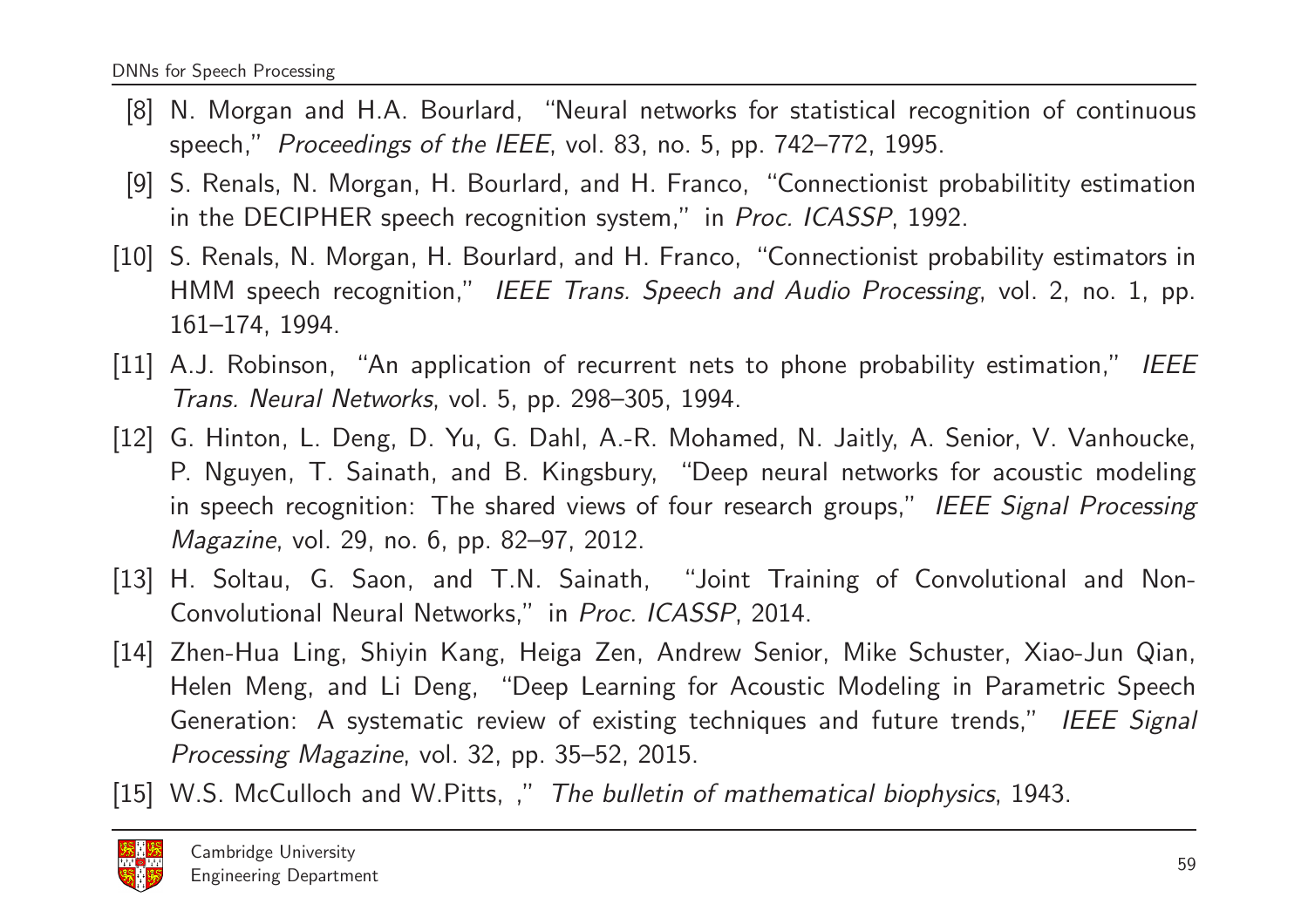- [16] F.Rosenblatt, *Principles of Neurodynamics: Perceptrons and the Theory of Brain Mechanisms*, Spartan Books, 1962.
- [17] Marvin Minsky and Seymour A. Papert, *Perceptrons*, MIT Press, 1969.
- [18] David E. Rumelhart, Geoffery E. Hinton, and Ronald J. Williams, "Learning representations by back-propagating errors," *Nature*, vol. 323, pp. 533–536, 1986.
- [19] Peter Bell, Mark Gales, Thomas Hain, Jonathan Kilgour, Pierre Lanchantin, Xunying Liu, Andrew McParland, Steve Renals, Oscar Saz, Mirjam Wester, and Philip Woodland, "The MGB Challenge: Evaluating Multi-Genre Broadcast Media Recognition," in To appear Proc. *ASRU*, 2015.
- [20] John Dines, Jithendra Vepa, and Thomas Hain, "The segmentation of multi-channel meeting recordings for automatic speech recognition," in *Proc. ICSLP*, 2006.
- [21] Neville Ryant, Mark Liberman, and Jiahong Yuan, "Speech Activity Detection on YouTube Using Deep Neural Networks," in *Proc. INTERSPEECH*, 2013.
- [22] Philip Woodland, Xunying Liu, Yanmin Qian, Chao Zhang, Mark Gales, Penny Karanasou, Pierre Lanchantin, and Linlin Wang, "Cambridge University Transcription Systems for the Multi-Genre Broadcast Challenge," in *To appear Proc. ASRU*, 2015.
- [23] P.S. Gopalakrishnan, D. Kanevsky, A. Nádas, and D. Nahamoo, "An inequality for rational functions with applications to some statistical estimation problems," *IEEE Trans. Information Theory*, 1991.